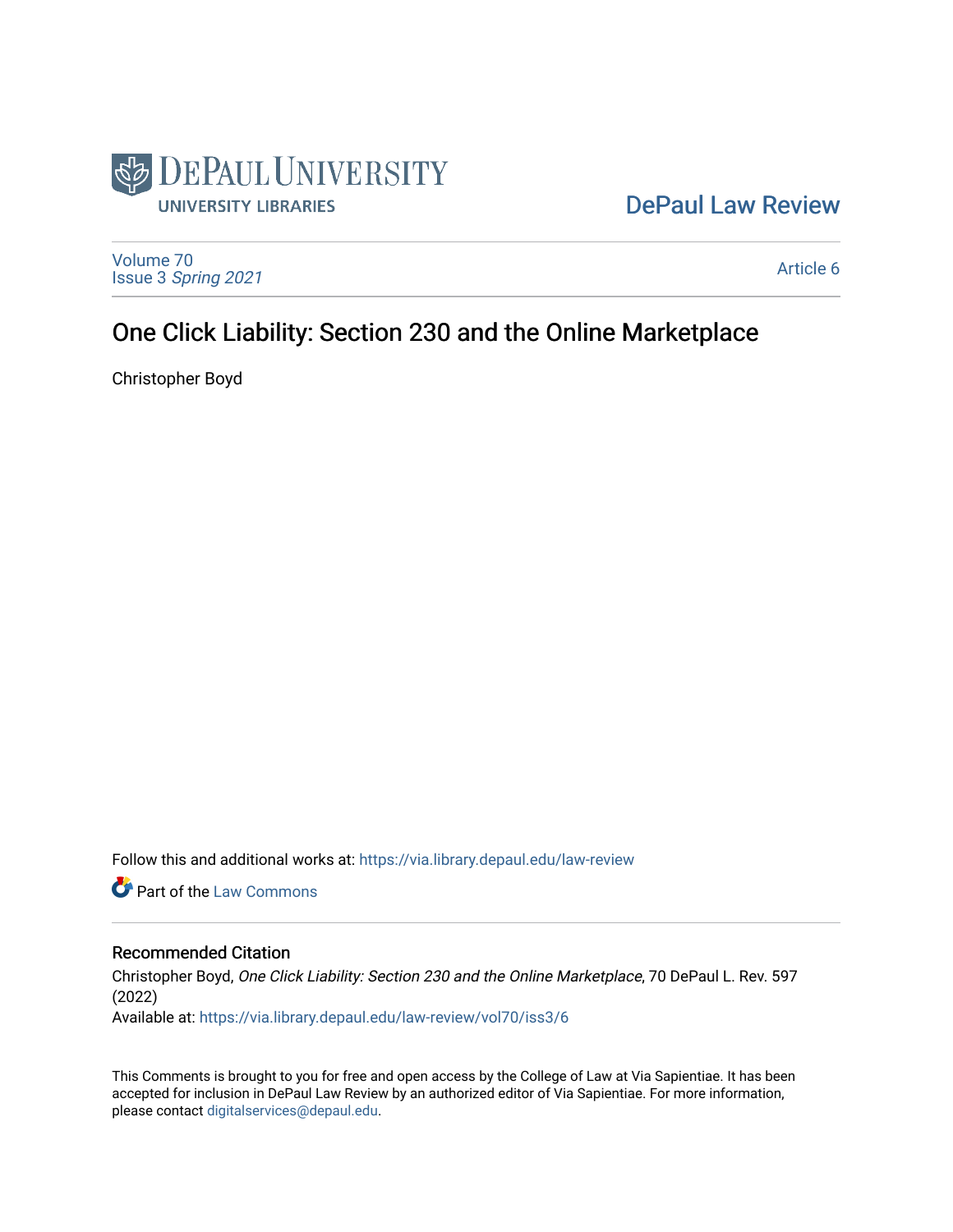## **ONE CLICK LIABILITY: SECTION 230 AND THE ONLINE MARKETPLACE**

"*No provider or user of an interactive computer service shall be treated as the publisher or speaker of any information provided by another information content provider.*"1

#### I. INTRODUCTION

Often referred to as the "law that built the Internet," these twentysix words make up the Communications Decency Act ("CDA"), commonly known as Section  $230(c)(1)$ .<sup>2</sup> Passed in 1996, this federal statute was envisioned as a way to protect fledgling Internet companies, while also allowing companies to police their platforms without liability.3 Section 230's protections gave permission to entrepreneurs for the innovation we see on the Internet today.4 It has also become one of the first invoked lines of defense for online marketplaces seeking to avoid liability for faulty products or onerous regulations governing transactions.5

Since the passing of the CDA, Amazon has risen to become an ecommerce giant, becoming the world's largest retailer.6 Founded in 1994,7 Amazon has consistently been a disruptive force.8 Amazon created the Amazon Marketplace in 2000, offering the chance for thirdparty vendors and users to start their own stores on Amazon's online

5. Benjamin Edelman & Abbey Stemler, *From the Digital to the Physical: Federal Limitations on Regulating Online Marketplaces*, 56 HARV. J. ON LEGIS. 141, 143 (2019).

<sup>1.</sup> Communications Decency Act, 47 U.S.C. § 230(c)(1) (2018).

<sup>2.</sup> Colin Lecher, *Sen. Ron Wyden on Breaking Up Facebook, Net Neutrality, and the Law That Built the Internet*, THE VERGE (July 24, 2018, 10:32 AM), https://www.theverge.com/2018/7/24/ 17606974/oregon-senator-ron-wyden-interview-internet-section-230-net-neutrality.

<sup>3.</sup> *See id.*

<sup>4.</sup> Derek Khanna, *The Law that Gave Us the Modern Internet—and the Campaign to Kill It*, THE ATLANTIC (Sept. 12, 2013), https://www.theatlantic.com/business/archive/2013/09/the-lawthat-gave-us-the-modern-internet-and-the-campaign-to-kill-it/279588/.

<sup>6.</sup> *See* Lauren Debter, *Amazon Surpasses Walmart As The World's Largest Retailer*, FORBES (May 15, 2019, 5:50 PM), https://www.forbes.com/sites/laurendebter/2019/05/15/worlds-largestretailers-2019-amazon-walmart-alibaba/#12b882364171.

<sup>7.</sup> *Amazon Startup Story*, FUNDABLE, https://www.fundable.com/learn/startup-stories/amazon.

<sup>8.</sup> Ted Gross, *The Power & Art Of Being A Disruptive Force*, MEDIUM (July 28, 2015), https:// medium.com/@tedwgross/the-power-art-of-being-a-disruptive-force-1c571cab10b.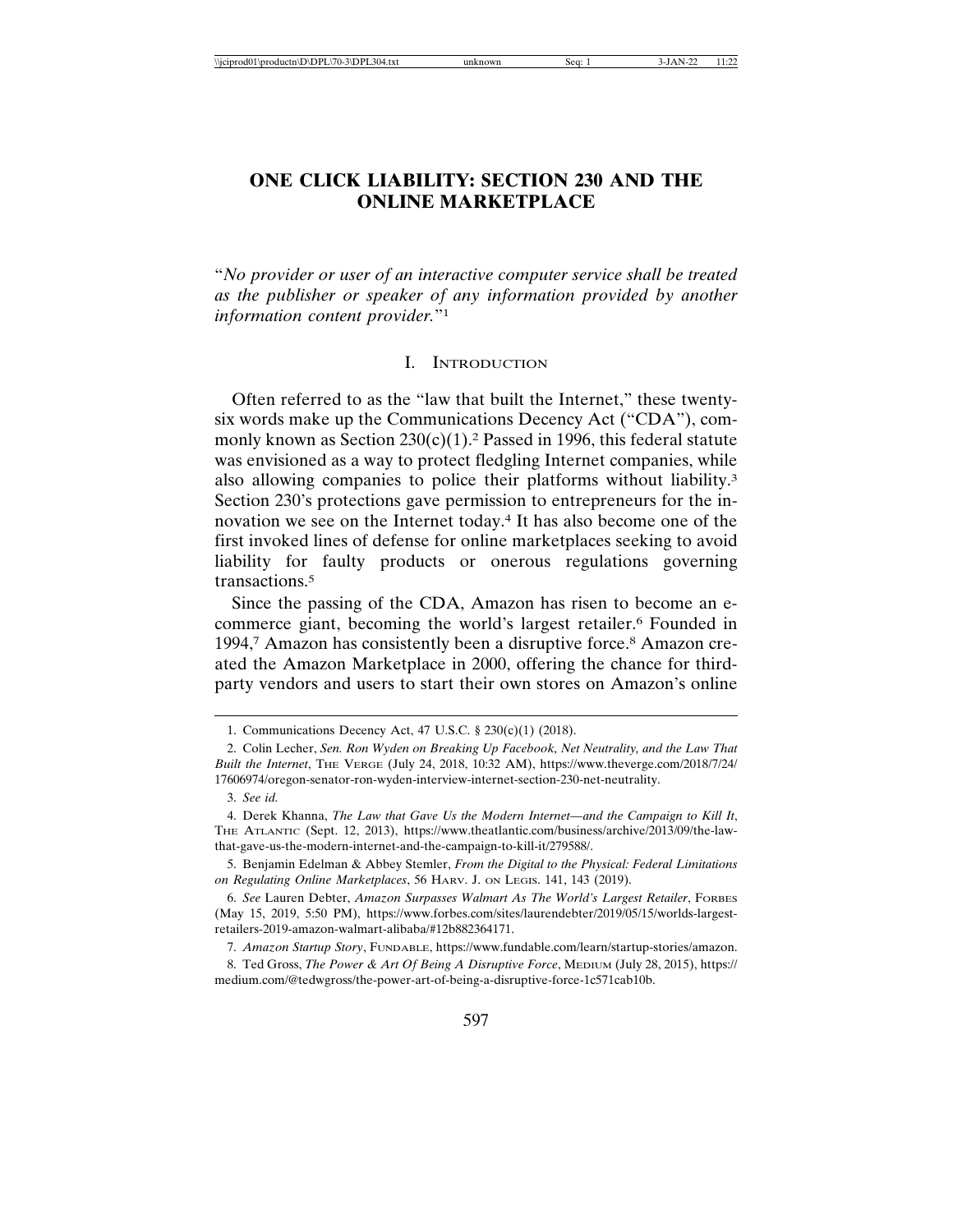infrastructure.9 The Amazon Marketplace has been mostly beneficial for sellers and consumers: granting vendors a feeling of security in the marketplace, giving customers competitive rates, and allowing Amazon the chance to profit off every sale on their website with services like Fulfillment by Amazon.10

However, recent court decisions have put the state of this relationship in jeopardy. In cases such as *Oberdorf v. Amazon.com, Inc.*,<sup>11</sup> State Farm Fire and Casualty Company v. Amazon.com, Inc.,<sup>12</sup> and *Fox v. Amazon.com, Inc.*, 13 the shield given by Section 230, and utilized by Amazon to grow their Marketplace, began to deteriorate. Courts have now found ways to hold Amazon liable for negligence and strict liability claims for the actions of third-party sellers, despite the supposed Section 230 protection.<sup>14</sup> A break from tradition, these decisions have ignited a possible "firestorm" of liability lawsuits with far reaching legal consequences.<sup>15</sup> These decisions may also have given the online markets a roadmap to rein in the worst overreaches of Section 230,16 and best protect customers from fraudulent thirdparty vendors on marketplace platforms.17

This Comment seeks to analyze the relationship between Section 230 of the CDA and online third-party marketplaces (with an emphasis on market leader Amazon Marketplace). Within the rapidly changing world of e-commerce, this Comment will explore interplay between Section 230 and the online marketplace, and the ways that product liability claims are circumventing this affirmative protection. It will then propose changes to the online marketplace model, including a proportional due diligence requirement facilitated and enforced by an independent licensing board, and contractual and structural

12. 390 F. Supp. 3d 964 (W.D. Wis. 2019).

<sup>9.</sup> AMAZON, 2019 AMAZON SMB IMPACT REPORT, 1, 2–3 (2019), https://d39w7f4ix9f5s9.cloud front.net/61/3b/1f0c2cd24f37bd0e3794c284cd2f/2019-amazon-smb-impact-report.pdf [hereinafter SMB IMPACT REPORT].

<sup>10.</sup> Daniel Keyes, *3rd-party sellers are thriving on Amazon*, BUS. INSIDER (May 13, 2019, 8:44 AM), https://www.businessinsider.com/amazon-third-party-sellers-record-high-sales-2019-5.

<sup>11. 930</sup> F.3d 136 (3d Cir. 2019), *vacated*, *reh'g en banc granted*, 936 F.3d 182 (3d Cir. 2019).

<sup>13. 930</sup> F.3d 415 (6th Cir. 2019).

<sup>14.</sup> Michael Hoenig, *Is Products Liability Closing In on Amazon?*, N.Y.L.J. (Aug. 9, 2019, 1:00 PM), https://www.law.com/newyorklawjournal/2019/08/09/is-products-liability-closing-in-on-amazon/.

<sup>15.</sup> *Id.*

<sup>16.</sup> Danielle Citron, *Tech Companies Get a Free Pass on Moderating Content*, SLATE (Oct. 16, 2019, 4:47 PM), https://slate.com/technology/2019/10/section-230-cda-moderation-update.html.

<sup>17.</sup> Gus Hurwitz, *The Third Circuit's Oberdorf v. Amazon opinion offers a good approach to reining in the worst abuses of Section 230*, TRUTH ON THE MKT. (July 15, 2019), https://truth onthemarket.com/2019/07/15/the-third-circuits-oberdorf-v-amazon-opinion-offers-a-good-approach-to-reining-in-the-worst-abuses-of-section-230/.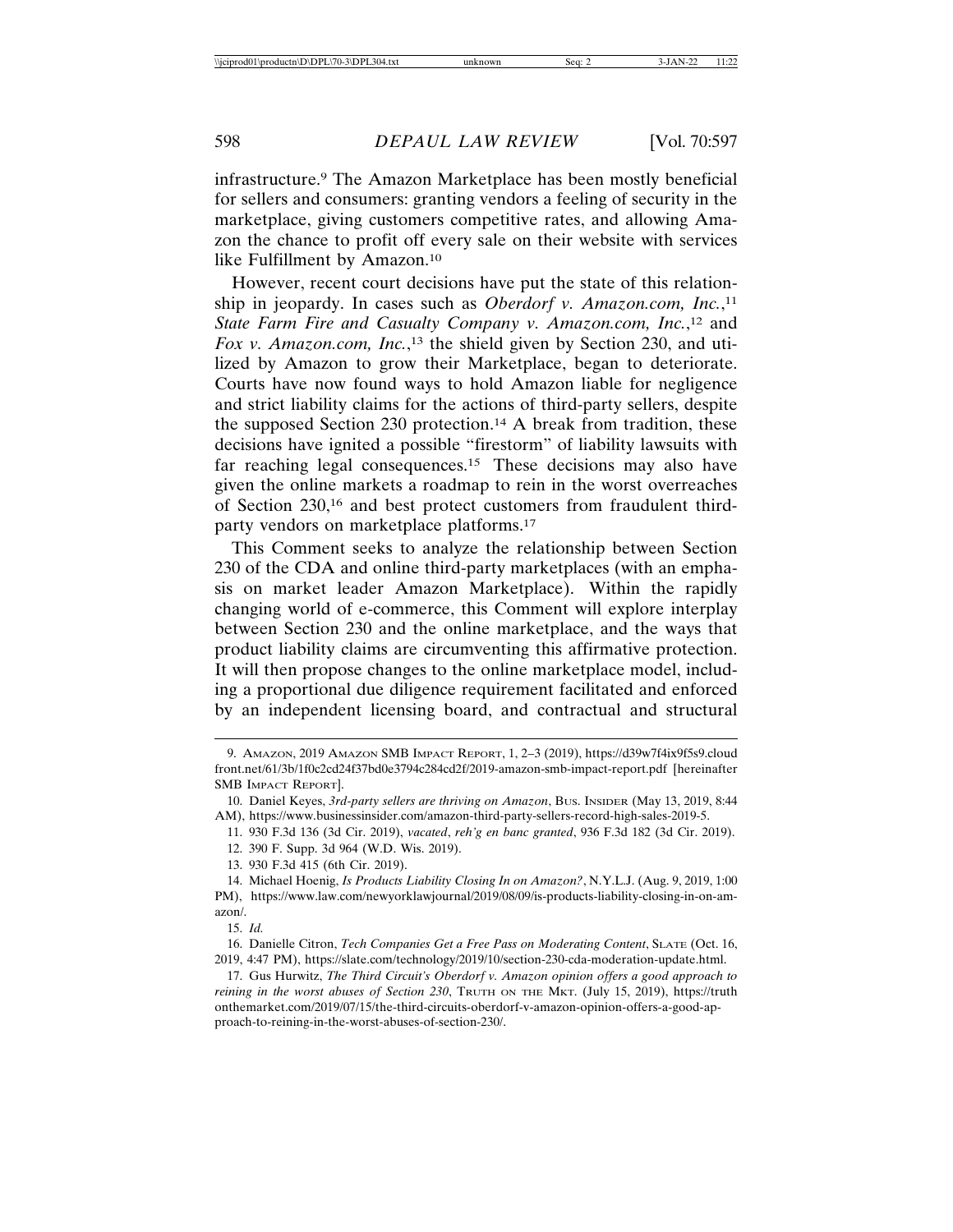changes to the fulfillment model used by Amazon Marketplace and other similar sellers.

Part I will introduce the major players involved: Section 230 and how early case law helped shape the online marketplace model; Amazon Marketplace's third-party vendor business model, with attention paid to their program policies, and issues that have arisen from them; and an examination of three recent cases, *Oberdorf*, *State Farm Fire*, and *Fox*, discussing how plaintiffs circumvent the affirmative Section 230 defense.

Part II explores possible changes to the current online marketplace model, arguing that an increased due diligence standard should be required, "reasonably proportional" to their size and market share. Further, the creation of an independent certification body, supported both by fees from third-party vendors and the marketplaces themselves, should be used as an enforcement mechanism, bringing the marketplace back into line with consumer perception, while allowing the online third-party marketplace to assert substantive Section 230 protection in a good faith manner. Finally, changes to the fulfillment model itself are proposed to further insulate the online marketplace from liability for its vendors.

Part III looks to the impact of an independent certification body and a reworked fulfillment system on the online marketplace, and the positive effects such actions would have on the online marketplace, consumer trust, and all stakeholders involved in the e-commerce ecosystem.

#### II. BACKGROUND

This Section will analyze the current status of Section 230 jurisprudence in relation to the online marketplace and product liability suits. Part A discusses the creation of Section 230, and how the "Safe Harbor" provision granted to hosting platforms by Section 230 influenced the growth of third-party vendor marketplaces. Part B looks at the rise of the Amazon Marketplace, with a focus on their terms of service and their fulfillment structure. Finally, Part C will introduce the three July 2019 cases that indicate a possible judicial sea change in the relationship between the online marketplace and its interaction with Section 230.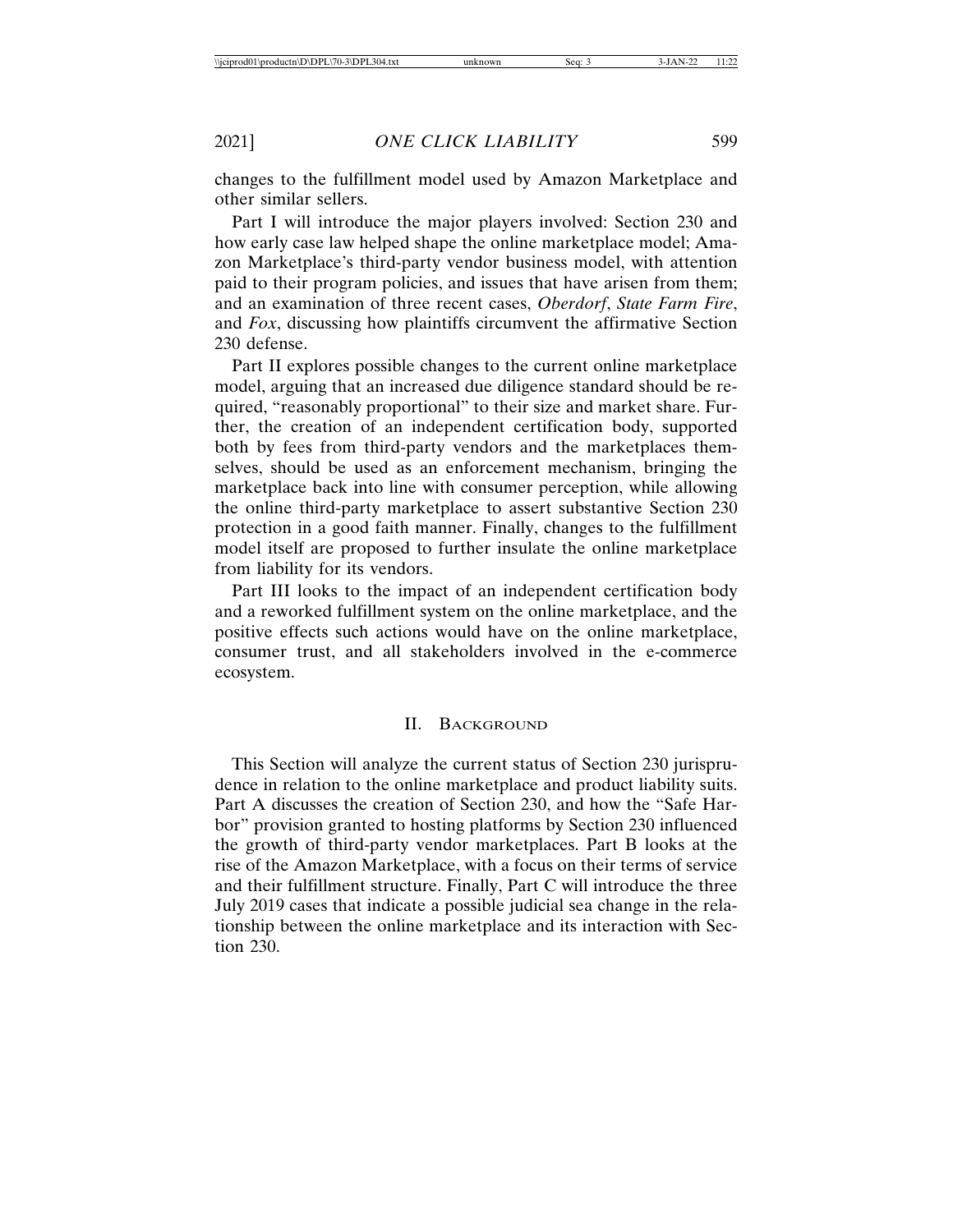#### *A. The "Law That Built the Internet"*

When the CDA was conceived in 1995, it was not intended to be the "foundation on which the modern internet was built[.]"18 The Act began as an amendment to the Telecommunications Reform Act.19 The CDA's initial purpose was to criminalize the act of making indecent material available to minors.20 However, the broad, often ambiguous language of the statute<sup>21</sup> elicited free speech concerns, from parties as varied as Newt Gingrich to the editors of *Wired Magazine*. 22 In response, the Internet Freedom and Family Empowerment Act ("IF-FEA") was introduced, crafted by cyber lobbyists and their allies in the House of Representatives.23

At the time, the IFFEA represented a compromise between the contentious indecency provisions of the CDA24 and those who wanted

19. *Id.*

20. *Id.*

21. The Supreme Court noted these concerns in Reno v. ACLU, 521 U.S. 844, 870–72 (1997) (citations omitted).

[E]ach of the two parts of the CDA uses a different linguistic form. The first uses the word "indecent," while the second speaks of material that "in context, depicts or describes, in terms patently offensive as measured by contemporary community standards, sexual or excretory activities or organs." Given the absence of a definition of either term, this difference in language will provoke uncertainty among speakers about how the two standards relate to each other and just what they mean. Could a speaker confidently assume that a serious discussion about birth control practices, homosexuality, the First Amendment issues raised by the Appendix to our *Pacifica* opinion, or the consequences of prison rape would not violate the CDA? This uncertainty undermines the likelihood that the CDA has been carefully tailored to the congressional goal of protecting minors from potentially harmful materials. The vagueness of the CDA is a matter of special concern for two reasons. First, the CDA is a content-based regulation of speech. The vagueness of such a regulation raises special First Amendment concerns because of its obvious chilling effect on free speech. Second, the CDA is a criminal statute. In addition to the opprobrium and stigma of a criminal conviction, the CDA threatens violators with penalties including up to two years in prison for each act of violation. The severity of criminal sanctions may well cause speakers to remain silent rather than communicate even arguably unlawful words, ideas, and images.

For the statutes themselves, see *infra* note 24.

22. Gilette, *supra* note 18.

23. *Id.*

24. The two provisions of the Communications Decency Act most widely protested—due to their ambiguous language—were 47 U.S.C. § 223(a) and § 223(d). Section 223(a) provides in pertinent part:

Whoever—

(1) in interstate or foreign communications—

. . . . .

(B) by means of a telecommunications device knowingly—

(i) makes, creates, or solicits, and

<sup>18.</sup> *See* Felix Gillette, *Section 230 Was Supposed to Make the Internet a Better Place. It Failed*, BLOOMBERG BUSINESSWEEK (Aug. 7, 2019, 3:00 AM), https://www.bloomberg.com/news/features/2019-08-07/section-230-was-supposed-to-make-the-internet-a-better-place-it-failed.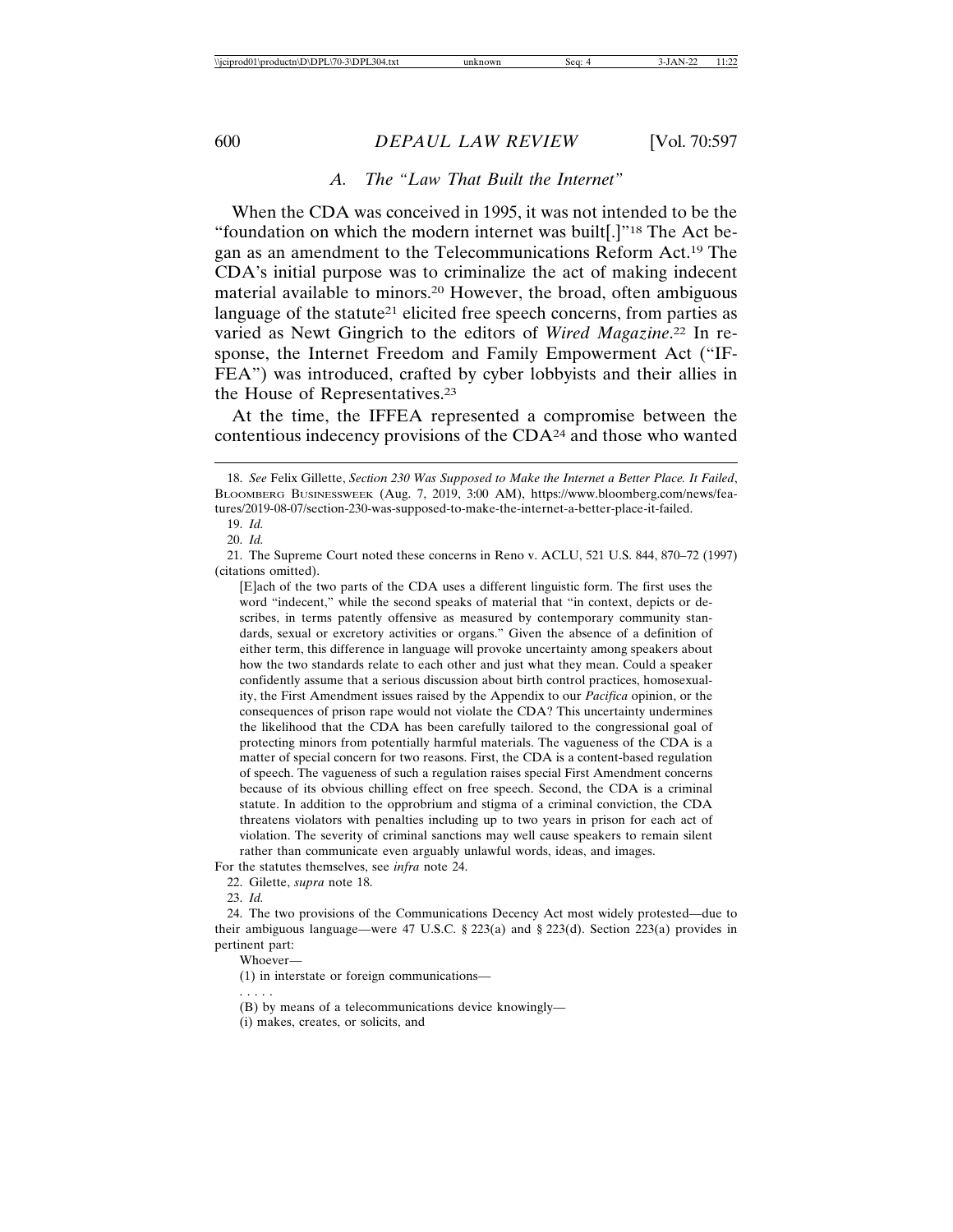complete free speech on the internet.25 Ron Wyden and Christopher Cox, the drafters of the IFFEA, felt that the private sector was in a far better position to moderate user-provided content on "interactive computer services" than the government.26 Wyden envisioned the IF-FEA as a "Good Samaritan" provision, granting the growing internet industry the right to regulate itself.27 As the companies were in the best position "to guard the portals of cyberspace," this "Good Samaritan" provision gave internet companies enough legal breathing room to moderate their online communities, without fear of legal repercussions should something awful be posted.28 Titling the effective provision "Protection for 'Good Samaritan' blocking and screening of offensive material,"29 the Act would grant both a shield and a sword a shield to protect an enterprising company's opportunity to secure capital and attract investors, and a sword to allow these private entities to police their platforms in whatever way they saw fit without facing liability over the practice.30

. . . . .

Whoever—

(1) in interstate or foreign communications knowingly—

(A) uses an interactive computer service to send to a specific person or persons under 18 years of age, or

*Id.* § 223(d).

30. Lecher, *supra* note 2.

<sup>(</sup>ii) initiates the transmission of,

any comment, request, suggestion, proposal, image, or other communication which is obscene or child pornography, knowing that the recipient of the communication is under 18 years of age, regardless of whether the maker of such communication placed the call or initiated the communication;

<sup>(2)</sup> knowingly permits any telecommunications facility under his control to be used for any activity prohibited by paragraph (1) with the intent that it be used for such activity, shall be fined under title 18 or imprisoned not more than two years, or both.

<sup>47</sup> U.S.C. § 223(a) (2018). Section 223(d) provides in pertinent part:

<sup>(</sup>B) uses any interactive computer service to display in a manner available to a person under 18 years of age,

any comment, request, suggestion, proposal, image, or other communication that is obscene or child pornography, regardless of whether the user of such service placed the call or initiated the communication; or

<sup>(2)</sup> knowingly permits any telecommunications facility under such person's control to be used for an activity prohibited by paragraph (1) with the intent that it be used for such activity, shall be fined under title 18 or imprisoned not more than two years, or both.

<sup>25.</sup> *See generally* Gilette, *supra* note 18.

<sup>26.</sup> *Id.*

<sup>27.</sup> *Id.*

<sup>28.</sup> *Id.*

<sup>29. 47</sup> U.S.C. § 230(c)(1).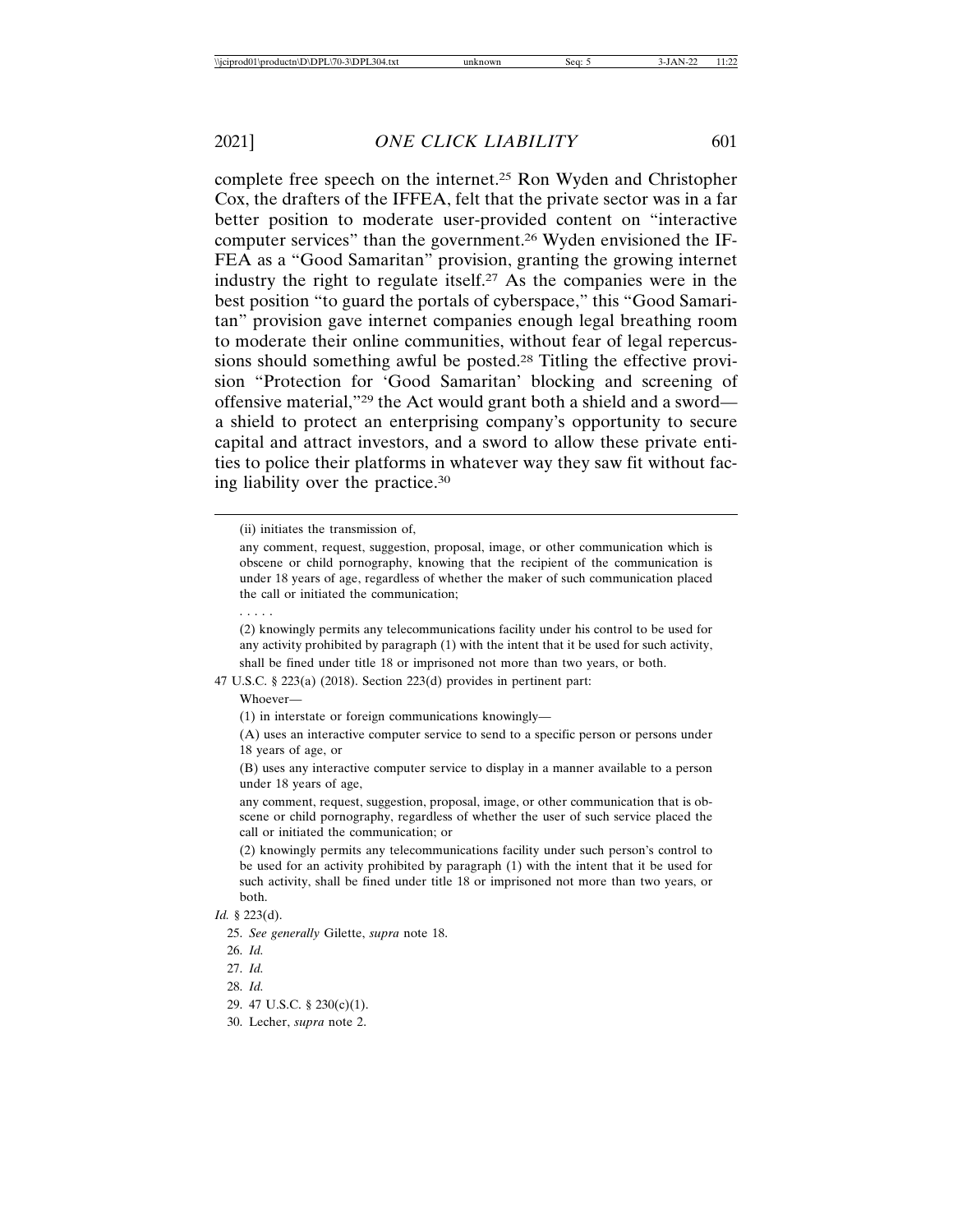While much of the CDA was struck down as unconstitutional,<sup>31</sup> the IFFEA, now known as Section 230, remained in effect, leaving in place a safe harbor provision, protecting internet service providers from the actions of a third-party on their platform.32

#### *1. The Shield—Section 230(c)(1)*

Section  $230(c)(1)$  begins:

"No provider or user of an interactive computer service shall be treated as the publisher or speaker of any information provided by another information content provider."33

Section 230(f) defined "interactive computer service" as "any information service, system, or access software provider that provides or enables computer access by multiple users to a computer server ...."<sup>34</sup> At the time of drafting, it seemed this clause was only granting a limited "safe harbor" from liability, allowing online providers to regulate themselves.35

Subsection (c)(1) is often seen as the shield of Section 230, protecting service providers from tort liability for the content of a thirdparty.36 Conversely, the shield can be removed via voluntary action if a service provider becomes involved in the creation or development of the published material, they no longer can assert this protection against liability.37

#### *2. The Sword—Section 230(c)(2)*

While Section  $230(c)(1)$  was intended as a shield, Section  $230(c)(2)$ granted internet service providers the other half of their power: the ability to censure and moderate without facing liability for the practice.38 The statute states:

(2) Civil liability - No provider or user of an interactive computer service shall be held liable on account of—

<sup>31.</sup> *See* Reno v. ACLU, 521 U.S. 844 (1997). In *Reno*, two consolidated suits (totaling fortyseven plaintiffs) were filed against the Attorney General, challenging Sections 223(a) and 223(d) of the Communications Decency Act as restrictive of free speech. *Id.* Both sections regulated the transmission of "obscene" or "patently offensive" material. *Id.* The Supreme Court struck down both provisions, holding that they were unconstitutionally vague. *Id.*

<sup>32.</sup> Gillette, *supra* note 18.

<sup>33. 47</sup> U.S.C. § 230(c)(1).

<sup>34.</sup> *Id.* § 230(f)(2).

<sup>35.</sup> Danielle Keats Citron & Benjamin Wittes, *The Internet Will Not Break: Denying Bad Samaritans Section 230 Immunity*, 86 FORDHAM L. REV. 401. 403 (2017).

<sup>36.</sup> VALERIE C. BRANNON, CONG. RESEARCH SERV., LSB10306, LIABILITY FOR CONTENT HOSTS: AN OVERVIEW OF THE COMMUNICATION DECENCY ACT'S SECTION 230 2 (2019).

<sup>37.</sup> *Id.* at 2–3.

<sup>38.</sup> *See* Lecher, *supra* note 2.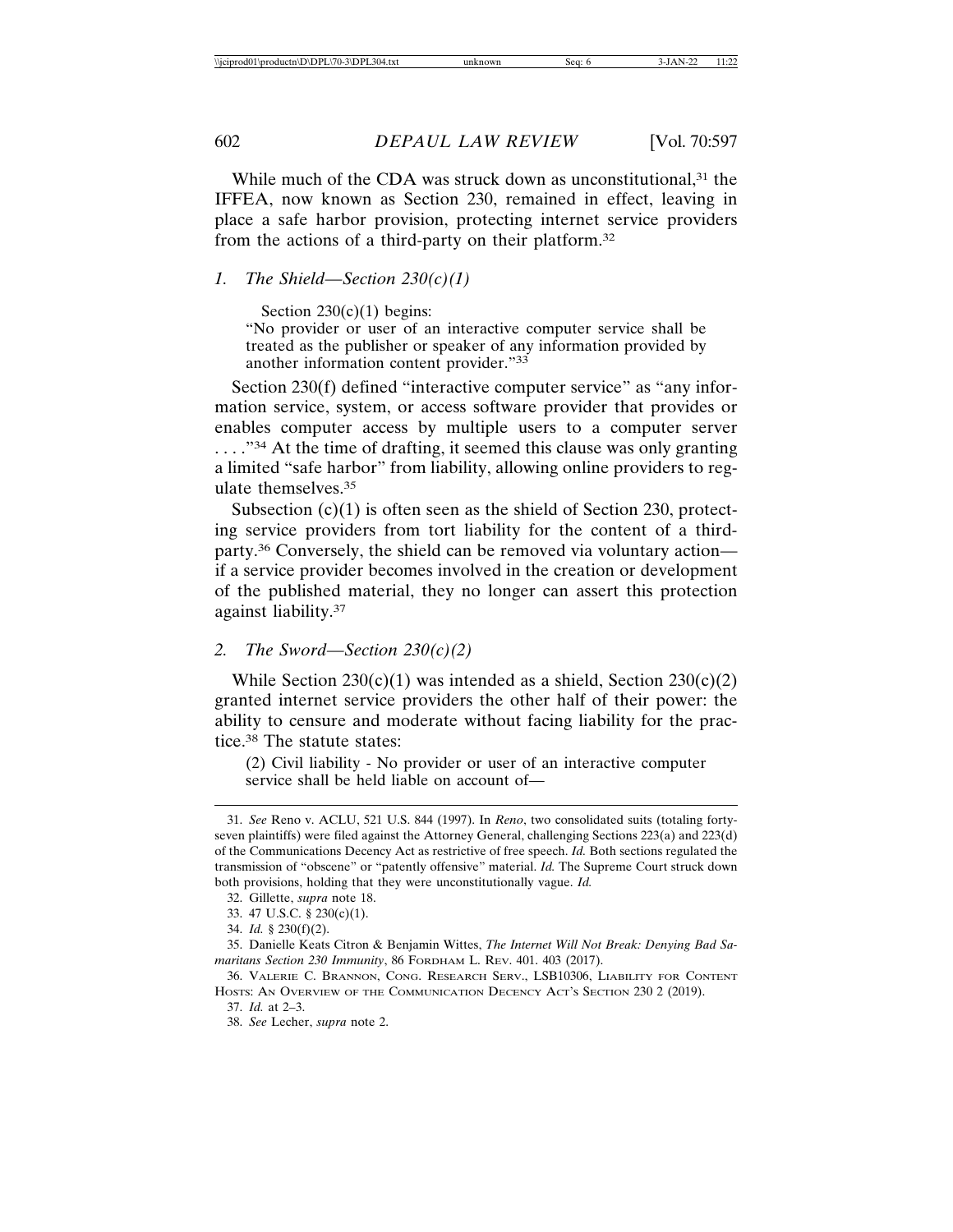(A) any action voluntarily taken in good faith to restrict access to or availability of material that the provider or user considers to be obscene, lewd, lascivious, filthy, excessively violent, harassing, or otherwise objectionable, whether or not such material is constitutionally protected; or

(B) any action taken to enable or make available to information content providers or others the technical means to restrict access to material described in paragraph  $(1).<sup>39</sup>$ 

While subsection (c) protects interactive computer service providers broadly from the actions of their users, this section is more proactive. Unlike Section  $230(c)(1)$ , which applies when providers "refrain from filtering or censoring the information on their sites," Section  $230(c)(2)$ applies when a service provider "does filter out offensive material."40 This filtering must be premised on actions "taken in good faith," making the affirmative immunity narrower than Section  $230(c)(1)$ , which does not have this limitation.<sup>41</sup>

In practice, this is the sword of Section 230, allowing a provider to moderate the content placed on their platforms without exposure to liability.42 This subsection was clearly influenced by the events of *Stratton Oakmont, Inc. v. Prodigy Services Co.*, 43 abrogating that decision and placing the power to moderate back in the hands of online service providers.<sup>44</sup>

#### *3. The Legal Effect*

While Section 230 "sought to empower the Internet platforms to self-regulate under a light-touch framework in exchange for liability protection,"45 the judiciary was quick to interpret Section 230 broadly.46 In *Zeran v. AOL*, 47 the Fourth Circuit considered the breadth of the "shield" asserted by Section 230, stating in dicta:

44. BRANNON, *supra* note 36, at 2.

45. Memorandum from the Committee Republican Staff, U.S. House of Representatives Committee on Energy and Commerce (Oct. 11, 2019), https://republicans-energycommerce.house.gov/wp-content/uploads/2019/10/Final-10.16.19-230-Hrg-Republican-Memo.pdf.

46. Edelman & Stemler, *supra* note 5, at 160.

<sup>39. 47</sup> U.S.C. 230(c)(2).

<sup>40.</sup> BRANNON, *supra* note 36, at 3 (emphasis omitted).

<sup>41.</sup> *Id.* at 3.

<sup>42.</sup> Lecher, *supra* note 2.

<sup>43.</sup> *See generally* Stratton Oakmont, Inc. v. Prodigy Servs. Co., No. 31063/94, 1995 WL 323710 (N.Y. Sup. Ct. May 24, 1995). In Stratton Oakmont, the plaintiff sued Prodigy for defamation, claiming Prodigy should be held liable as "publisher" for an anonymous defamatory statement posted on their service. *Id.* The New York Supreme Court noted Prodigy's involvement with their content, including "content guidelines," the employment of monitors, and a software screening program, showed that Prodigy had exercised enough editorial control to be considered "publisher" of the anonymous statement. *Id.*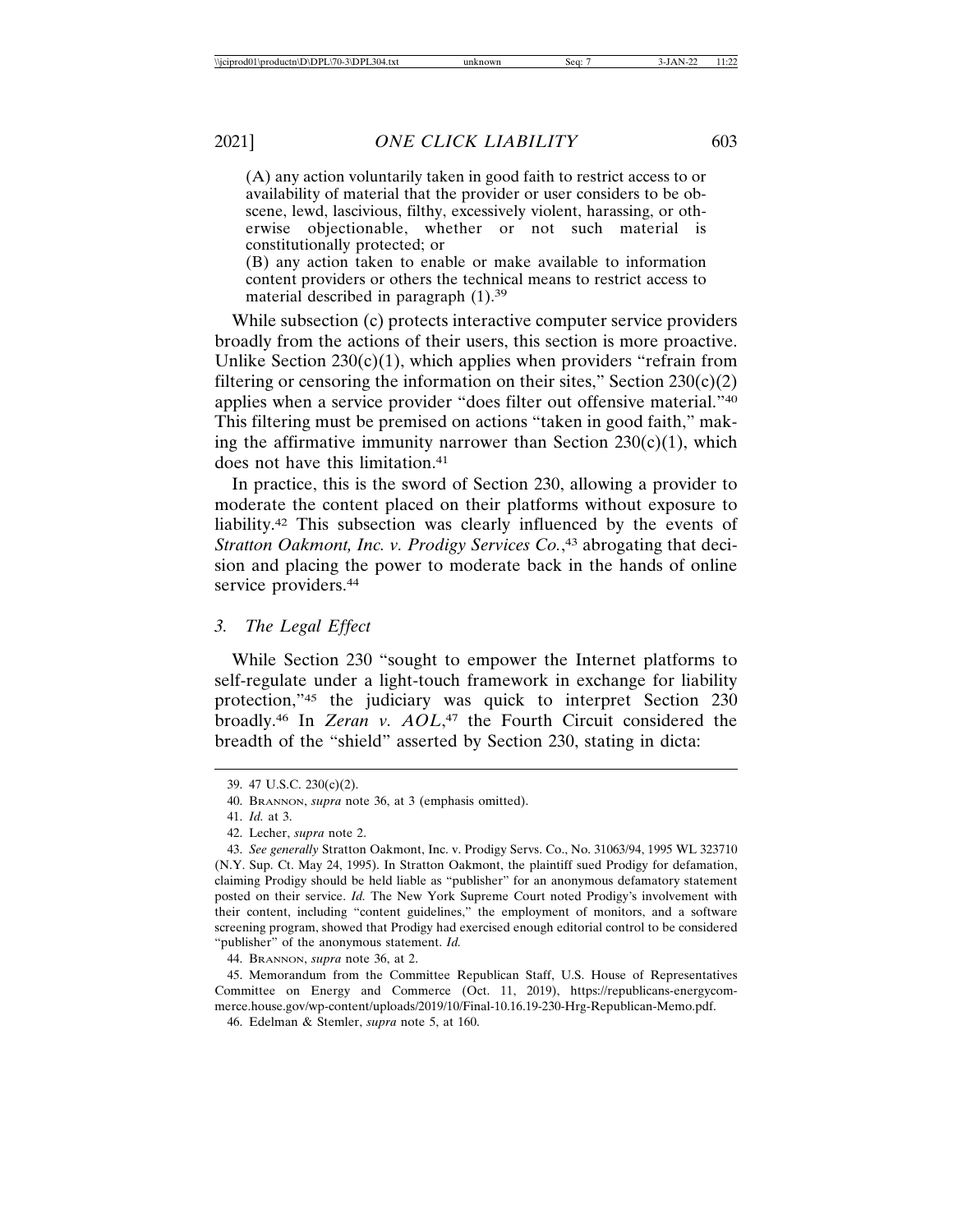The amount of information communicated via interactive computer services is . . . staggering. The specter of tort liability in an area of such prolific speech would have an obviously chilling effect. It would be impossible for service providers to screen each of their millions of postings for possible problems. Faced with potential liability for each message republished by their services, interactive computer service providers might choose to severely restrict the number and type of messages posted. Congress considered the weight of the speech interests implicated and chose to immunize service providers to avoid any such restrictive effect.<sup>48</sup>

The Fourth Circuit ultimately settled upon a broad interpretation of Section 230: "lawsuits seeking to hold a service provider liable for its exercise of a publisher's traditional editorial functions—such as deciding whether to publish, withdraw, postpone or alter content—are barred."<sup>49</sup> As long as a platform or service provider<sup>50</sup> were not active in the creation of the message, thus becoming the "original culpable party," the intermediary platform would avoid tort liability.<sup>51</sup>

The judiciary has also repeatedly emphasized Section 230's nature as an "express pre-emption" clause.<sup>52</sup> Section  $230(e)(3)$  states that "[n]o cause of action may be brought and no liability may be imposed under any State or local law that is inconsistent with this section."53 However, it only expressly prohibits actions or liability *inconsistent* with the meaning of the CDA.<sup>54</sup> The CDA "does not rise to the level of complete preemption."55 Any express preemption would only arise in defense to certain causes of action authorized by the state legislature that is inconsistent with Section 230.56

With the power of Section 230 construed so broadly, internet platforms were able to utilize the safe harbor provision of Section

48. *Id.* at 331.

49. *Id.* at 330. *See also* Blumenthal v. Drudge, 992 F. Supp. 44 (D.D.C. 1998) (further solidifying this interpretation of the statute).

54. Glynn, *supra* note 52.

<sup>47.</sup> Zeran v. Am. Online, Inc., 129 F.3d 327 (4th Cir. 1997). In Zeran, an anonymous poster placed advertisements containing slogans glorifying the Oklahoma City Bombing and instructed anyone interested to call plaintiff. *Id.* AOL removed messages when contacted but did not proactively remove future posts containing the same slogans and misinformation. *Id.* Plaintiff sued AOL, alleging negligence in filing to respond adequately to the fraudulent and malicious postings. *Id.*

<sup>50.</sup> For a further explanation of the concept of "platform or service provider," see *infra* Part I.A.5.

<sup>51.</sup> *Id.* at 330–31.

<sup>52.</sup> Cary Glynn, *Section 230's Applicability to 'Inconsistent' State Laws*, TECH. & MKTG. BLOG (Oct. 3, 2017), https://blog.ericgoldman.org/archives/2017/10/section-230s-applicability-to-inconsistent-state-laws-guest-blog-post.htm.

<sup>53. 47</sup> U.S.C. 230(e)(3).

<sup>55.</sup> Cisneros v. Sanchez, 403 F. Supp. 2d 588, 593 (S.D. Tex. 2005).

<sup>56.</sup> *Id.*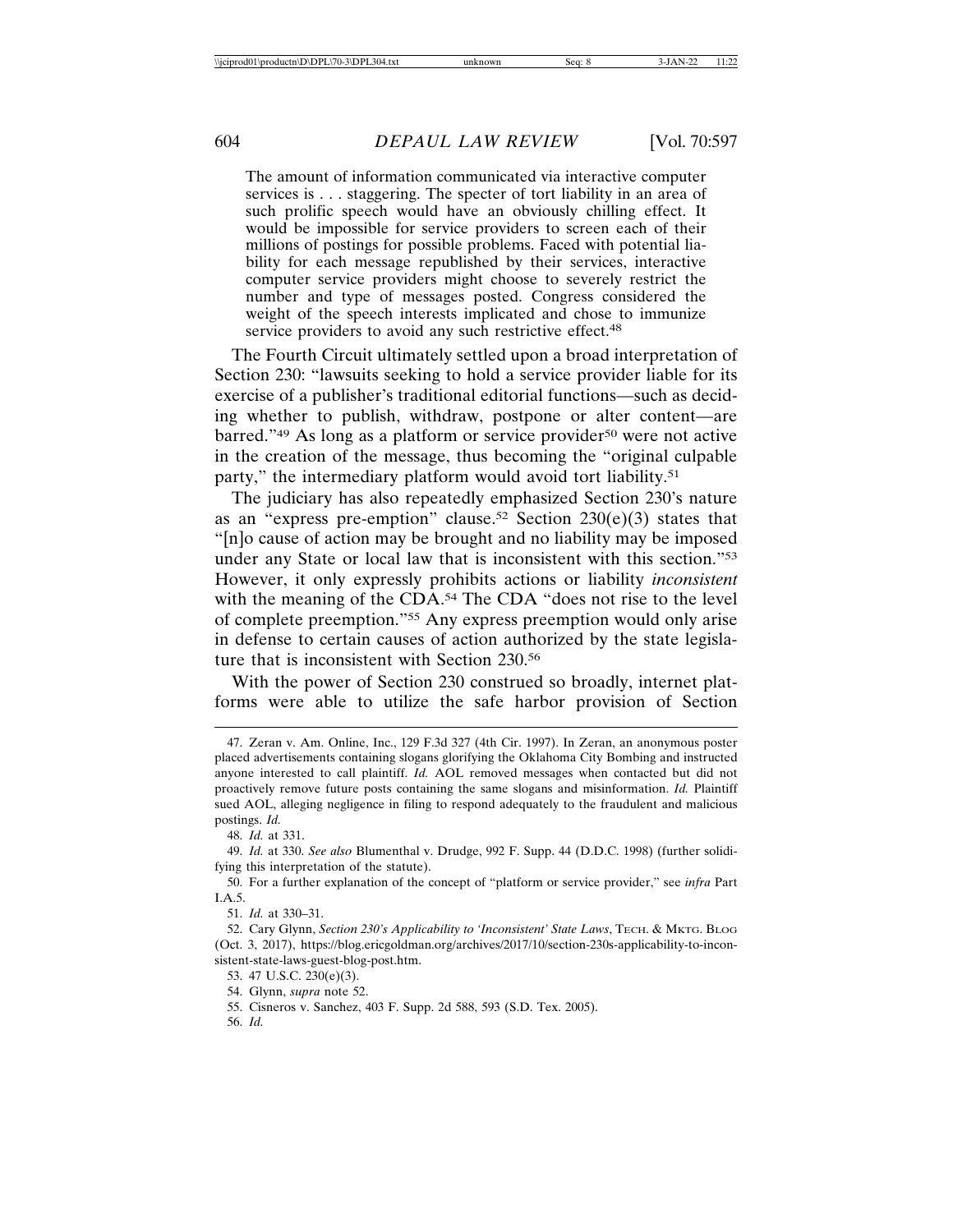$230(c)(1)$  to make decisions without fear of liability.<sup>57</sup> As Section 230 "immunize[d] not only efforts to moderate user content but also decisions not to moderate," how those decisions played out changed from platform to platform.58

## *4. Section 230 and the Online Marketplace*

It was not long before the effect Section 230's safe harbor provision would have on the online marketplace became clear. In *Gentry v. eBay, Inc.*, Lars Gentry sued eBay in California state court, alleging that eBay had knowledge of fraudulent sports memorabilia being sold on its platform.59 He claimed that eBay's inaction was purposeful, allowing it to reap millions of dollars in profit.<sup>60</sup> The Court of Appeals found that Section 230 immunity preempted any claim he may have under state statute.61 In reaching its conclusion, the Court looked to three elements it felt were required by the statute to assert a Section 230 defense.62 To claim an assertive defense would require the defendant to "(1) be a provider or user of an interactive computer service; (2) the cause of action treat[s] the defendant as a publisher or speaker of information; and (3) the information at issue be provided by another information content provider."63 The Court found that eBay met all three elements, ruling that holding eBay liable "when it merely made the individual defendant's false product descriptions available to other users on its [w]eb site, or provided the [w]eb site on which the individual defendants designated their collectibles as autographed" was inconsistent with the "full purposes and objectives" of Section 230.64

In ruling for eBay, the Court further broadened the meaning of "interactive computer service."65 Courts have primarily focused on the fact that their operations are grounded in an "interactive" element, allowing users to find one another to transact.<sup>66</sup> Upon this ruling, busi-

63. *Id.* (citing 47 U.S.C. § 230(c)(1)).

66. *Id.*

<sup>57.</sup> *See* Matt Laslo, *The Fight Over Section 230—and the Internet as We Know It*, WIRED (Aug. 13, 2019, 3:18 PM), https://www.wired.com/story/fight-over-section-230-internet-as-weknow-it/.

<sup>58.</sup> Edelman & Stemler, *supra* note 5, at 159; *see also Blumenthal*, 992 F. Supp. at 49; Doe v. Backpage.com, LLC, 817 F.3d 12, 16 (1st Cir. 2016); Doe v. MySpace, Inc., 528 F.3d 413, 415 (5th Cir. 2008).

<sup>59.</sup> *See* Gentry v. eBay, Inc., 99 Cal. App. 4th 816, 821–22 (2002).

<sup>60.</sup> *See id.* at 822.

<sup>61. .</sup> *Id.* at 831–32.

<sup>62.</sup> *Id.* at 830.

<sup>64.</sup> *Id.* at 832–33.

<sup>65.</sup> *See* Edelman & Stemler, *supra* note 5, at 162.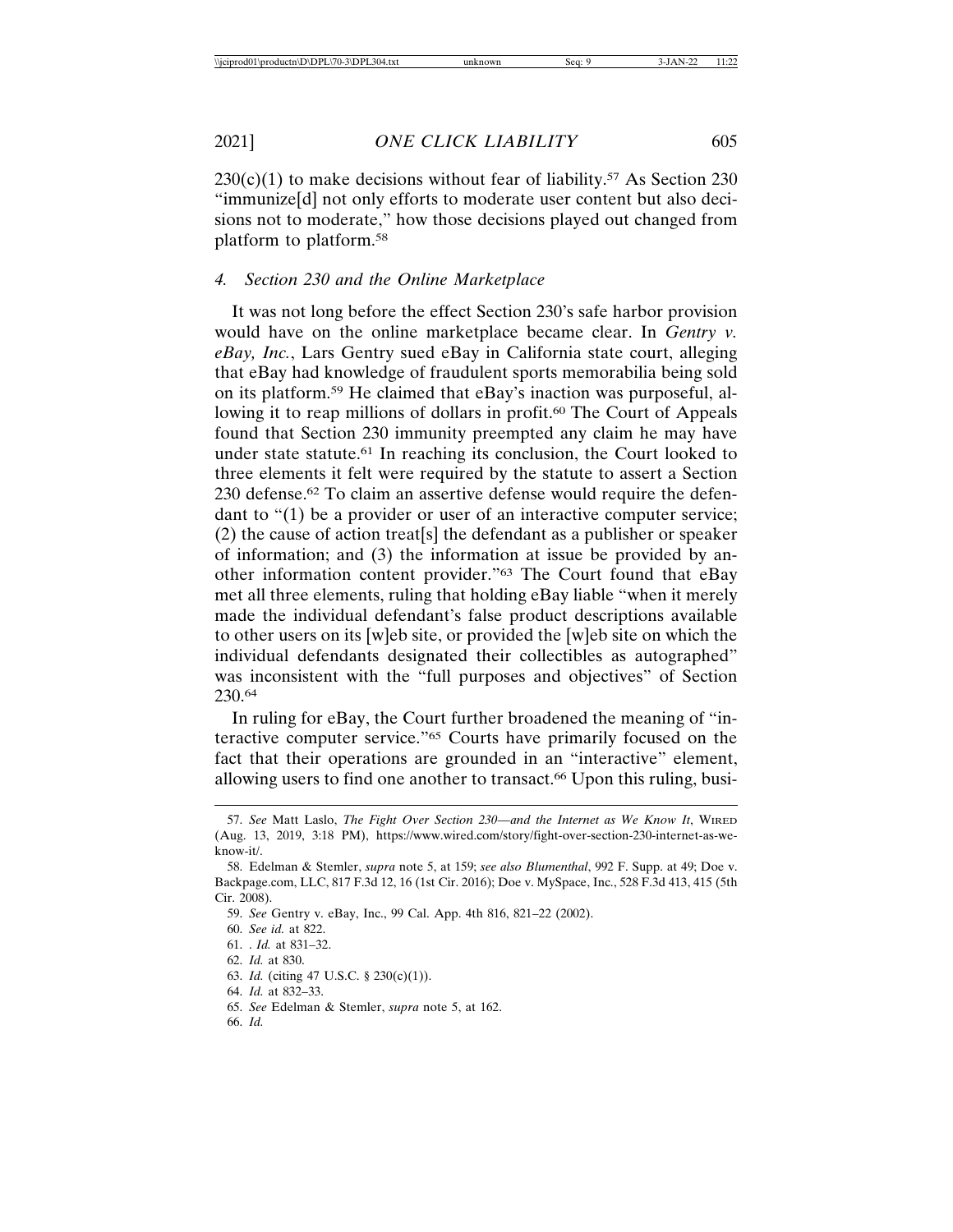nesses that rely on third-party, user-generated content, such as Craigslist, StubHub, and Airbnb, have held themselves out to have near complete immunity from liability for the unlawful or tortious conduct of such third-party users, describing themselves as an intermediary hosting platform, rather than a publisher.<sup>67</sup>

#### *5. Platform or Publisher?*

The distinction between "publisher" and "interactive service platform" is important and has been hotly contested as online marketplaces continue to evolve.68 While online marketplaces have used Section 230 to challenge and invalidate laws or regulations they do not care for,69 whether they continue to be the provider of an "interactive computer service" has been debated as their services grow into those fields that could not escape liability in a physical marketplace.70 Despite a prima facie appearance of providing an "interactive computer service," additional actions taken by marketplaces to cause, assist, and facilitate disputed transactions have given rise to conflicts over whether they provide an "interactive computer service" or act as "information content providers,"71 a label that would remove an online marketplace from Section 230 protection. Recent cases have asked the courts to look beyond the online platforms, and into the "substance" of the transaction.72 Providing incentives to bring in service providers, detailed rules for the users, or the personal guarantee of quality through insurance, investigations, make-goods, and credits are all factors that show a deepening involvement in the disputed transaction.73

Extending liability to these platforms for the actions of their users has had mixed success, showcasing some of the limits of Section 230.<sup>74</sup> While the contours of the law have allowed online marketplaces to operate with some degree of legal certainty for its users' actions, it can still only claim such immunity when it acts solely as an interactive platform, and not an active participant.75 A platform will not be cov-

72. *See id.* at 168–70.

<sup>67.</sup> *See* Chi. Lawyers' Comm. for Civil Rights Under Law, Inc. v. Craigslist, Inc., 519 F.3d 666, 671 (7th Cir. 2008); *see also* Hill v. StubHub, Inc., 727 S.E.2d 550, 552 (N.C. Ct. App. 2012); Airbnb, Inc. v. City & Cty. of S.F., 217 F. Supp. 3d 1066, 1073 (N.D. Cal. 2016).

<sup>68.</sup> *See, e.g.*, Steven Kramer, *Online Marketplaces: Continuing Product Liability, CDA Issues*, LAW360 (July 10, 2019, 5:06 PM), https://www.law360.com/articles/1175289/online-marketplacescontinuing-product-liability-cda-issues.

<sup>69.</sup> Edelman & Stemler, *supra* note 5, at 161.

<sup>70.</sup> *See* Citron & Wittes, *supra* note 35, at 412.

<sup>71.</sup> *See* Edelman & Stemler, *supra* note 5, at 163.

<sup>73.</sup> *Id.* at 170.

<sup>74.</sup> Orly Lobel, *The Law of the Platform*, 101 MINN. L. REV. 87, 145 (2016).

<sup>75.</sup> *Id.* at 145–46.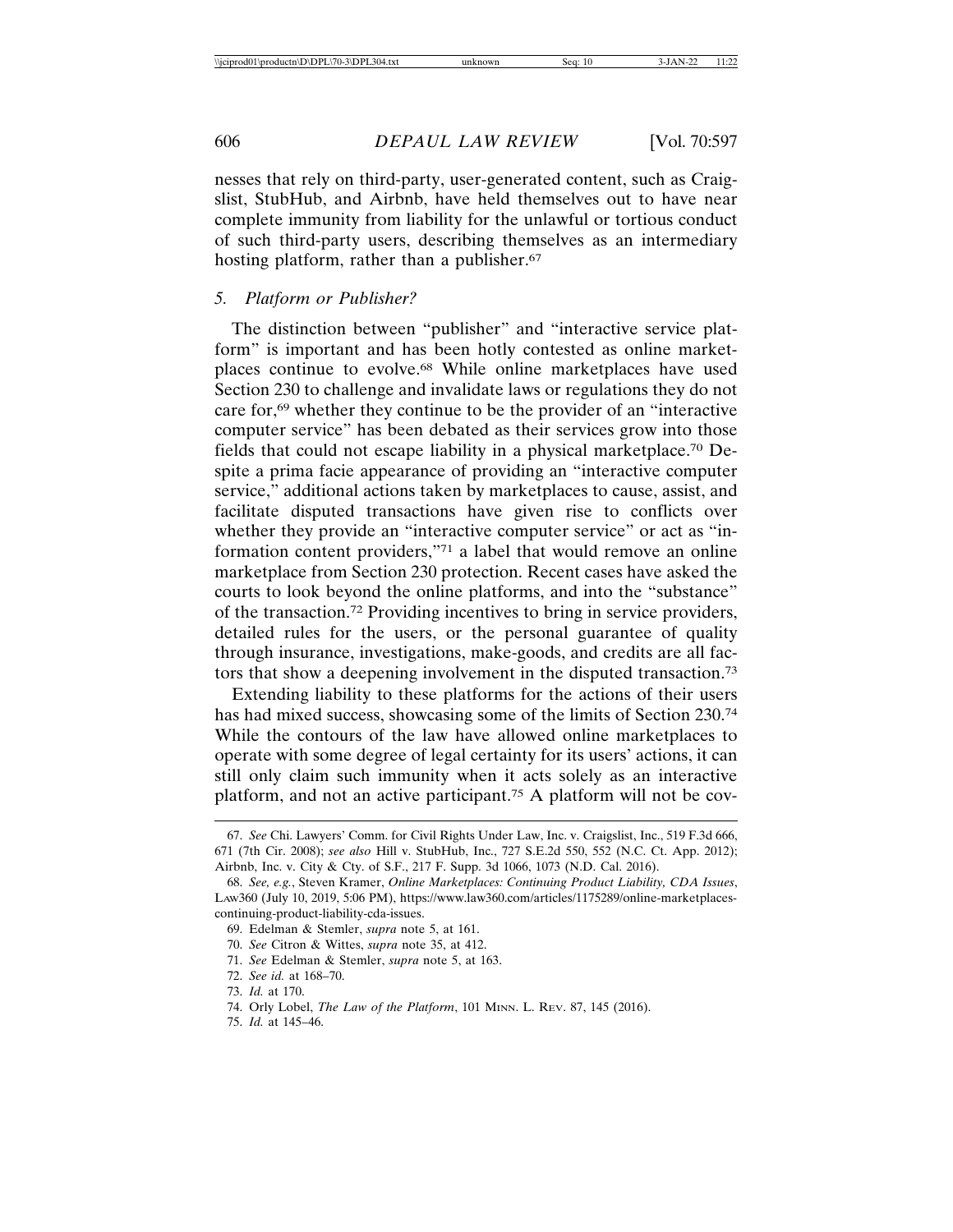ered by the CDA where its action affords a "'material contribut[ion]' in [the] branding and shaping [of] the transaction."76 What exactly constitutes "'material contribution' in the branding or shaping of the transaction" is still unclear.77 While the Ninth Circuit in *Fair Housing Council of San Fernando Valley v. Roommates.com* attempted to explain this exact conundrum, the decision only listed a non-exhaustive list of examples of what amounts to "material contribution."78 In listing their examples, the Ninth Circuit hoped to avoid confusion as to when a website helps to develop illegal content, and avoid allowing the CDA to make the internet a "lawless no-man's land."79

The power of Section 230 over the growth of the Internet is undeniable. While it provides powerful and broad protections, uncertainties remain as to its application, especially in regard to platforms not imagined at the drafting of the statute. However, its existence has allowed many platform providers to flourish, changing the way our culture interacts with the internet.80

78. *See* 521 F.3d 1157, 1169 (9th Cir. 2008). In an attempt to clarify "material contribution," the Ninth Circuit stated:

If an individual uses an ordinary search engine to query for a "white roommate," the search engine has not contributed to any alleged unlawfulness in the individual's conduct; providing *neutral* tools to carry out what may be unlawful or illicit searches does not amount to "development" for purposes of the immunity exception. A dating website that requires users to enter their sex, race, religion and marital status through dropdown menus, and that provides means for users to search along the same lines, retains its CDA immunity insofar as it does not contribute to any alleged illegality; this immunity is retained even if the website is sued for libel based on these characteristics because the website would not have contributed materially to any alleged defamation. Similarly, a housing website that allows users to specify whether they will or will not receive emails by means of *user-defined* criteria might help some users exclude email from other users of a particular race or sex. However, that website would be immune, so long as it does not require the use of discriminatory criteria. A website operator who edits user-created content—such as by correcting spelling, removing obscenity or trimming for length—retains his immunity for any illegality in the user-created content, provided that the edits are unrelated to the illegality. However, a website operator who edits in a manner that contributes to the alleged illegality—such as by removing the word "not" from a user's message reading "[Name] did *not* steal the artwork" in order to transform an innocent message into a libelous one—is directly involved in the alleged illegality and thus not immune.

*Id.* This attempt to clarify has often created more confusion than it alleviated.

79. *Id.* at 1164, 1175.

80. Khanna, *supra* note 4.

<sup>76.</sup> *Id.* at 145.

<sup>77.</sup> *Id.*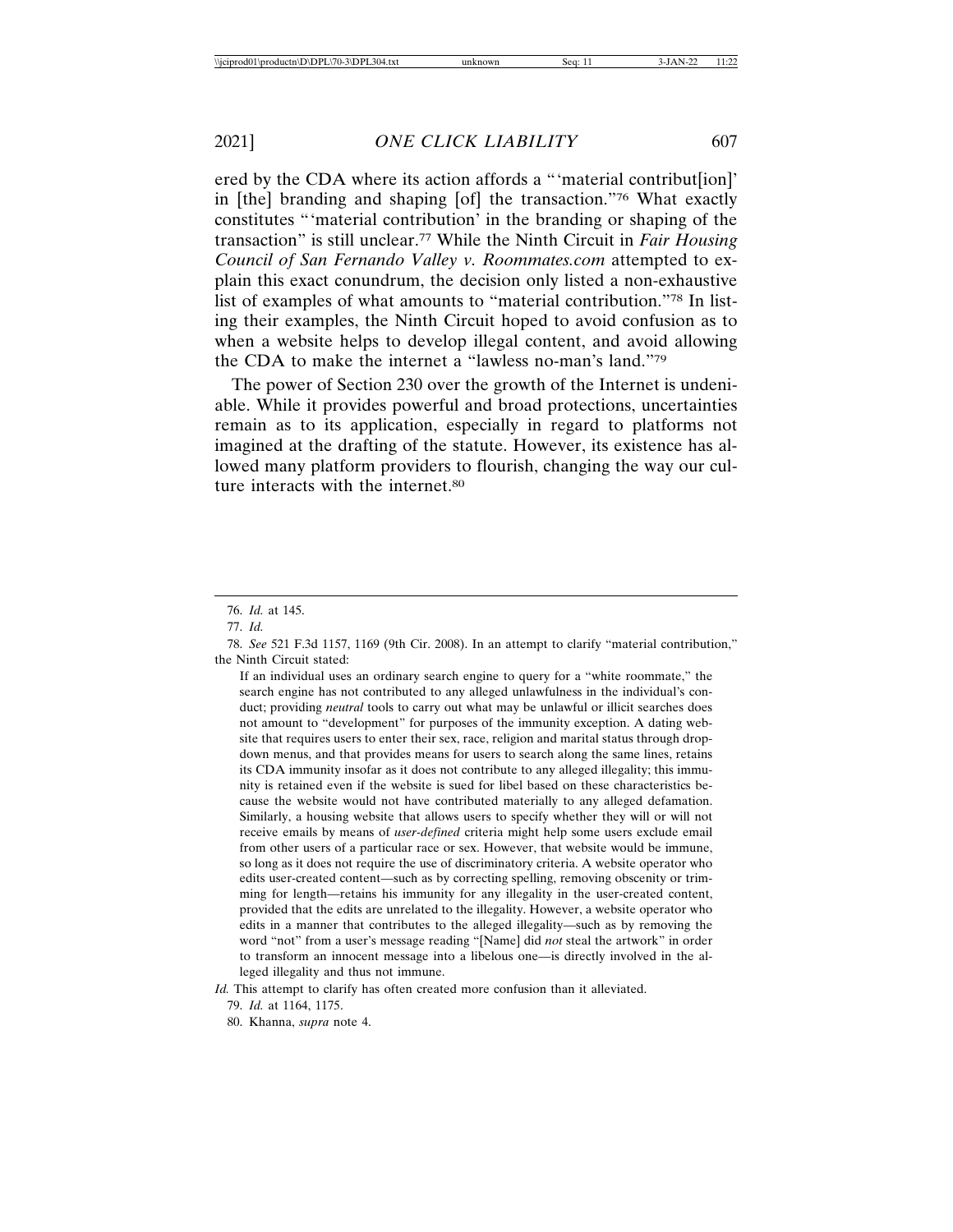#### *B. The Marketplace that Changed Online Commerce*

It is nearly impossible to overstate the importance of Amazon in disrupting and shaping e-commerce.<sup>81</sup> Founded in 1994, and promoting itself as "Earth's Biggest Bookstore," even Jeff Bezos did not expect to succeed as wildly as he has.82 With a stated goal to become the "everything" store, Amazon has served as an "intermediary between the customers and manufacturers," nowadays selling "nearly every type of product, all over the world."83 Over the course of its existence, Amazon has gone from the self-proclaimed "biggest bookstore" to the world's largest retailer, surpassing Walmart in size in 2018 with over \$10 billion in profits and \$900 billion in market capitalization.<sup>84</sup> At one point capturing 49% of U.S. retail e-commerce sales, when one imagines the online marketplace, it is hard *not* to picture Amazon.85

While Amazon has defined itself by its attempts to become the largest first-party "everything store,"86 the year 2000 marked a turning point-Amazon opened up its platform to third-party vendors, allowing small to medium-sized businesses (SMB) to sell on Amazon's virtual shelf.87 Since opening the Amazon Marketplace to these third-party SMBs, growth has been astronomical, with sales growing from \$0.1 billion to \$160 billion over a twenty-year period.<sup>88</sup> Aggregate sales by SMBs on the Amazon Marketplace have recently even outpaced its main business, leading Jeff Bezos to write that "[t]hird-party sellers are kicking our first party butt. Badly."89 Data now shows that thirdparty vendors make up more than 58% of all sales made on Amazon.<sup>90</sup>

To join as a third-party vendor, the seller must agree to the terms of the "Amazon Services Business Solutions Agreement," as well as all

<sup>81.</sup> Gross, *supra* note 8.

<sup>82.</sup> Makeda Easter & Paresh Dave, *Remember when Amazon only sold books?*, L.A. TIMES (June 18, 2017, 12:40 PM), https://www.latimes.com/business/la-fi-amazon-history-20170618-html story.html.

<sup>83.</sup> Shana Lebowitz, *How Jeff Bezos decided the first thing Amazon would sell was books*, BUS. INSIDER (Apr. 5, 2019, 2:34 PM), https://www.insider.com/how-amazon-decided-to-sellbooks-2018-4.

<sup>84.</sup> Debter, *supra* note 6.

<sup>85.</sup> Jeff Desjardins, *Chart: Amazon's Dominance in Ecommerce*, VISUAL CAPITALIST (Aug. 17, 2018), https://www.visualcapitalist.com/chart-shows-amazons-dominance-ecommerce/.

<sup>86.</sup> Lebowitz, *supra* note 83.

<sup>87.</sup> SMB IMPACT REPORT, *supra* note 9, at 3.

<sup>88.</sup> *Id.*

<sup>89.</sup> Mary Hanbury, *Amazon reveals how third-party sellers are kicking its butt on sales as part of small business charm offensive*, BUS. INSIDER (May 7, 2019, 5:35 AM), https://www.business insider.com/amazon-reveals-how-third-party-sellers-kick-its-butt-in-sales-2019-5.

<sup>90.</sup> *Id.*; SMB IMPACT REPORT, *supra* note 9, at 2.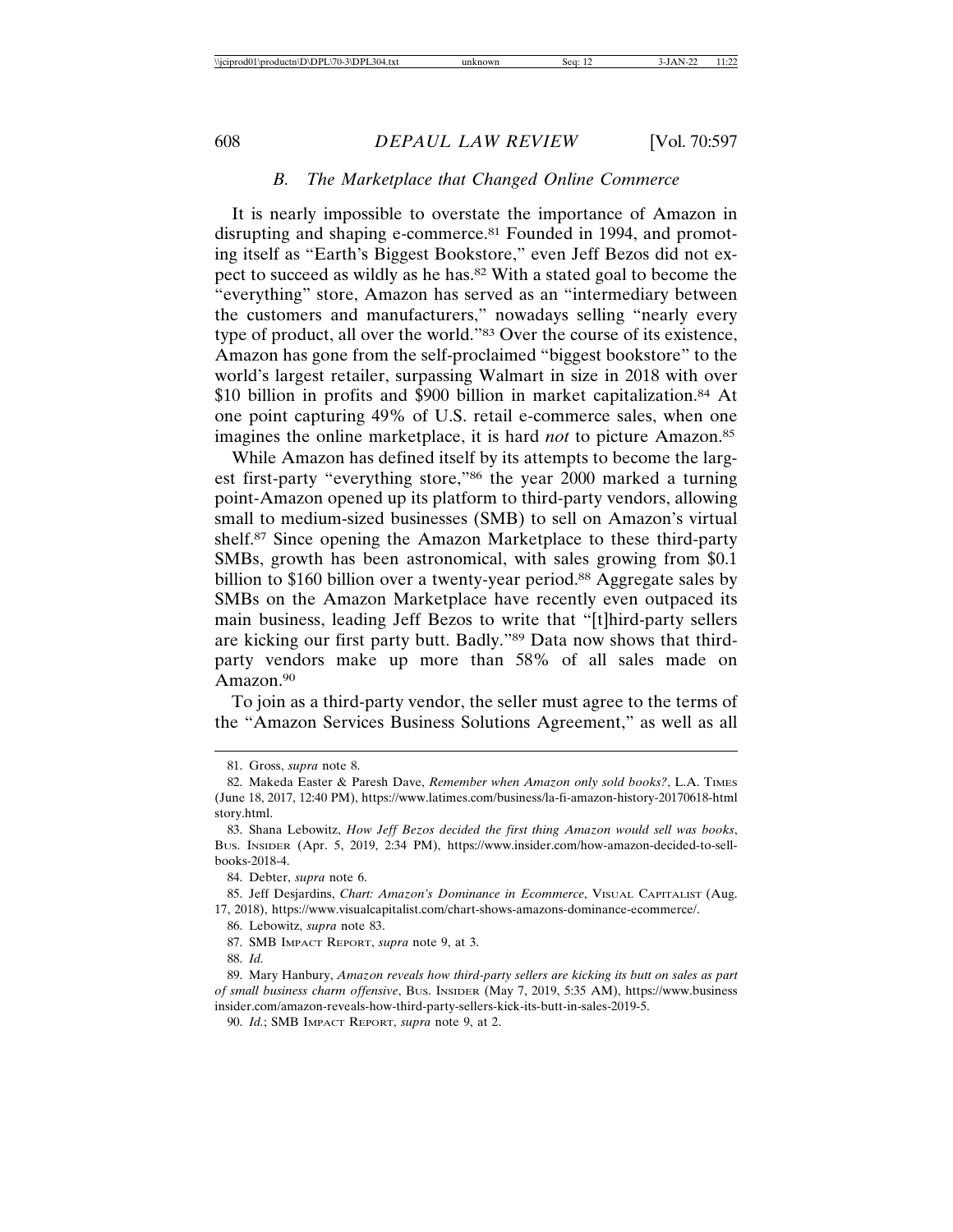applicable "Program Policies."91 These terms govern the entirety of the contract between Amazon and the seller.92 While Amazon reserves the right to remove listings or terminate Marketplace services for any reason,93 registration otherwise requires very little beyond good legal standing and the authority to enter the terms of the Business Services Agreement.94 There appears to be no general vetting process beyond this; Amazon often accepts the representations at face value.95 Amazon distinguishes these third-party vendors by identifying them prominently next to the price and shipping information, and repeating that information on the confirmation page.96 The Amazon Marketplace's "Conditions of Use" further state, in regard to thirdparty sellers, that "[the buyer is] purchasing directly from those third parties, not from Amazon . . . Amazon does not assume any responsibility or liability for the actions, product, and content of all these and any other third parties,"97 echoing some of the language of Section 230 within their terms.

For each listing, Amazon requires certain details to be listed on the third-party vendor's product detail pages, in order to make sure sellers

93. One sample provision includes: "Amazon reserves the right to refuse service, terminate accounts, terminate your rights to use Amazon Services, remove or edit content, or cancel orders in its sole discretion." *See also Conditions of Use*, AMAZON SELLER CENT., https://sellercentral.amazon.com/gp/help/external/G201824360?language=EN\_US&ref=efph\_G201824360\_ cont\_G521 (last updated Aug. 1, 2019); "We may terminate your use of any Services or terminate this Agreement for convenience with 30 days' advance notice." AMAZON SELLER CENTRAL, *supra* note 91.

94. Each party represents and warrants that: (a) if it is a business, it is duly organized, validly existing and in good standing under the Laws of the country in which the business is registered and that you are registering for the Service(s) within such country; (b) it has all requisite right, power, and authority to enter into this Agreement, perform its obligations, and grant the rights, licenses, and authorizations in this Agreement; (c) any information provided or made available by one party to the other party or its Affiliates is at all times accurate and complete; (d) it is not subject to sanctions or otherwise designated on any list of prohibited or restricted parties or owned or controlled by such a party, including but not limited to the lists maintained by the United Nations Security Council, the US Government (e.g., the US Department of Treasury's Specially Designated Nationals list and Foreign Sanctions Evaders list and the US Department of Commerce's Entity List), the European Union or its member states, or other applicable government authority; and (e) it will comply with all applicable Laws in performance of its obligations and exercise of its rights under this Agreement.

*Id.*

<sup>91.</sup> *See Amazon Services Business Solutions Agreement*, AMAZON SELLER CENT., https://seller central.amazon.com/gp/help/external/G1791?language=EN\_US;%20https://sellercentral.amazon.com/gp/help/external/G521?language=EN\_US.

<sup>92.</sup> Oberdorf v. Amazon.com Inc., 930 F.3d 136 (3d Cir. 2019), *vacated*, *reh'g en banc granted*, 936 F.3d 182 (3d Cir. 2019).

<sup>95.</sup> *See id.*; *see also Oberdorf*, 930 F.3d at 145.

<sup>96.</sup> *Oberdorf*, 930 F.3d at 155–56.

<sup>97.</sup> AMAZON SELLER CENTRAL, *supra* note 93.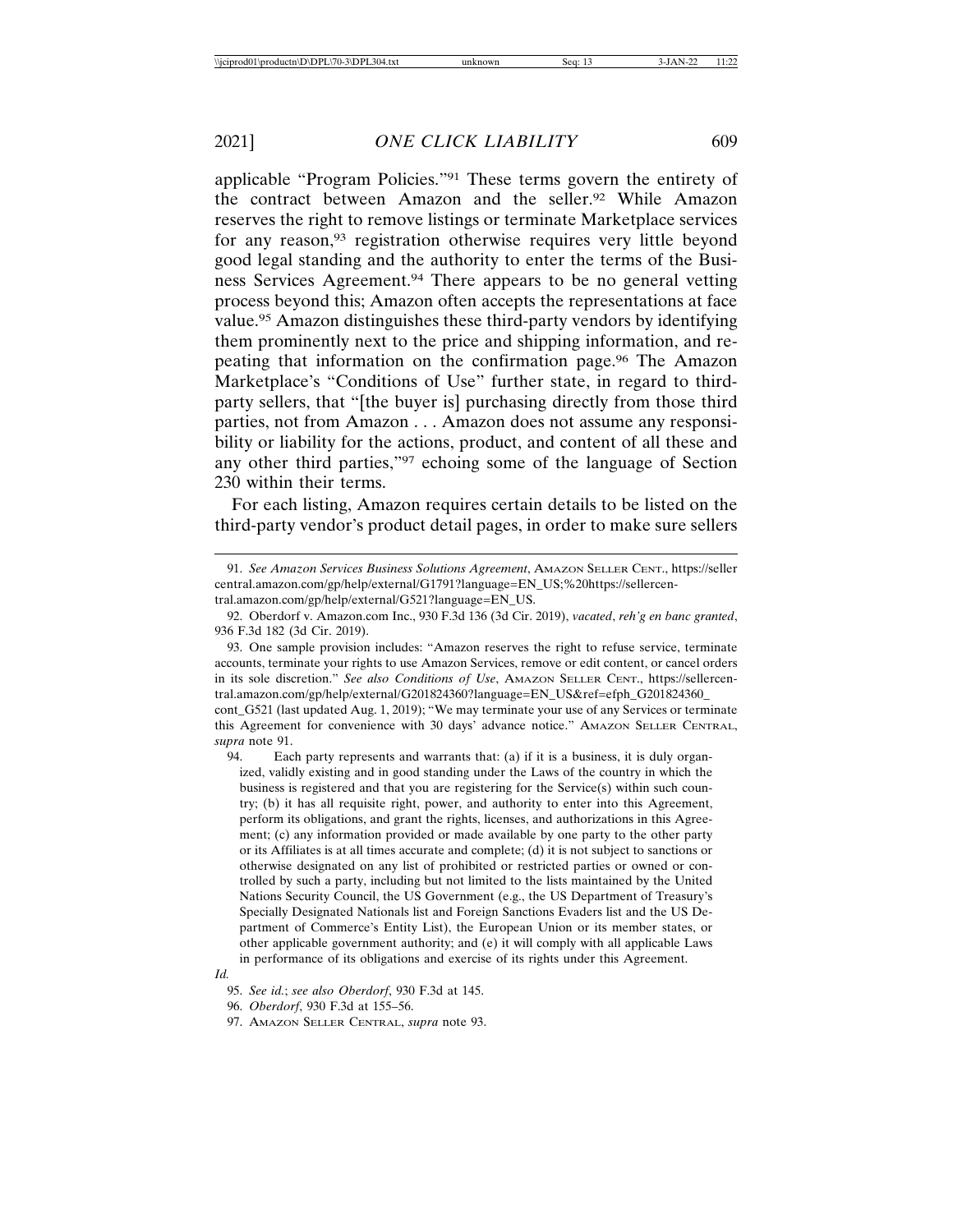are acting in a "fair and honest" manner.98 This includes guidelines on how to structure the title, brand, manufacturer, description, and images of the product.99 Failure to follow these guidelines may cause Amazon to suppress the listing from the Marketplace.100 Sellers are responsible for setting their own prices, but are subject to Amazon's Fair Pricing Policy.101 This limits several pricing practices that, in Amazon's words, "harm customer trust," including setting misleading pricing, listening the same product on Amazon at significantly higher prices than other recent prices for the same product on Amazon, or selling multiple units for more per unit than the single unit price.<sup>102</sup> In exchange for these listings, Amazon gets one of two different kinds of fees—either a commission ranging from 7-15%, or a fee (paid either per item or monthly).103 Amazon also receives a royalty-free, non-exclusive, worldwide, perpetual, irrevocable right and license to commercially, or non-commercially, exploit in any manner the information provided to Amazon by third-party vendors.104

While the rampant growth and success of the third-party marketplace appears to be an overall victory for Amazon and its business model, issues remain. One of the greatest among them is the true level of control Amazon exerts in this business arrangement.105 All contact with customers (or "buyers") must be done through Amazon's proprietary Buyer-Seller messaging system.106 Amazon also reserves the right to cancel orders, issue refunds, and withhold payments to vendors with third-party sellers, all at its discretion.107 Amazon's ability to commercially exploit the licenses of other brands means that thirdparty vendors can often find themselves in direct competition, not just

<sup>98.</sup> *Selling Policies and Seller Code of Conduct*, AMAZON SELLER CENT., https://sellercentral. amazon.com/gp/help/external/G1801?language=en\_US&ref=EFph\_G1801\_cont\_G521.

<sup>99.</sup> *See generally* Amazon Services Quick Start Style Guide, AMAZON SERVS., https://imagesna.ssl-images-amazon.com/images/G/01/Lite\_Inventory\_Templates/Selling\_on\_Amazon\_Quick\_ Start\_Style\_Guide.pdf.

<sup>100.</sup> *Id.*

<sup>101.</sup> *See generally Amazon Marketplace Fair Pricing Policy*, AMAZON SELLER CENT., https:// sellercentral.amazon.com/gp/help/external/G5TUVJKZHUVMN77V?language=en-US&refefph\_G5TUVJKZHUVMN77V\_cont\_521.

<sup>102.</sup> *Id.*

<sup>103.</sup> Hoenig, *supra* note 14.

<sup>104.</sup> AMAZON SELLER CENTRAL, *supra* note 91.

<sup>105.</sup> Shaoul Sussman, *How Amazon Controls Its Marketplace*, THE AM. PROSPECT (July 26, 2019), https://prospect.org/economy/amazon-controls-marketplace/.

<sup>106.</sup> AMAZON SELLER CENTRAL, *supra* note 98.

<sup>107.</sup> AMAZON SELLER CENTRAL, *supra* note 91.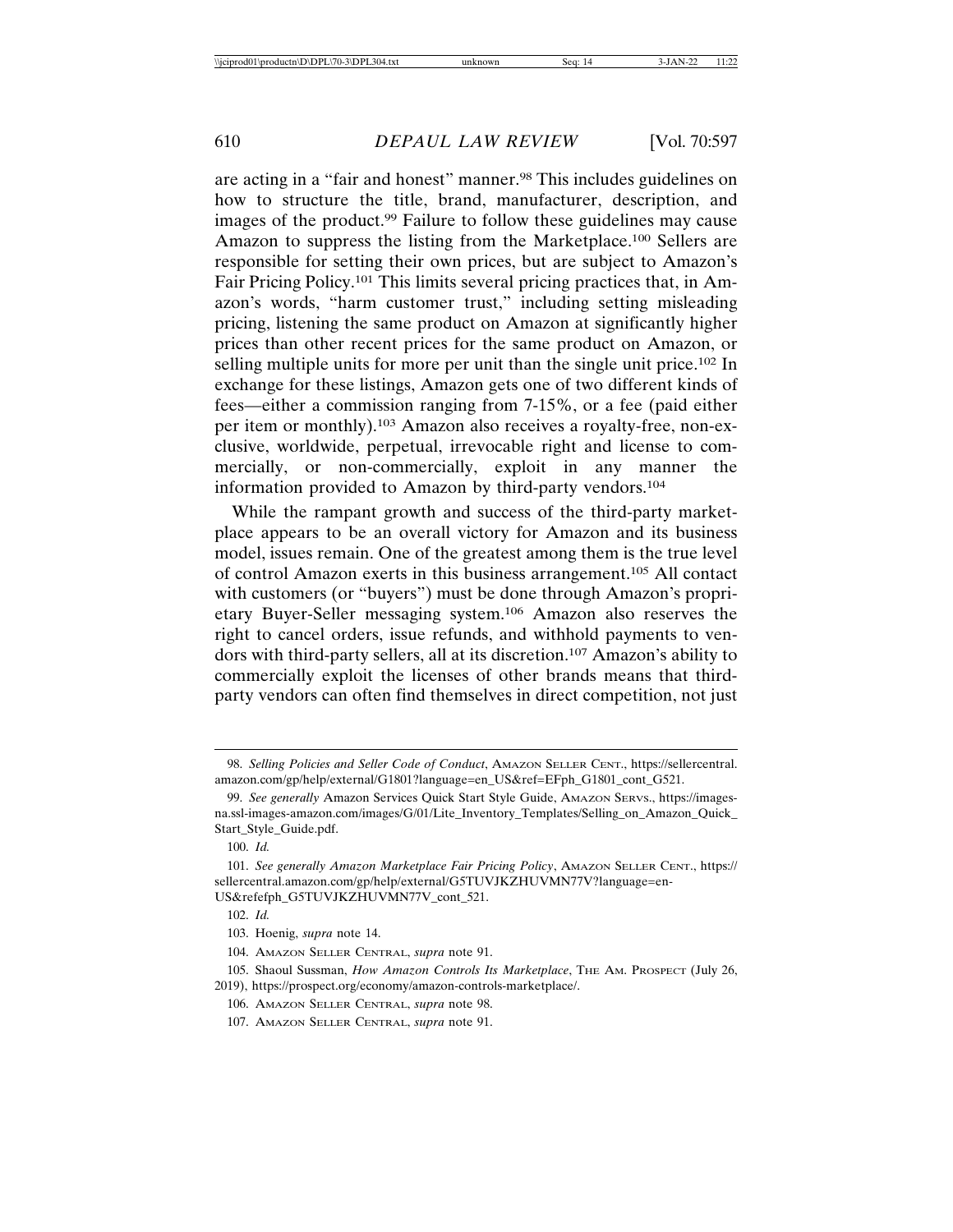with each other, but also with Amazon.<sup>108</sup> Amazon is under no obligation to share the proprietary information it collects with third-party vendors, information that includes email addresses and a user's prepurchase browse history.109 Other sellers note that the price model of Amazon encourages a race to the bottom, likening the Marketplace to a "flea market."110

Amazon further obfuscates the factors of control through its bifurcated selling structure.111 While some third-party vendors exist solely as a virtual storefront, handling and shipping their own products, Amazon also offers Fulfillment by Amazon.112 This service allows a seller to take advantage of Amazon's delivery network, as well as giving access to Amazon's Prime network.113 Utilizing Fulfillment by Amazon allows the customer to store goods with Amazon, and have Amazon ship them upon purchase, with Amazon never taking title to the seller's goods.<sup>114</sup> While Amazon has argued that this is simply an extension of their goal to connect sellers to customers,115 this extra level of "control" has created legal issues, with lawsuits concerning taxation issues, $116$  product liability, $117$  and contributing to the infringement of registered copyrights.118

109. *Id.*

110. *Id.*

111. Tara Johnson, *How To Sell on Amazon in 2020: Setup, Fees, & Strategy*, TINUITI (Mar. 2, 2020), https://tinuiti.com/blog/amazon/sell-on-amazon/.

112. *Fulfillment by Amazon*, AMAZON, https://www.amazon.com/fulfillment-by-amazon/b?ie =UTF8&node=13245485011.

113. *Id.*

114. Jeffrey D. Neuburger, *Recent Rulings Highlight Limits of CDA Immunity in Products Liability Cases against E-Commerce Platforms*, NAT'L L. REV. (Aug. 15, 2019), https:// www.natlawreview.com/article/recent-rulings-highlight-limits-cda-immunity-products-liabilitycases-against-e.

115. *See generally Getting started with Fulfillment by Amazon*, AMAZON SELLER CENT., https:/ /sellercentral.amazon.com/gp/help/external/53921.

116. Kiri Masters, *California Lawsuit Says Amazon Should Pay Billions In Back Taxes*, FORBES (Aug. 8, 2019, 6:43 AM), https://www.forbes.com/sites/kirimasters/2019/08/08/californialawsuit-says-amazon-should-pay-billions-in-back-taxes/#4a4c534b729a.

117. Elizabeth Blosfield, *Amazon Not Liable for Selling Product that Allegedly Caused \$300K in Fire Damage*, Ins. J. (June 4, 2019), https://www.insurancejournal.com/news/east/2019/06/04/ 528240.htm.

118. Guadalupe Gonzalez, *Amazon's Third-Party Sellers Just Landed the Company in Hot* Water, INC.COM (Dec. 20, 2018), https://www.inc.com/guadalupe-gonzalez/williams-sonoma-suesamazon-lawsuit-counterfeit-west-elm.html.

<sup>108.</sup> Jennifer Rankin, *Third-party sellers and Amazon - a double-edged sword in e-commerce*, THE GUARDIAN (June 23, 2015, 9:31 AM), https://www.theguardian.com/technology/2015/jun/23/ amazon-marketplace-third-party-seller-faustian-pact.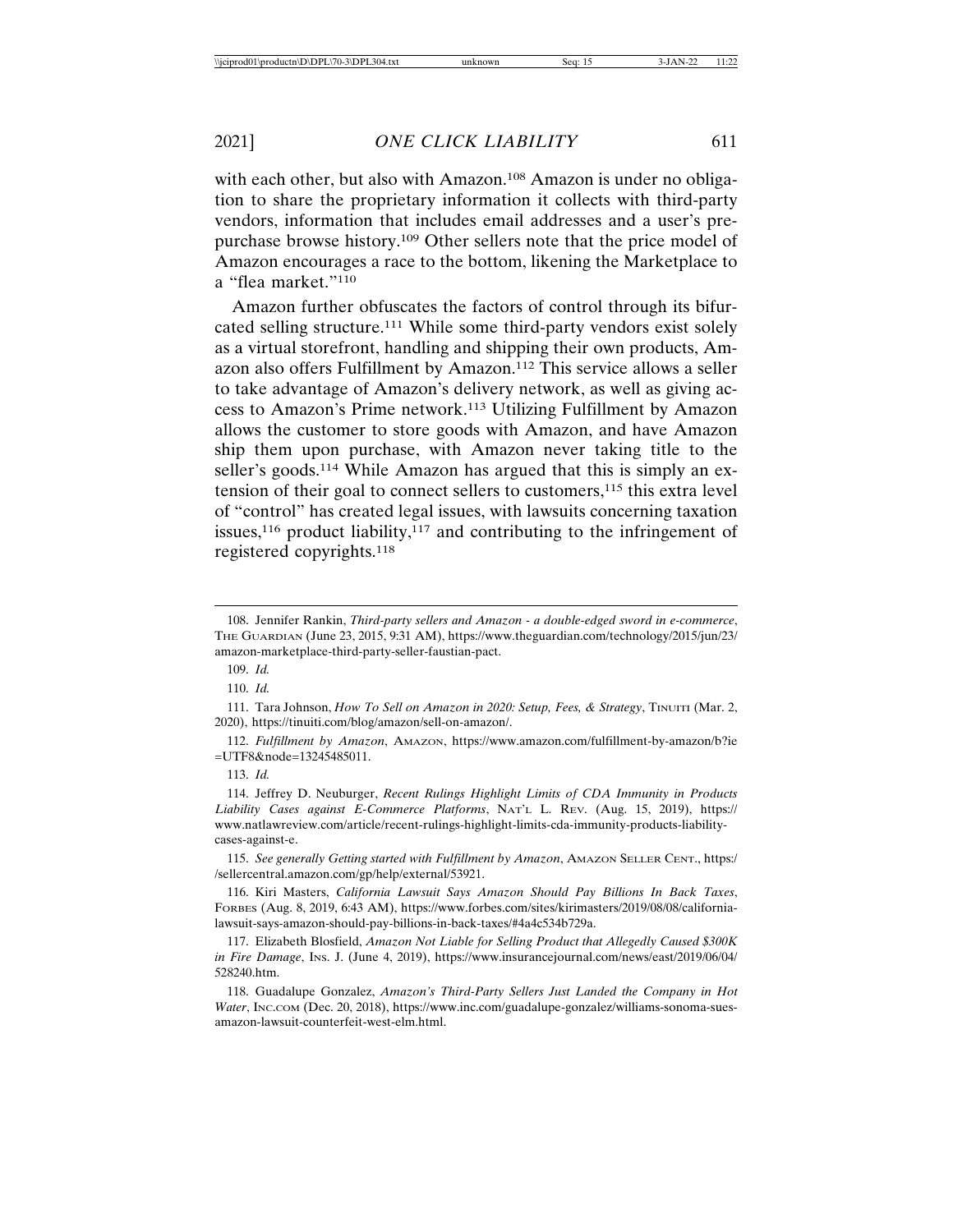Despite this, the Amazon Marketplace has generally been successful in defending itself from being considered a "seller."119 In reaching this conclusion, courts have focused on the traditional definition—that of "passing of title from the seller to the buyer for a price."120 While recognizing that Amazon's business model is that of a "disruptor," and often holds an outsized role in the transaction, the judiciary seems to have acknowledged that current statutory authority often does not allow any court to hold Amazon liable for the power it does exert.121

Another issue has been a byproduct of Amazon's supposed neutrality—the rise of bad actors and a lack of quality control.122 Amazon exercises limited oversight over its marketplace, with investigations finding 4,152 items for sale that have been declared unsafe by federal agencies.123 Many of the sellers were anonymous, overseas, or offered scant information.124 Utilizing the Fulfillment by Amazon program can make determining who the bad actor is even more difficult—many third-party items are listed as Prime-eligible, are shipped from Amazon warehouses, and packed in Amazon boxes.125

While Amazon states they act quickly on any reported bad actors, there is mounting evidence that they have lost control of their platform or simply decline to control it.126 Internal bribery, insider trading, abused report systems, and fake reviews are issues that continue to plague the platform.127 Even the Department of Homeland Security has taken an interest, noting in a 2020 report to the President the important role that e-commerce, and specifically third-party marketplaces, play in the distribution of counterfeit goods.128

124. *Id.*

<sup>119.</sup> *See* Garber v. Amazon.com, Inc., 380 F. Supp. 3d 766, 778 (N.D. Ill. 2019); Erie Ins. Co. v. Amazon.com, Inc., 925 F.3d 135, 137 (4th Cir. 2019); Eberhart v. Amazon.com, Inc., 325 F. Supp. 3d 393, 400 (S.D.N.Y. 2018); Milo & Gabby LLC v. Amazon.com, Inc., 693 F. App'x 879, 885 (Fed. Cir. 2017).

<sup>120.</sup> *Erie Ins. Co.*, 925 F.3d at 141.

<sup>121.</sup> *Id.* at 144–145 (Motz, J., concurring).

<sup>122.</sup> Alexandra Berzon et al., *Amazon Has Ceded Control of Its Site. The Result: Thousands of Banned, Unsafe or Mislabeled Products*, THE WALL ST. J. (Aug. 23, 2019, 9:56 AM), https:// www.wsj.com/articles/amazon-has-ceded-control-of-its-site-the-result-thousands-of-banned-unsafe-or-mislabeled-products-11566564990.

<sup>123.</sup> *Id.*

<sup>125.</sup> *Id.*

<sup>126.</sup> *Id.*

<sup>127.</sup> *See generally* Jon Emont et al., *Amazon, Amid Crackdown on Seller Scams, Fires Employees Over Data Leak*, THE WALL ST. J. (Dec. 10, 2018, 5:30 AM), https://www.wsj.com/articles/amazon-amid-crackdown-on-seller-scams-fires-employees-over-data-leak-1544437800? mod=djem10point.

<sup>128.</sup> COMBATING TRAFFICKING IN COUNTERFEIT AND PIRATED GOODS, DEP'T HOMELAND SEC. 20–24 (Jan. 24, 2020), https://www.dhs.gov/sites/default/files/publications/20\_ 0124\_plcy\_counterfeit-pirated-goods-report\_01.pdf.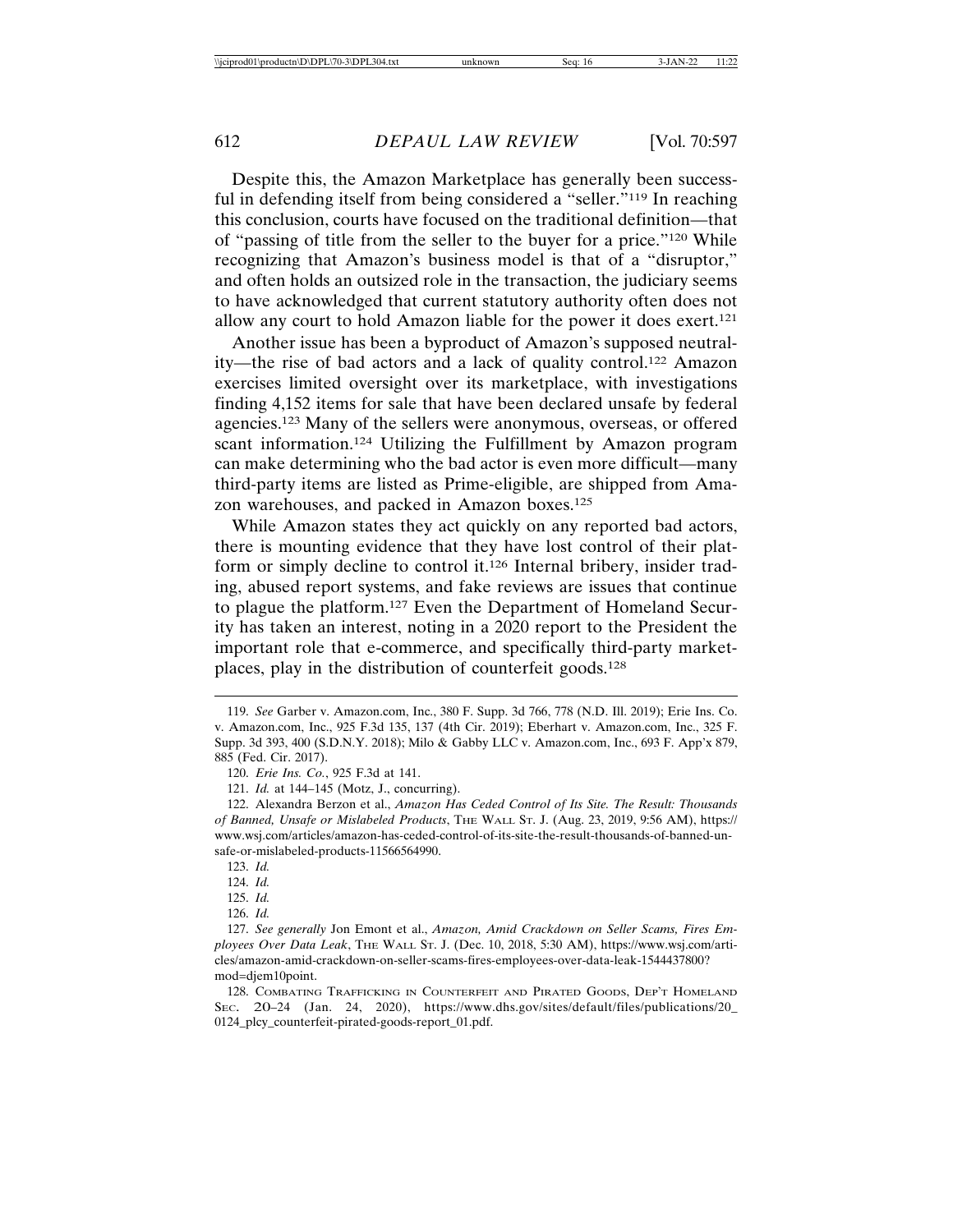#### *C. The Cases That Could Change Everything*

#### *1. The beginning of the end?*

While Amazon Marketplace's legal foothold seemed secure at the beginning of 2019, several cases showcased the erosion of Section 230 shield in relation to online marketplaces. While Amazon Marketplace continues to invoke Section 230 in defense to these claims, pleadings have relied on state statutes in order to circumvent the liability shield that Section 230 provides.129 The following three cases all appear to turn on the idea of whether Amazon Marketplace is a true neutral platform, or whether they have become a "material" participant in the transaction, and show that product liability in tort may slowly be closing in on the Amazon Marketplace for the actions of its third-party sellers.130

#### a. *Oberdorf v. Amazon.com, Inc.*

At first glance, the facts of *Oberdorf* do not seem any more remarkable than any other Amazon Marketplace product liability lawsuit that would normally be dismissed due to Section 230. Heather Oberdorf purchased a dog collar from a third-party vendor on Amazon called "the Furry Gang."131 The vendor shipped the collar directly from Nevada to Oberdorf's home.132 There was no evidence that "the Furry Gang" was a member of Fulfillment by Amazon; instead, they shipped the collar themselves.133 While walking her dog, the D-ring of the collar broke, and the leash Oberdorf was using recoiled into her eyeglasses, causing permanent damage in her left eye.134 A representative of "the Furry Gang" could not be found by either Oberdorf or Amazon, with the vendor's account going inactive in May 2016.135 With "the Furry Gang" unable to be found, Oberdorf instead filed a complaint against Amazon, alleging claims of strict product liability and negligence actionable under Pennsylvania law.136 Amazon, in re-

<sup>129.</sup> *See, e.g.*, Oberdorf v. Amazon.com, Inc., 930 F.3d 136, 143 (3d Cir. 2019), *vacated*, *reh'g en banc granted*, 936 F.3d 182 (3d Cir. 2019); *see also* Fox v. Amazon.com, Inc., 930 F.3d 415, 421 (6th Cir. 2019); State Farm Fire & Cas. Co. v. Amazon.com, Inc., 390 F. Supp. 3d 964, 966 (W.D. Wis. 2019).

<sup>130.</sup> Hoenig, *supra* note 14.

<sup>131.</sup> *Oberdorf*, 930 F.3d at 142.

<sup>132.</sup> *Id.*

<sup>133.</sup> *Id.* at 154.

<sup>134.</sup> *Id.* at 142.

<sup>135.</sup> *Id.*

<sup>136.</sup> *Id.* Claims included failure to provide adequate warnings regarding the use of the dog collar and defective design of the dog collar, negligence, breach of warranty, misrepresentation, and loss of consortium.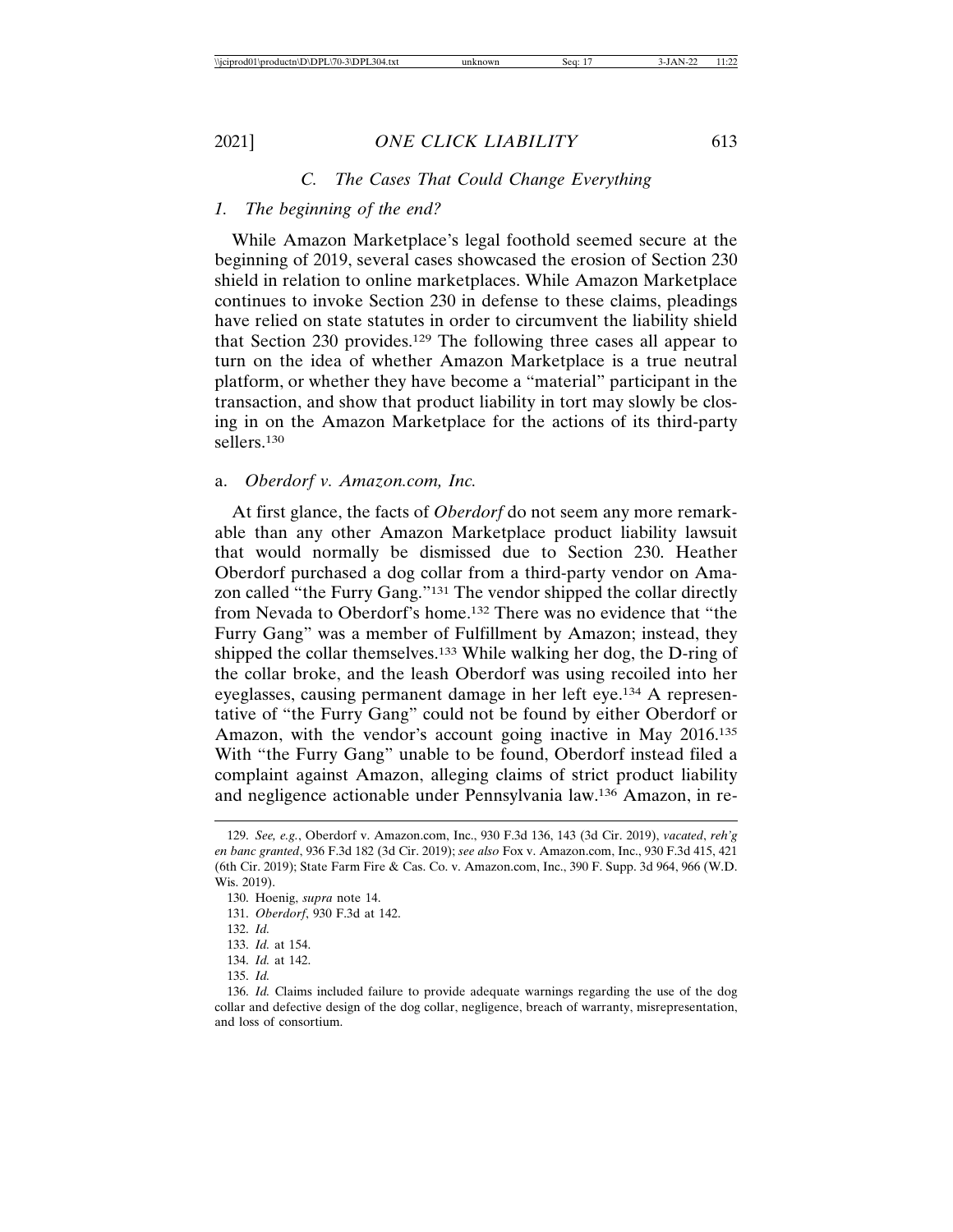sponse, filed a motion to dismiss, which asserted two main theories: (1) that Amazon cannot be sued under Pennsylvania's strict liability statute because it does not constitute a "seller," and (2) that Oberdorf's claims were barred by the CDA, as she was seeking to hold Amazon liable for its role as the online publisher of a thirdparty's content.137

The Third Circuit dealt with both claims by primarily by analyzing Amazon's actions under state law.138 First, utilizing the Restatement of Torts 402A, they found Amazon liable as a "seller" under Pennsylvania state law, despite only acting as a virtual storefront for the third-party vendor.139 To determine whether an actor can be held liable as a "seller," the Third Circuit applied a four-factor test based on the Restatement (Second) of Torts 402A and articulated in *Musser v. Vilsmeier Auction Co, Inc*. 140

The four factors analyzed included:

(1) Whether the actor is the "only member of the marketing chain available to the injured plaintiff for redress";

(2) Whether "imposition of strict liability upon the [actor] serves as an incentive to safety";

(3) Whether the actor is "in a better position than the consumer to prevent the circulation of defective products"; and

(4) Whether "[t]he [actor] can distribute the cost of compensating

for injuries resulting from defects by charging for it in his business,

i.e., by adjustment of the rental terms."141

The Third Circuit found all four factors overwhelmingly in Oberdorf's favor, distinguishing each from prior case law.142 For the first factor, the Court distinguished Amazon from an auction house or traditional marketplace, noting that Amazon controlled all communication between the vendor and the customer, and that Amazon had no vetting process to ensure that a third-party vendor was amenable to the legal process.143 The second factor was weighed against Amazon as well, as the Court found that Amazon exerted substantial control over third-party vendors, and the imposition of strict liability

141. *Oberdorf*, 930 F.3d at 144.

142. *Id.* at 145–47.

143. *Id.* at 145.

<sup>137.</sup> *Oberdorf*, 930 F.3d at 143.

<sup>138.</sup> *Id.*

<sup>139.</sup> *Id.*

<sup>140.</sup> *Id.* at 144; Musser v. Vilsmeier Auction Co., Inc., 562 A.2d 279 (Pa. 1989). The plaintiff in *Musser* was injured by a tractor bought from an auction house. Following his injury, he sought to hold the auction house strictly liable as a "seller" of the allegedly defective tractor. The Pennsylvania Supreme Court held that the auction house could not be considered a "seller," using the policy rationale concerning those who supply products which may endanger people's safety, illustrated in comment f of § 402A of the Restatement (Second) of Torts.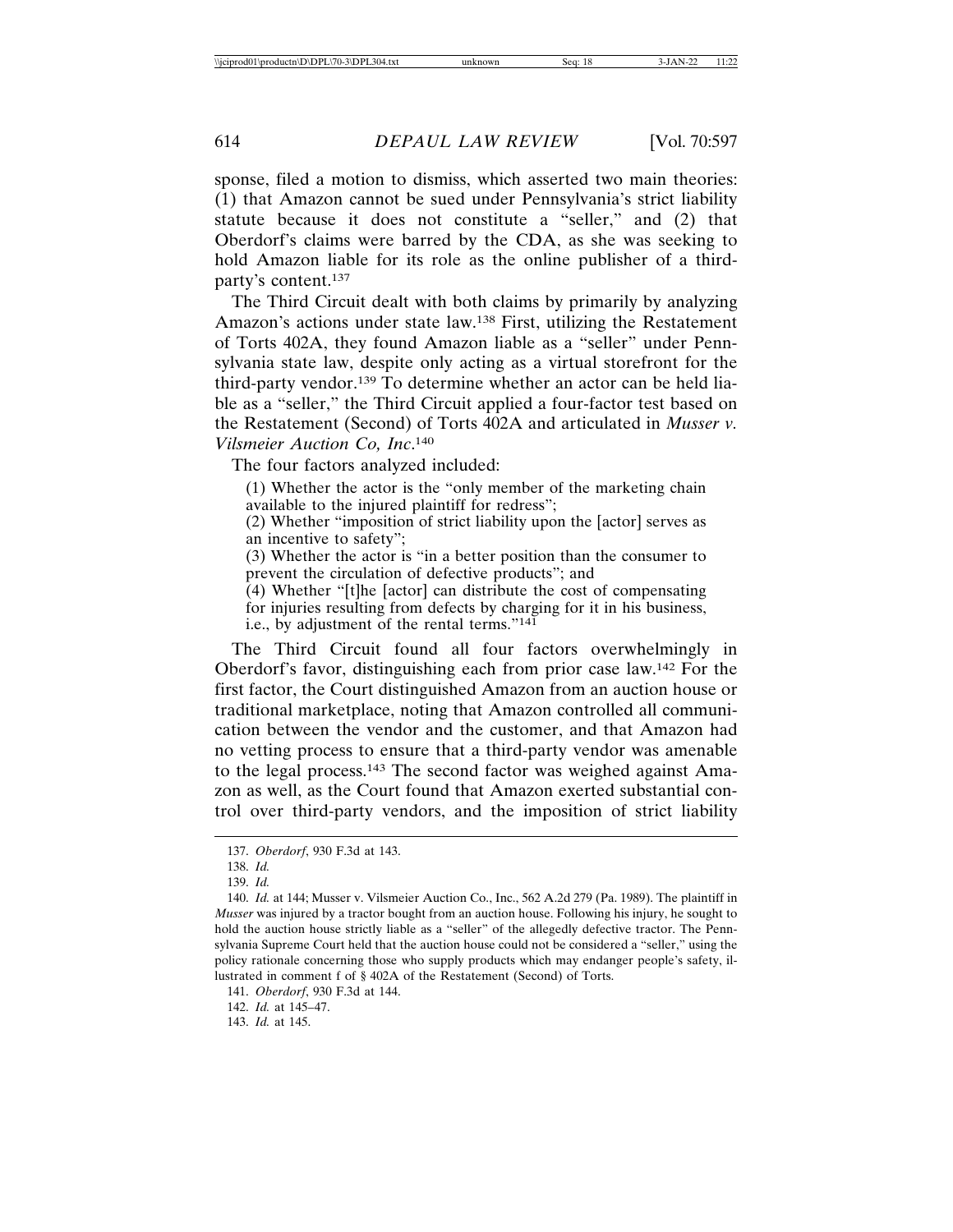would only serve to incentivize Amazon to control what products appeared on its platform, and remove those that were unsafe.144 The Court again looked to Amazon's influence in the third factor, noting that they were in a unique position to control what was posted on the Marketplace, and that by curtailing the ability of third-party vendors to see the same mechanisms and reports they see, they were placing themselves in a position to determine whether certain products should be circulated.145 Lastly, the Court viewed Amazon as better able to take the cost of compensation, looking both at their indemnification clause, and their ability to change fees or contract structures based on the risk assessment of a particular third-party vendor.146 Further rejecting Amazon's arguments that they could not be a "seller," as they did not take title or possession of the products sold by third-party vendors, the Third Circuit found that strict liability should apply to the Amazon Marketplace.147

In addressing the affirmative Section 230 defense, the Third Circuit held that only some claims were barred by the CDA, but affirmed that the claims related to Amazon's direct role in the sale and distribution processes could proceed.148 Here, the Court looked instead to the heart of the claim: whether Amazon acted in an editorial or publishing function.149 Where the plaintiffs alleged a failure to warn on Amazon's part, Section 230 would bar such a claim.150 However, where the plaintiffs alleged a more direct role for Amazon in the sales and distribution process, including marketing, distribution, design, or failure to test, the Court held that if such an allegation were proven, it would move beyond a mere editorial function and the CDA could not act as a bar.151 This made the initial categorization of Amazon Marketplace even more important—by deeming Amazon a "seller" as per the state statute, there was no inconsistency between Pennsylvania law and the CDA, allowing the suit to move forward.

Given the significance of the issue, it was no surprise to see the decision vacated soon after its release and granted *en banc* review by the Third Circuit.152 Following a remand to the Pennsylvania Supreme

<sup>144.</sup> *Id.* at 145–146.

<sup>145.</sup> *Id.* at 146–147.

<sup>146.</sup> *Id.* at 147.

<sup>147.</sup> *Oberdorf*, 930 F.3d at 147–148.

<sup>148.</sup> *Id.* at 153.

<sup>149.</sup> *Id.* at 151–152.

<sup>150.</sup> *Id.* at 153.

<sup>151.</sup> *Id.*

<sup>152.</sup> Max Mitchell, *3rd Circuit Grants En Banc Review of Amazon's Liability for Defective Products Sold by 3rd Parties*, LAW.COM (Aug. 26, 2019, 11:55 AM), https://www.law.com/thele-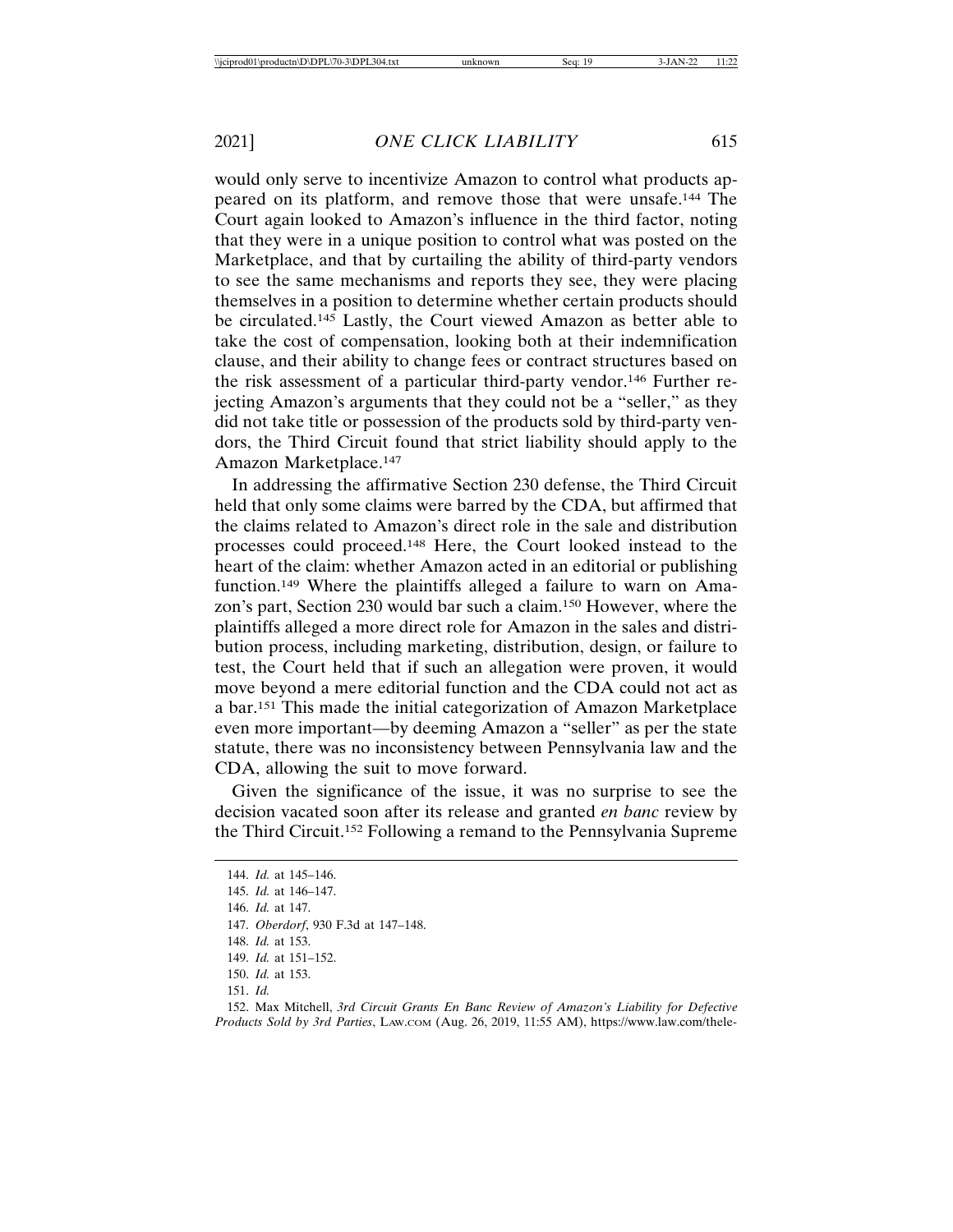Court,<sup>153</sup> the parties have since settled, leaving open the question as to whether state tort statute can hold online retailers liable for defective products sold by third-parties at the Circuit Court level.154

#### b. *Fox v. Amazon.com, Inc.*

While *Oberdorf* looked to whether Amazon was a seller, the Sixth Circuit found a different way to circumvent the CDA in a tort claim. Once again relying on state law, *Fox* instead focused on whether Amazon Marketplace could assume duties, even incidentally, from its third-party vendors.155

The facts of *Fox* arose from a defective product action. Spurred by an advertised sale, the plaintiffs, the Fox family, purchased a hoverboard off the Amazon marketplace.156 Sold by a third-party vendor, the Foxes received receipt verification from "amazon.com," which noted that the product was "sold by -DEAL-."<sup>157</sup> The package arrived between November 10, 2015, and November 17, 2015, in an Amazon-labeled box, and very likely was shipped from an Amazon Fulfillment Center overseas.158

In November 2015, spurred by news reports of hoverboard explosions and fires, Amazon itself was also investigating the possible dangers of the particular product line of hoverboards purchased by the Foxes.159 Ultimately concluding that the entire product line was bad, Amazon ceased all hoverboard sales worldwide.160 On December 12, 2015, Amazon sent an email to all 250,000 hoverboard purchasers, with the intention to notify their customers in a "non-alarmist" way.<sup>161</sup> Titled "Important Product Safety Notification Regarding your Amazon.com Order," the body of the email stated "[t[here have been news reports of safety issues involving products like the one you purchased that contain rechargeable lithium-ion batteries. As a precaution, we

161. *Fox*, 930 F.3d at 420.

galintelligencer/2019/08/26/3rd-circuit-grants-en-banc-review-of-amazons-liability-for-defectiveproducts-sold-by-3rd-parties/.

<sup>153.</sup> Oberdorf v. Amazon.com Inc., 818 Fed. App'x 138 (3d Cir. 2020). As a matter of first impression, the Third Circuit declined to predict how the Pennsylvania Supreme Court would rule and instead requested that the Pennsylvania Supreme Court certify the issue.

<sup>154.</sup> Max Mitchell, *Products Liability Lawsuit Against Amazon Has Settled, Mooting Pa. Supreme Court Argument*, LAW.COM (Sept. 23, 2020, 6:21 PM), https://www.law.com/thelegalintelligencer/2020/09/23/products-liability-lawsuit-against-amazon-has-settled-mooting-pa-supremecourt-argument/.

<sup>155.</sup> Fox v. Amazon.com, Inc., 930 F.3d 415, 426 (6th Cir. 2019).

<sup>156.</sup> *Id.* at 418.

<sup>157.</sup> *Id.* at 419.

<sup>158.</sup> *Id.*

<sup>159.</sup> *Id.* at 419–20.

<sup>160.</sup> *Id.*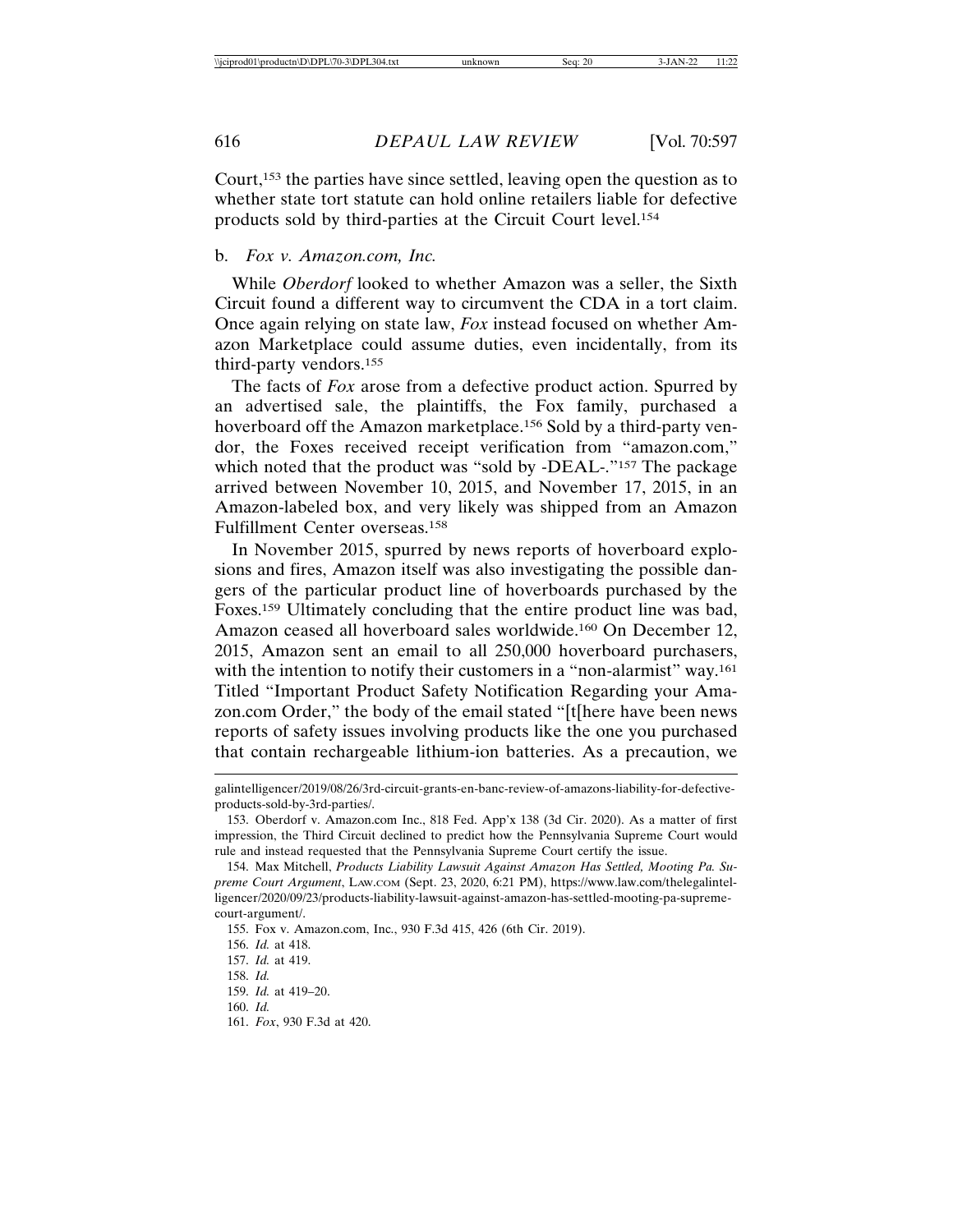want to share with you some additional information about lithium-ion batteries and safety tips for using products that contain them."162 It further contained information concerning safety tips, a link to initiate any possible returns, and a request to pass the email along to the proper recipient should the board have been bought as a gift.163

Although the December 12 email was sent to the plaintiffs, they did not recall reading or receiving it.164 Thus, when the hoverboard caught fire in their home on January 9, 2016, destroying almost all their personal property, they claimed to be caught off-guard.165 Soon after the fire, the plaintiffs filed an action alleging that Amazon breached a duty to warn the plaintiffs about the defective or unreasonably dangerous nature of the product, in violation of Tennessee tort law.166

While the Sixth Circuit did not follow *Oberdorf*'s ruling in categorizing the Amazon Marketplace as a "seller,"167 the Court did find a path to hold Amazon Marketplace liable. Relying on the Restatement (Second) of Torts Sections 323168 and 324A,169 the Court agreed with the plaintiffs that despite not being a "seller," Amazon had gratuitously assumed a duty of care through the sending of their warning email.170 As Amazon had "plainly recognized the warning as neces-

163. *Id.*

167. *Fox*, 930 F.3d at 425, 428–29.

168. Section 323 provides:

One who undertakes, gratuitously or for consideration, to render services to another which he should recognize as necessary for the protection of the other's person or things, is subject to the liability to the other for physical harm resulting from his failure to exercise reasonable care to perform his undertaking, if:

(a) his failure to exercise reasonable care increases the risk of such harm, or

(b) the harm is suffered because of the other's reliance upon the undertaking.

RESTATEMENT (SECOND) OF TORTS § 323 (AM. LAW INST. 1965).

169. Section 324A provides:

One who undertakes, gratuitously or for consideration, to render services to another which he should recognizes [*sic.*] as necessary for the protection of a third person or his things, is subject to liability to the third person for physical harm resulting from his failure to exercise reasonable care to protect his undertaking, if:

(a) his failure to exercise reasonable care increases the risk of such harm, or

(b) he has undertaken to perform a duty owed by the other to the third person, or (c) the harm is suffered because of reliance of the other or the third person upon the undertaking.

*Id.* § 324A.

170. *Fox*, 930 F.3d at 427.

<sup>162.</sup> *Id.*

<sup>164.</sup> *Id.*

<sup>165.</sup> *Id.* at 420–21.

<sup>166.</sup> *Id.* at 421. Plaintiffs also alleged that Amazon sold the Foxes a defective or unreasonably dangerous product, in violation of the Tennessee Products Liability Act of 1978, and that Amazon caused confusion or misunderstanding about the source of the product, in violation of the Tennessee Consumer Protection Act. *Id.* These allegations were decided for Amazon Marketplace on summary judgment. *Id.*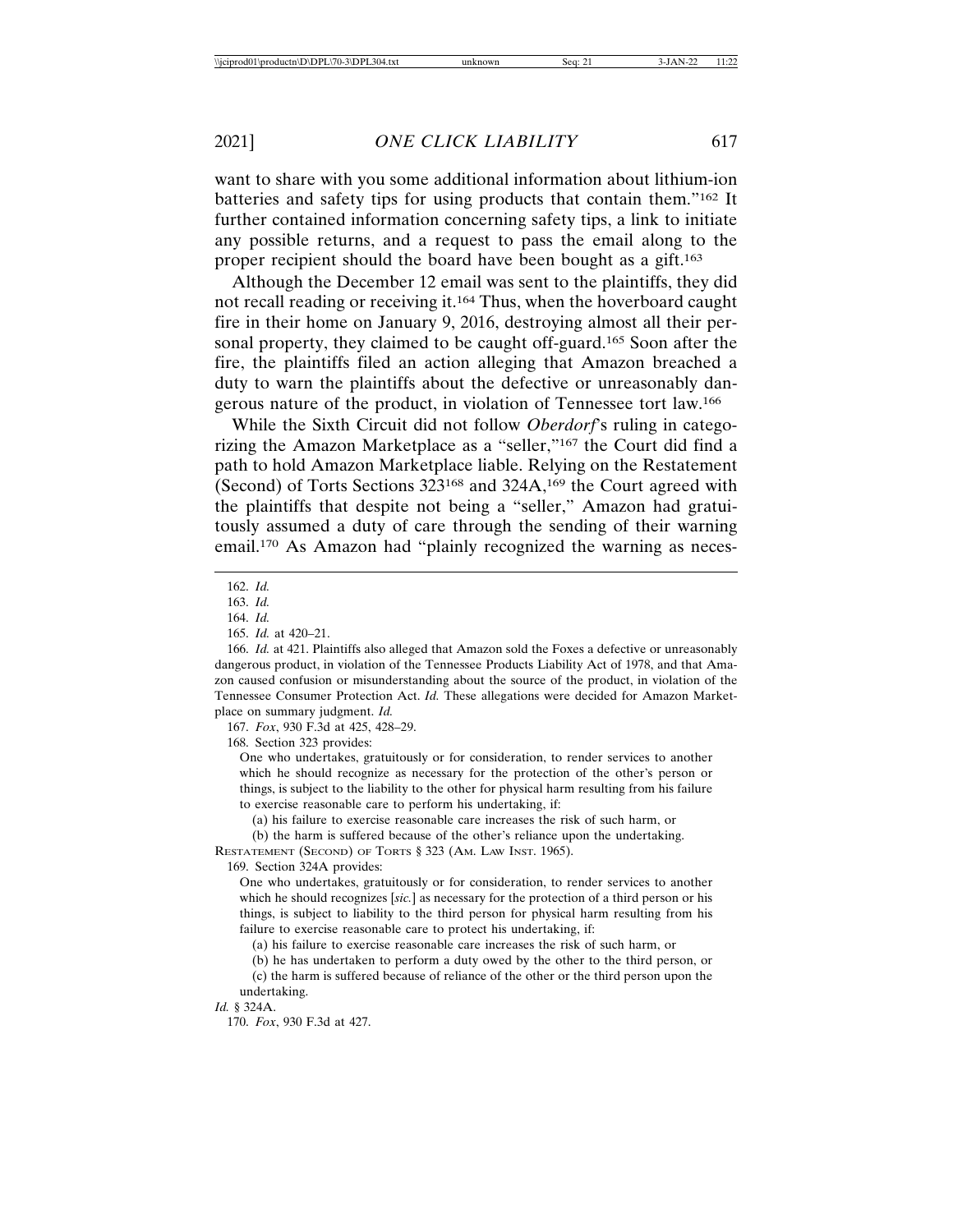sary for the protection of [the plaintiff], a third party, or their things,"171 the Court found they met the elements under Sections 323 and 324A for both the plaintiff as well as the plaintiff's family.172 With the duty assumed, the Sixth Circuit remanded the case to see if the duty was breached, or if enough facts existed whereby the plaintiffs could have acted in reliance on the email.173

While the Sixth Circuit did not discuss Section 230 in relation to its decision concerning the duty to warn, it almost certainly should have.174 The decision in *Fox* followed in the footsteps of several other decisions—most notably, the Ninth Circuit's *Doe v. Internet Brands* decision<sup>175</sup>—looking to whether the duty to warn falls within Section 230. By refusing to engage with the CDA in this context, the Sixth Circuit provided another method to plead tort liability in circumvention of Section 230.

#### c. *State Farm Fire and Casualty Company v. Amazon.com, Inc.*

Building upon the legal precedent set by the *Oberdorf* decision, *State Farm* established the most stringent state regulation of the Amazon Marketplace yet. This case arose from a product liability claim made under Wisconsin state law.176 Luke Cain purchased a swing-arm adapter from Amazon for a bathtub faucet in his home.177 The adaptor was listed by XMJ, a Chinese company with no presence in the United States.178 As a third-party vendor, XMJ participated in the Fulfillment by Amazon program.179 Cain's home was flooded when the adapter proved to be defective.180 State Farm, who insured the

<sup>171.</sup> *Id.*

<sup>172.</sup> *Id.*

<sup>173.</sup> *Id.* at 427–28.

<sup>174.</sup> This may be due to the fact that Amazon conceded that Section 230 did not apply to this action. *Id.* at 428 n.8.

<sup>175.</sup> Doe v. Internet Brands, 824 F.3d 846 (9th Cir. 2016). In *Internet Brands*, the plaintiff sued for one count of negligent failure to warn, alleging that the defendant, an online networking site for models, had knowledge of a scheme by defendants to drug and rape women. *Id.* at 848–49. The Ninth Circuit held that the plaintiff's claim that they were owed a duty to warn to the plaintiff under California law was not barred by section 230. *Id.* In reaching this conclusion, the Ninth Circuit analyzed the Congressional intent behind the statute, focusing on the "Good Samaritan" clause of section 230(c). *Id.* at 852. The court noted that the plaintiff's claim did not seek to hold the defendant as the "publisher or speaker" of any information, and that holding the defendant liable for failing to generate a warning concerning known risks would not discourage the core policy of the "Good Samaritan" clause. *Id.* at 851, 853.

<sup>176.</sup> State Farm Fire & Cas. Co. v. Amazon.com, Inc., 390 F. Supp. 3d 964, 967–68 (W.D. Wis. 2019).

<sup>177.</sup> *Id.* at 967. 178. *Id.*

<sup>179.</sup> *Id.*

<sup>180.</sup> *Id.* at 968.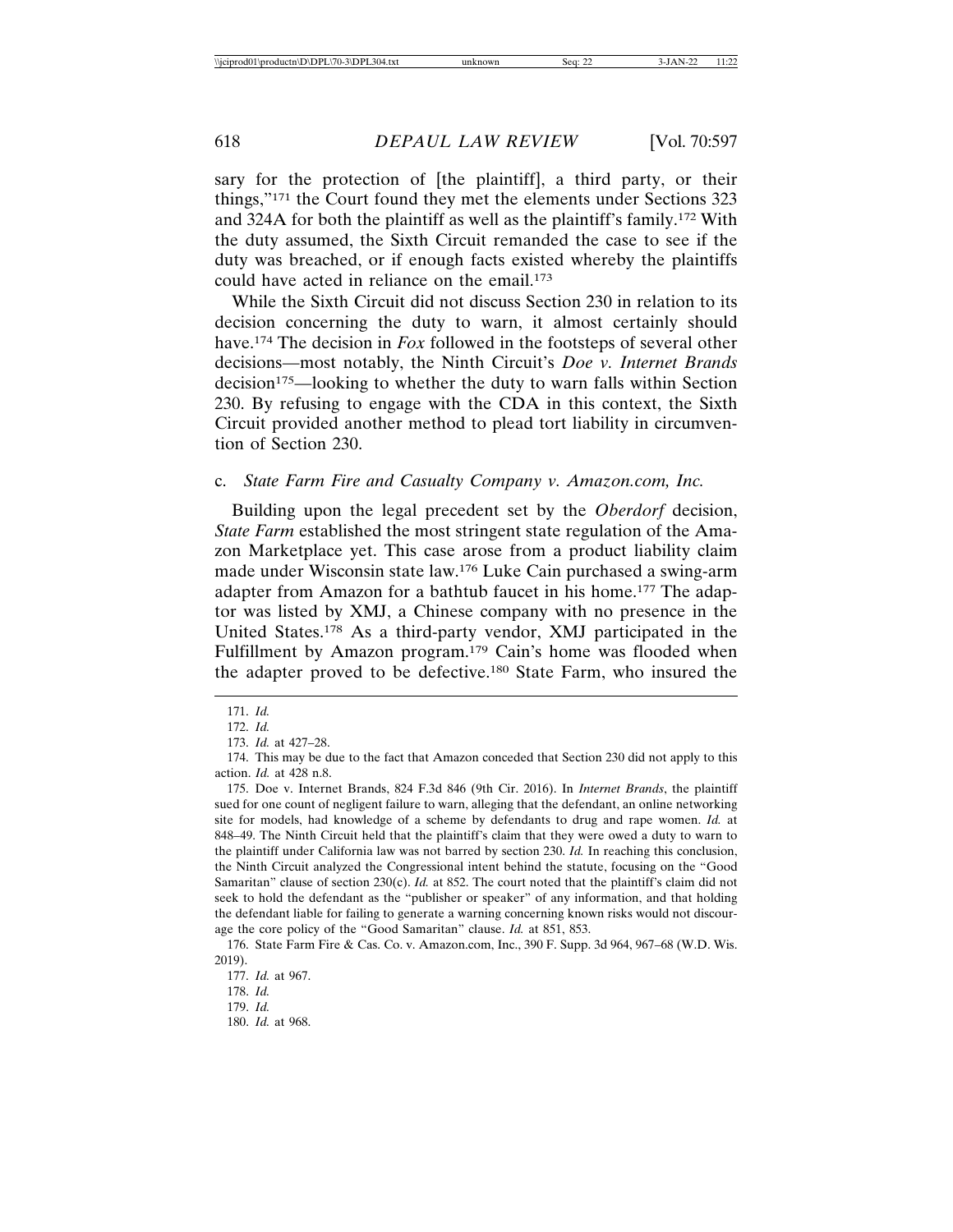home and paid for the property damages, brought a subrogation claim against Amazon, suing for strict product liability under the applicable Wisconsin statute.181 Amazon moved for summary judgment, arguing that it was not a "seller" within the meaning of the statute, and that it could not be held liable for third-party content due to Section 230.182

In its denial of the motion, the *State Farm* Court took an approach that appeared similar to that used by the Third Circuit just weeks before.183 For the first claim, the Western District analyzed the meanings of "seller" and "distributor," looking to statutory interpretation and instructive case law in determining whether Amazon could potentially be labeled a seller under Wisconsin statute.184 Relying on the Wisconsin Supreme Court case *Kemp v. Miller*, 185 the court found that the concept of "seller" should be "construed more broadly to effectuate the purposes of the strict liability doctrine."186 Analyzing it in a similar manner to the Third Circuit in *Oberdorf*, the District Court looked to *Kemp* to explain the ways that the definition of seller can be

(2) Liability of seller or distributor.

(a) A seller or distributor of a product is not liable based on a claim of strict liability to a claimant unless the manufacturer would be liable under sub. (1) and any of the following applies:

1. The claimant proves by a preponderance of the evidence that the seller or distributor has contractually assumed one of the manufacturer's duties to manufacture, design, or provide warnings or instructions with respect to the product.

2. The claimant proves by a preponderance of the evidence that neither the manufacturer nor its insurer is subject to service of process within this state.

3. A court determines that the claimant would be unable to enforce a judgment against the manufacturer or its insurer.

(b) The court shall dismiss a product seller or distributor as a defendant based on par. (a)2. if the manufacturer or its insurer submits itself to the jurisdiction of the court in which the suit is pending.

WIS. STAT. § 895.047(2) (2011).

182. *State Farm*, 390 F. Supp. 3d at 966.

183. *Id.* at 973.

After briefing was completed, the Third Circuit concluded that Amazon was strictly liable for a defective product sold by a third-party seller, applying principles from § 402A of the Restatement (Second) of Torts, and Pennsylvania common law. The Third Circuit's reasoning, particularly its careful consideration of the factors in § 402A of the Restatement (Second) of Torts, would be persuasive under Wisconsin law, too. *Oberdorf*'s reasoning is very similar to *Kemp*'s.

*Id.* (internal citations omitted).

184. *Id.* at 969.

185. Kemp v. Miller, 453 N.W.2d 872 (Wis. 1990). This case centered on an attempt to hold Budget Rental as strictly liable for a defective automobile the plaintiff had rented from them. 186. *State Farm*, 390 F. Supp. 3d at 971.

<sup>181.</sup> *Id.* at 966, 968–69. The court primarily looked to Wisconsin Statute Section 895.047(2), which states in part: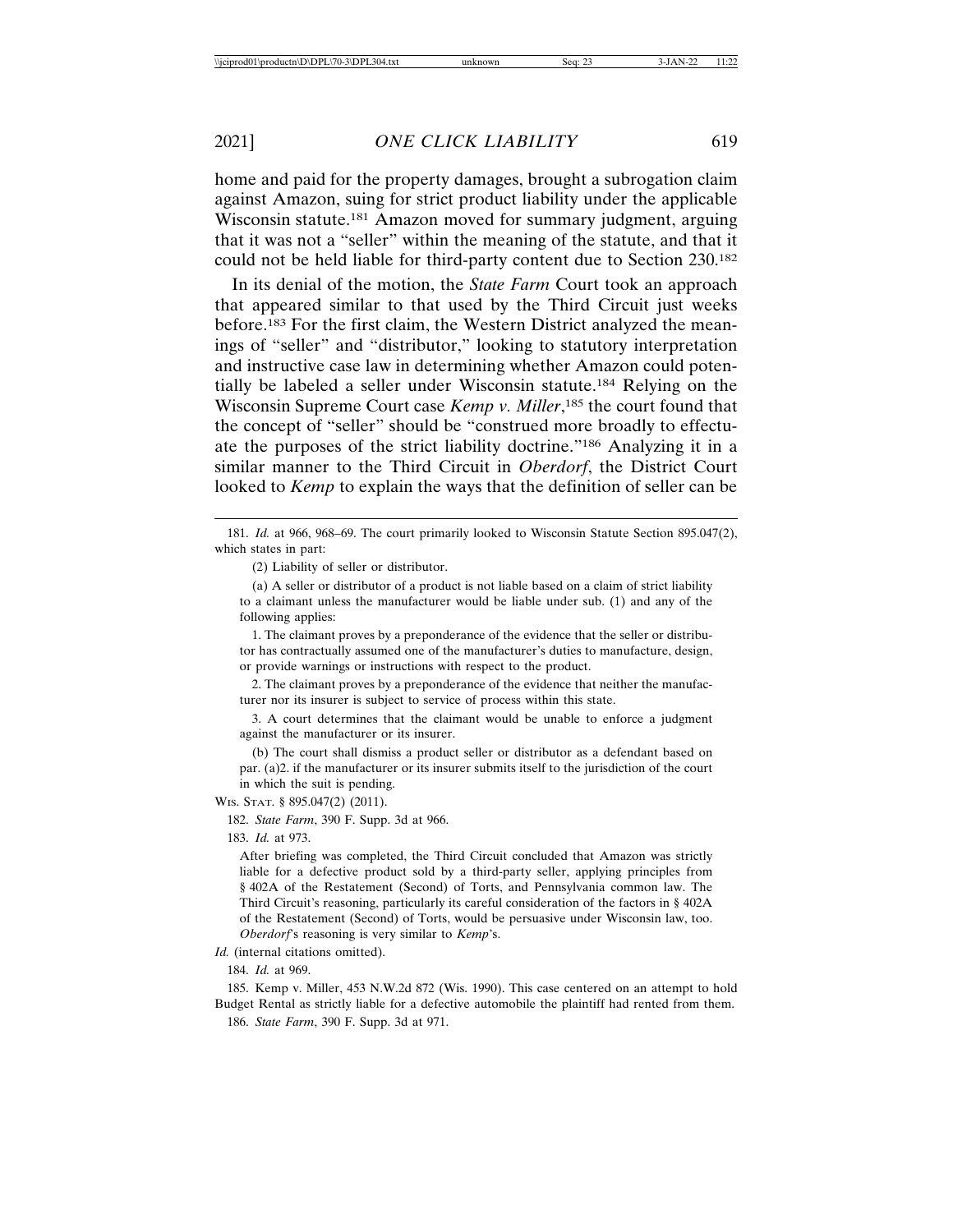extended, using the example of sellers and lessors.187 *Kemp* explored three material ways in which sellers resemble lessors:

(1) both sellers and lessors "introduce potentially dangerous instrumentalities into the stream of commerce;" (2) like sellers, lessors are in a better position than the end user to allocate the cost of product dangerousness by purchasing insurance or adjusting the price of the lease; and (3) both sellers and lessors implicitly represent that their products are safe by advertising them and providing them to the market.188

Under this precedent, the court found that formal transfer of ownership is not required for an entity to be held strictly liable, but rather that the entity must be an integral part of the chain that puts the defective product in the stream of commerce.189 Looking at many of the same factors of control analyzed in *Oberdorf*, the court determined that *but for* Amazon, the product never would have reached a Wisconsin customer.190

For the second claim, the District Court once again echoed the Third Circuit in its treatment of Section 230. While the court acknowledged that Section 230 would immunize Amazon were they only the publisher of the third-party vendor's product description (thus eliminating any claims of negligence or misrepresentation), the District Court held that Amazon's actions were not publication, but rather active participation in the sale.191 The court differentiated another Wisconsin case that looked to Section 230 jurisprudence, *Daniel v. Armslist.*192 It noted that the defendant in *Armslist* was only tangentially related to the transaction,<sup>193</sup> doing nothing except creating the forum that connected the buyer and seller, with no other control factors present in relation to placing the product in the stream of commerce.194 However, under *State Farm*, the court attributed to Amazon "all the roles of a traditional—and very powerful—reseller/distributor. The only thing Amazon did not do was take ownership of the [third-party vendor's] goods."<sup>195</sup> As Amazon Marketplace was an active participant, State Farm's claim was an attempt to hold Amazon

<sup>187.</sup> *Id.* at 971–72.

<sup>188.</sup> *Id.*; *see generally Kemp*, 453 N.W.2d at 878.

<sup>189.</sup> *Id.* at 972.

<sup>190.</sup> *Id.*

<sup>191.</sup> *Id.* at 973–74.

<sup>192.</sup> *State Farm*, 390 F. Supp. 3d at 974 (citing 926 N.W.2d 710 (Wis. 2019)).

<sup>193.</sup> *Id.* This idea of "tangential relation" to the transaction at issue arises in Oberdorf as well. *See* Oberdorf v. Amazon.com Inc., 930 F.3d 136, 157–58 (3d Cir. 2019), *vacated*, *reh'g en banc granted*, 936 F.3d 182 (3d Cir. 2019).

<sup>194.</sup> *Id.* at 158.

<sup>195.</sup> *See, e.g.*, *State Farm*, 390 F. Supp. 3d at 972.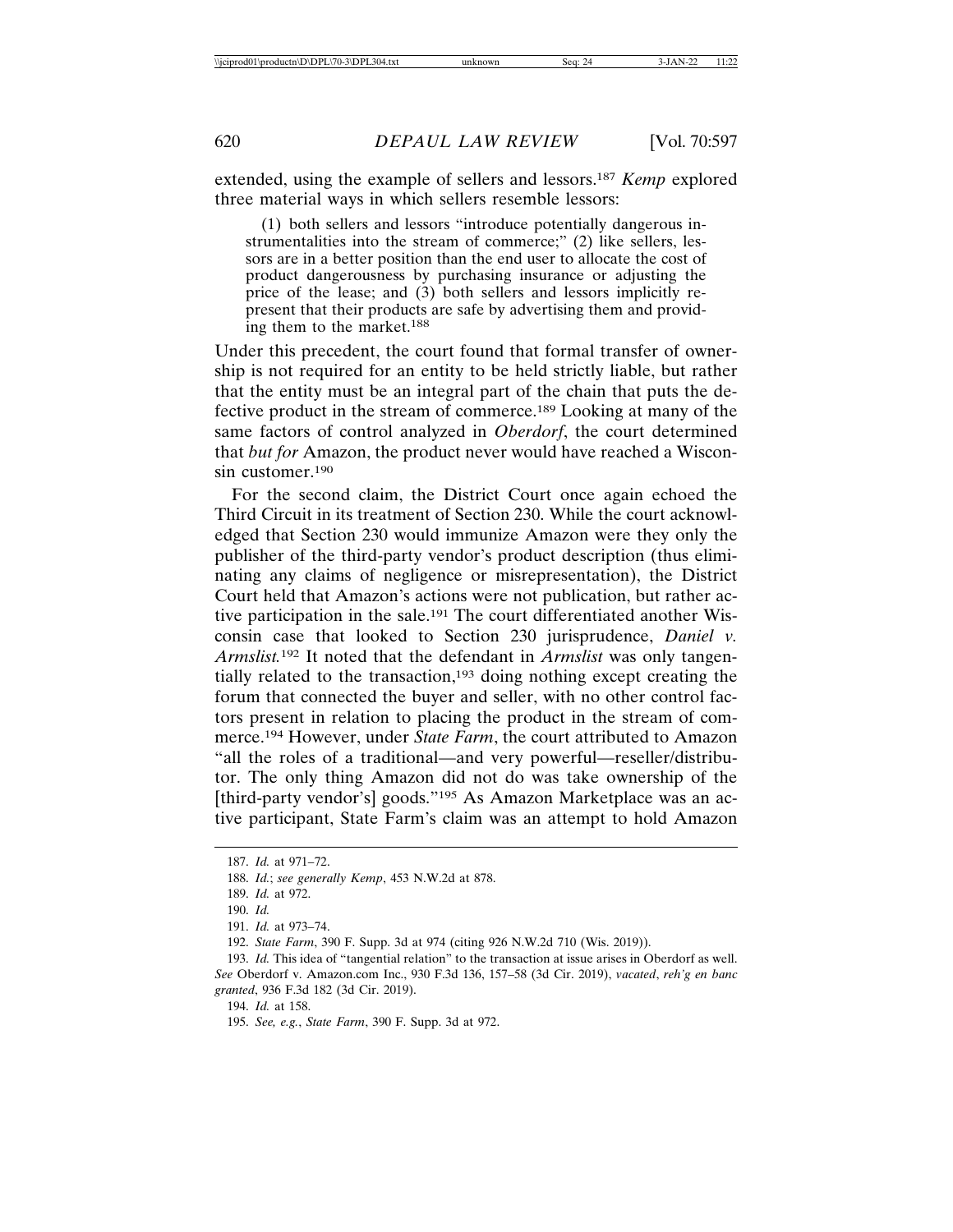strictly liable for Amazon's active participation in placing the product in the stream of commerce.196 As an actor in the process for strict liability purposes, the Western District determined that Section 230 could not apply to Amazon in this context.197

#### III. ANALYSIS

This Section will analyze the judicial exceptions to Section 230 created by *Fox*, *Oberdorf*, and *State Farm*, arguing that expanding either exception would create unsolvable problems for both the online marketplace and the stakeholders that rely on them. It will then propose two ideas: (1) an independent regulatory body for third-party merchants selling on online marketplaces, and (2) for Amazon Marketplace to conduct institutional and contractual changes to mitigate tort liability.

## *A. The Eroding Protection of Section 230*

These three decisions represent a radical departure from precedent, with some influence arriving from a longer lasting jurisprudential arc against online marketplaces.198 The decisions expose the discomfort that the current judiciary has with the "disruptor" economy these online marketplaces represent.199 As such, *Fox*, *Oberdorf*, and *State Farm* reveal two ways that the judiciary has circumvented Section 230 and weakened the presumptive immunity that the CDA grants.

#### *1. The "Assumption of Duty" Exception*

*Fox* creates the clearest line to online marketplace liability, circumventing Section 230 protection through an "assumption of duty" exception. In their determination that by sending their hoverboard

<sup>196.</sup> *Id.* at 973–74

<sup>197.</sup> *Id.* at 974.

<sup>198.</sup> Eric Goldman, *Amazon May Be Liable for Marketplace Items–Oberdorf v. Amazon*, TECH. & MKTG. L. BLOG (July 8, 2019), https://blog.ericgoldman.org/archives/2019/07/amazonmay-be-liable-for-marketplace-items-oberdorf-v-amazon.htm.

<sup>199.</sup> Best stated by Judge Motz's concurrence in *Erie Insurance Co. v. Amazon.com, Inc.*: By design, Amazon's business model cuts out the middlemen between manufacturers and consumers, reducing the friction that might keep foreign (or otherwise judgmentproof) manufacturers from putting dangerous products on the market. Today, Amazon makes up at least 46 percent of the online retail marketplace, selling more than its next twelve online competitors combined. Yet Amazon's business model shields it from traditional products liability whenever state law strictly requires the exchange of title for seller liability to attach, in many cases forcing consumers to bear the cost of injuries caused by defective products (particularly where the formal "seller" of a product fails even to provide a domestic address for service of process).

<sup>925</sup> F.3d 135, 144 (4th Cir. 2019) (Motz, J., concurring) (internal citations omitted).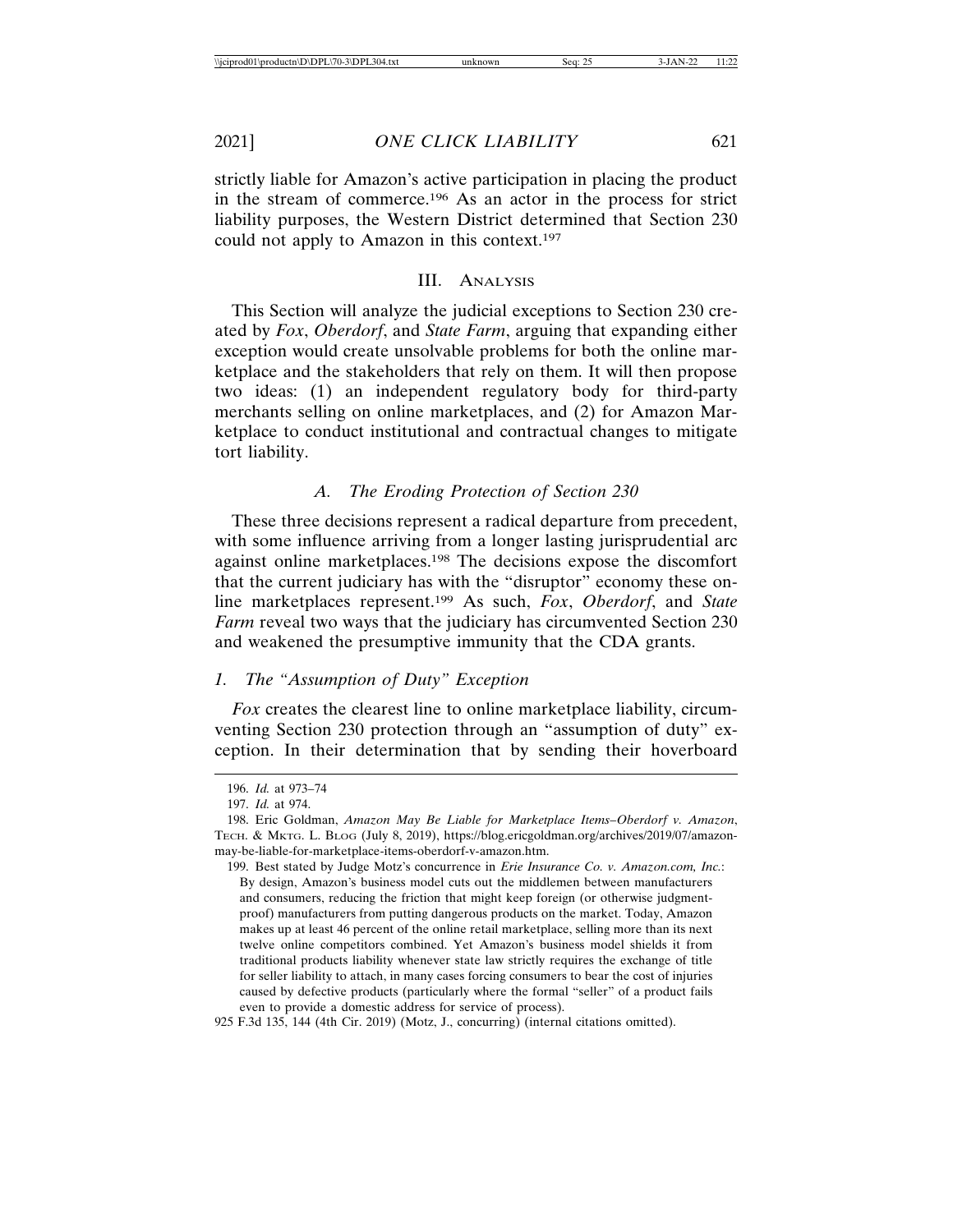customers an email illustrating the dangers of the product, Amazon assumed a duty to warn,200 the Sixth Circuit created a possible "backdoor" to liability, while never acknowledging the implications of the CDA in its decision.201

In fact, it is almost impossible to look at this decision without seeing the mixed messages given by the differing circuit courts. In its *Internet Brands* opinion, the Ninth Circuit pointed to the fact that the "duty to warn" exception could be found if there is a "special relationship" between the online platform and its user, requiring the online platform to issue a warning.202 *Fox* may have found such a "special relationship," looking to the Restatement (Second) of Torts sections 323203 and 324A204 to illustrate ways in which an online marketplace could find itself owing duties to customers of third-party vendors. However, unlike *Internet Brands*, where the defendant's failure to warn the plaintiff created the possibility of tort liability,<sup>205</sup> Amazon's affirmative warning, meant to help their customers, yet created the same possibility of tort liability.206

This decision is one of perverse incentives—would Amazon have been better off not sending any warning whatsoever?207 The Sixth Circuit appeared to implicitly punish Amazon for sending the warning email, the lesson being that online marketplaces should instead do nothing and shield themselves behind Section  $230(c)(1)$ , taking no responsibility for the damage caused by a third-party vendor.<sup>208</sup> Expanding this exception would simply reinforce that behavior. In cases like *Fox* and *Doe*, where the damage was catastrophic to those involved, it is unfair to punish these platforms for attempting to warn. In fact, it seems to run contrary to the very core of Section 230—to support the Good Samaritan actions by online platforms in situations like these.

206. *Fox*, 930 F.3d at 427, 428.

207. Eric Goldman, *Amazon Might Be Liable for Defective Marketplace Items (But Only When It Tries to Warn Consumers)–Fox v. Amazon*, TECH. & MKTG. L. BLOG (July 2, 2019), https://blog.ericgoldman.org/archives/2019/07/amazon-might-be-liable-for-defective-marketplace-items-but-only-when-it-tries-to-warn-consumers-fox-v-amazon.htm.

208. *Id.*

<sup>200.</sup> Fox v. Amazon.com, Inc., 930 F.3d 415, 427 (6th Cir. 2019).

<sup>201.</sup> *Id.* at 428 n.8.

<sup>202.</sup> *See, e.g.*, Eric Goldman, *Section 230 Baffles 9th Circuit (Again)–Doe #14 v. ModelMayhem*, TECH. & MKTG. L. BLOG (May 31, 2016), https://blog.ericgoldman.org/archives/ 2016/05/section-230-baffles-9th-circuit-again-doe-14-v-modelmayhem.htm.

<sup>203.</sup> *See supra* note 168.

<sup>204.</sup> *Erie Ins. Co.*, 925 F.3d at 141.

<sup>205.</sup> Doe v. Internet Brands, 824 F.3d 846, 854 (9th Cir. 2016).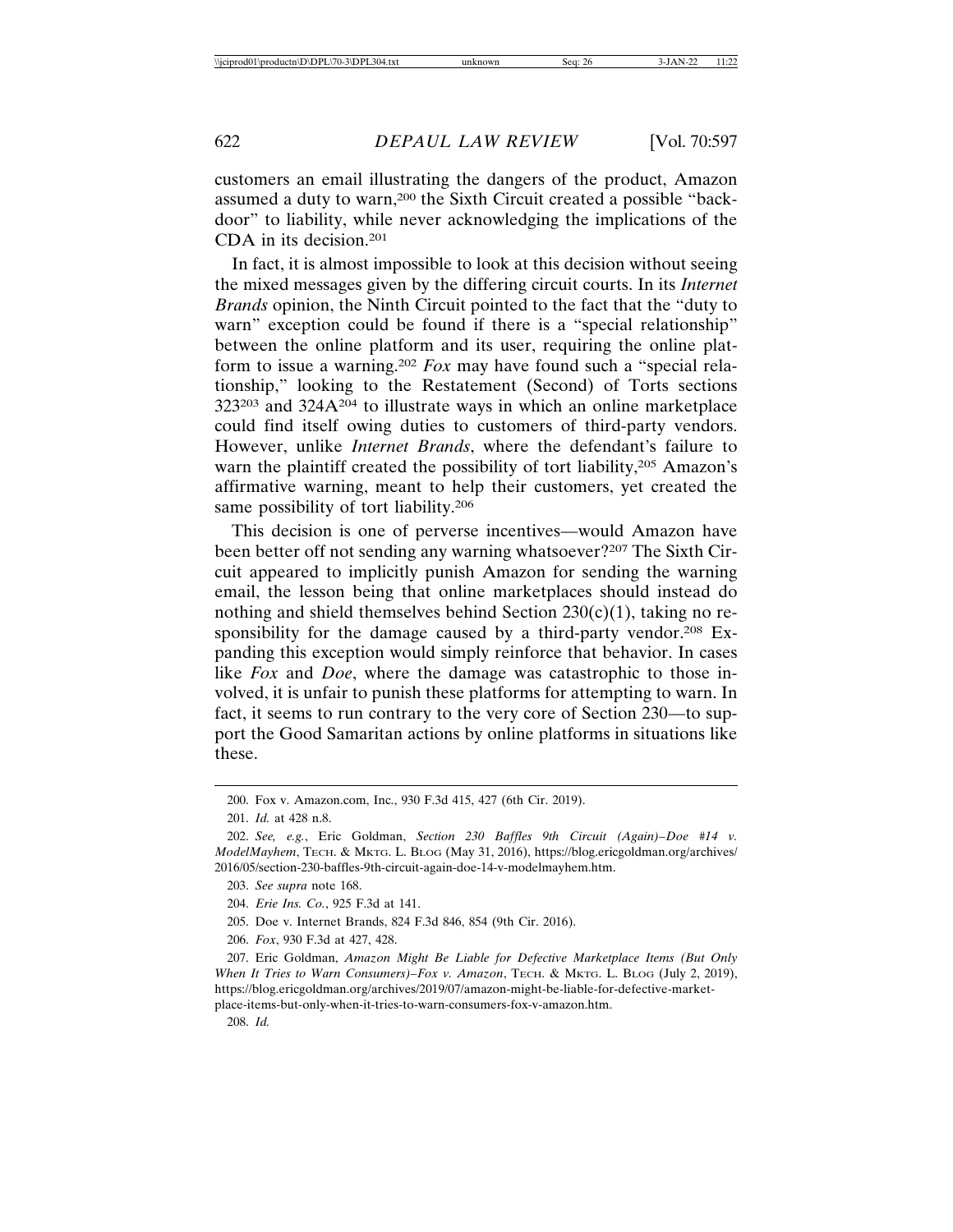Despite the early stages of this "duty to warn" jurisprudence, it is difficult to see that this exception will lead anywhere worthwhile. While it does create a route for plaintiffs to circumvent a Section 230 defense, enforcing this exception would create more problems than solutions. Here, the judiciary seems more concerned with the reports illustrating an allegedly widespread problem Amazon has vetting third-party vendors, including problems with counterfeiting,209 fake reviewers,210 and the sale of outlawed, and oftentimes dangerous, products.211 Online marketplaces should be encouraged to act in the best interests of their consumers and stakeholders; expanding the "duty to warn" exception would encourage these marketplaces to do nothing, even in situations where they absolutely could have done something.

#### *2. The "Stream of Commerce" Theory*

*State Farm* and *Oberdorf* took a more nuanced approach, relying on specific state statutes to apply the same duties and immunities to the platforms that are integral in the chain of distribution in introducing dangerous products into the stream of commerce.<sup>212</sup> The immediate effect of these decisions was enough to send Amazon, as well as other online marketplaces, scrambling to deal with legal consequences.213

In the majority opinions, the judges of *State Farm* and *Oberdorf* made clear they were thinking about the transformation of the marketplace from brick-and-mortar to the internet, and the changes that have been brought about by such a shift.<sup>214</sup> The focus on Amazon's active participation in the sale mirrors two decisions arising out of the Ninth Circuit: *HomeAway.com v. City of Santa Monica* and *Airbnb*

211. *See generally* Berzon et al., *supra* note 122.

213. *See* Goldman, *supra* note 202.

Because Amazon is the "seller" (and exposed to strict liability, no less), Section 230 doesn't apply to the sale of goods; though it still protects the predicate content publication. So that means Amazon's conduct as a seller . . . is eligible for regulators to impose unrestricted legal conditions. With that power, you know that regulators will cook up some crazy stuff. If this ruling establishes that it's open season on online marketplaces, online marketplaces can't withstand the current liability exposure or the onslaught of new rules inevitably coming for them.

214. *See State Farm*, 390 F. Supp. 3d at 974; *see generally* Oberdorf v. Amazon.com Inc., 930 F.3d 136, 145–58 (3d Cir. 2019), *vacated*, *reh'g en banc granted*, 936 F.3d 182 (3d Cir. 2019).

<sup>209.</sup> *See generally* Department of Homeland Security, *supra* note 128.

<sup>210.</sup> *See generally* Josh Dzieza, *Dirty Dealing in the \$175 billion Amazon Market Place*, THE VERGE (Dec. 19, 2018, 8:31 AM), https://www.theverge.com/2018/12/19/18140799/amazon-marketplace-scams-seller-court-appeal-reinstatement.

<sup>212.</sup> State Farm Fire & Cas. Co. v. Amazon.com, Inc., 390 F. Supp. 3d 964, 973–74 (W.D. Wis. 2019).

*Id.*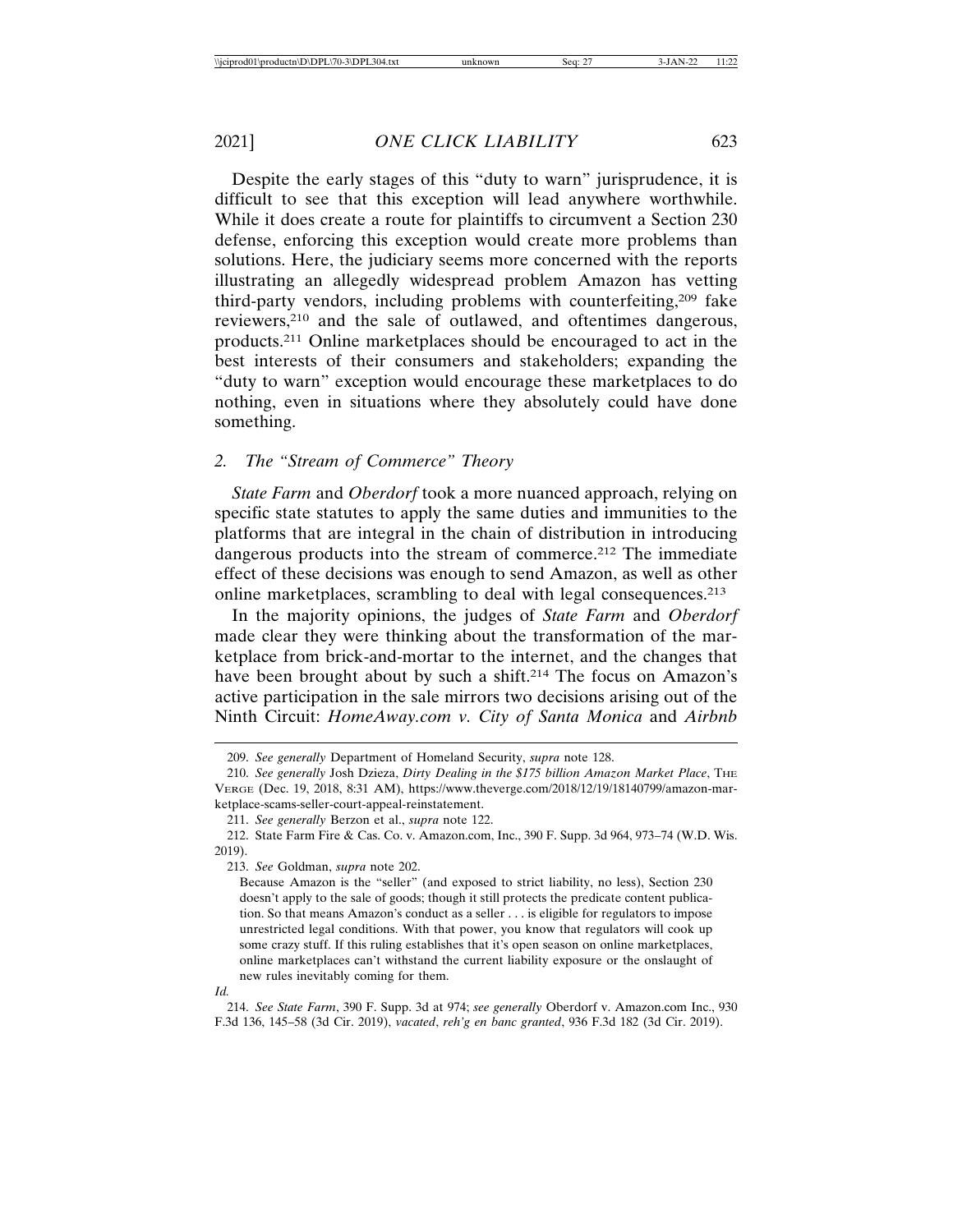*Inc. v. City & County of San Francisco*. 215 The courts in these cases seem less focused on the publication of information (which is protected by Section 230), but rather more focused the fact that the publisher actively helped place—and took a cut of the payment from—an illegal or defective product into the stream of commerce that otherwise would not have been present.<sup>216</sup>

These decisions also illustrate that the judiciary was interested in exploring the control Amazon wields over its third-party vendors, and whether that puts Amazon and other similar online marketplaces in a position beyond that of a traditional internet service platform. Under this theory, any distributing platform that plays an outsized role in introducing the potentially dangerous product to the "stream of commerce" (through, for example, the Fulfillment by Amazon program) could find themselves liable as a seller, as the Court decided that the online marketplace was in the better position to halt the flow of goods and absorb and allocate the risk through indemnification agreements.217

At first glance, these decisions look to be in the best interest of the consumers. This aggressive strict liability allows plaintiffs to sue Amazon in tort for defective products, increasing their chance of settlement or damages. However, while it is clear that Amazon and other online marketplaces can improve their processes in many ways, there are legitimate social and market dangers to holding these marketplaces strictly liable for every defective product in which they took a more active role in.

First, there is a high likelihood that these decisions will create a fragmented approach to regulation that Section 230 was expressly created to avoid. The decisions of *Oberdorf* and *State Farm* had their basis in state product liability law.218 Should these decisions continue to be upheld, there is almost no doubt that other states will follow suit and attempt to regulate online marketplaces in a similar manner. This will lead to state-by-state challenges of statutes on the theory that they are inconsistent with Section 230. Rising legal challenges will only lead to rising costs for both the online marketplaces and the consumers who use them.

<sup>215. 918</sup> F.3d 676, 682–83 (9th Cir. 2019); 217 F. Supp. 3d 1066, 1075 (N.D. Cal. 2016); *see* Eric Goldman, *Wisconsin Court Holds Amazon Can Be Strictly Liable for Marketplace Items–State* Farm v. Amazon, TECH. & MKTG. L. BLOG (July 25, 2019), https://blog.ericgoldman.org/ archives/2019/07/wisconsin-court-holds-amazon-can-be-strictly-liable-for-marketplace-itemsstate-farm-v-amazon.htm.

<sup>216.</sup> *See generally id.*; *see generally* Airbnb Inc. 217 F. Supp. 3d at 1073.

<sup>217.</sup> *See State Farm*, 390 F. Supp. 3d at 972–73.

<sup>218.</sup> *Id.* at 969; *Oberdorf*, 930 F.3d at 143.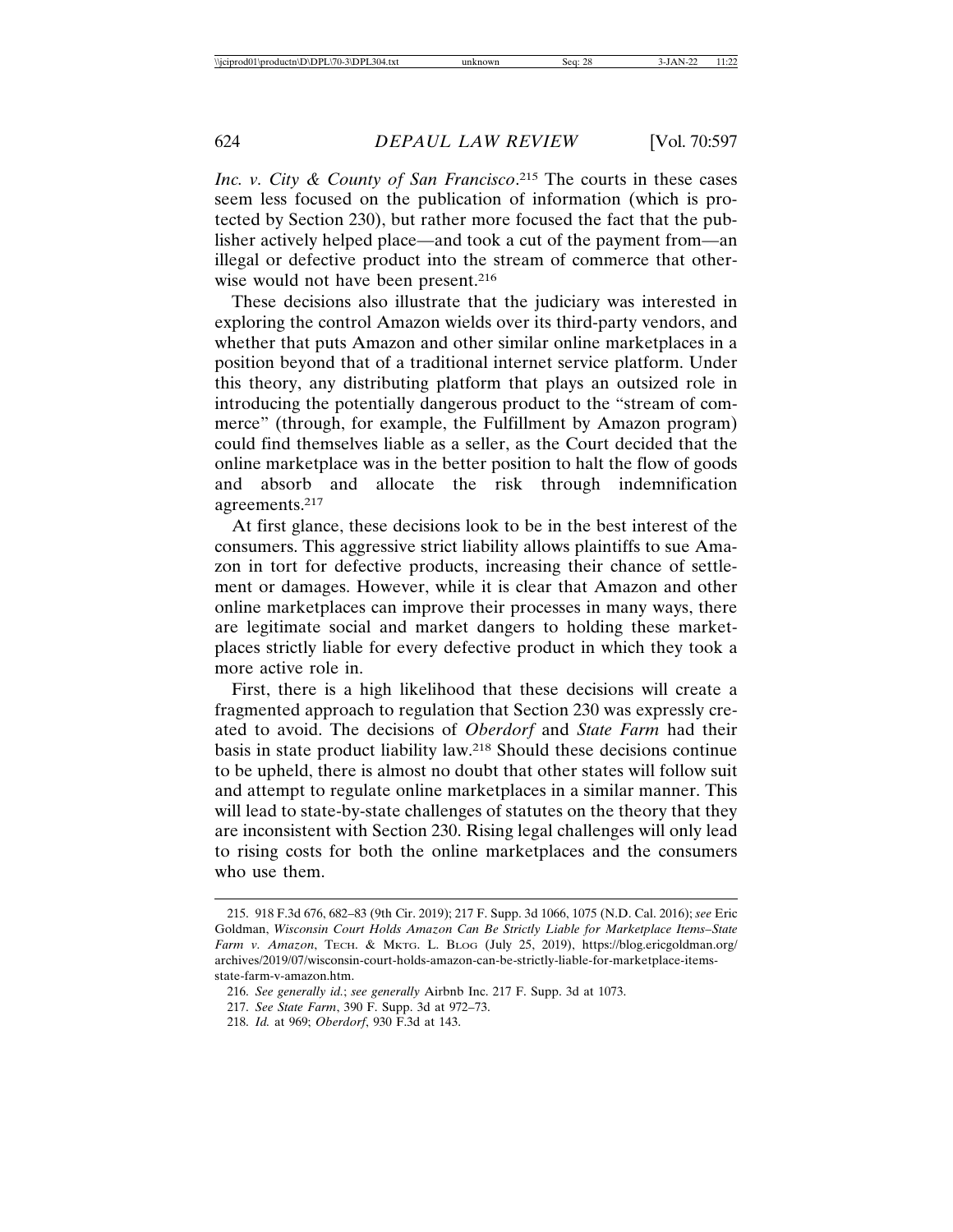Secondly, while this is normally the kind of situation that insurance would prevent in a brick-and-mortar store, Amazon specifically runs razor-thin profit margins in order to grow their online marketplace.<sup>219</sup> With the number of lawsuits that could arise, given the plaintifffriendly nature of the *Oberdorf* and *State Farm* decisions, Amazon could make many decisions that would change how the online marketplaces are used. These business decisions could take on many forms, ranging from determining that insurance is too expensive and simply eliminating their third-party marketplace, to changing the structure of the store to pass along costs to consumers, to consumer unfriendly, possibly monopolistic agreements, in return for using their platform.

Lastly, while the judiciary has been rightly suspicious of Amazon's true role in adjudicating third-party vendor liability cases,<sup>220</sup> the creation of common law or enabling of regulation targeting Amazon will almost certainly have collateral effects beyond Amazon Marketplace itself. Other marketplaces that operate under Amazon's model will almost certainly find themselves at risk.221 With fears of monopoly already surrounding Amazon,222 eliminating all possible competition through the over-application of varying state tort laws would do nothing for the stakeholders that rely on online marketplaces. A hodgepodge of common law would also likely cause online marketplaces to remove many otherwise legitimate third-party vendors, eliminating much of the savings consumers can expect from these online marketplaces. Many online shoppers consider themselves savvy and utilize Amazon for price comparisons.<sup>223</sup> This kind of reaction could easily affect a consumer's ability to choose the most cost-effective option for themselves.

<sup>219.</sup> Karen Weise, *Amazon's Profit Falls Sharply as Company Buys Growth*, N.Y. TIMES (Oct. 24, 2019), https://www.nytimes.com/2019/10/24/technology/amazon-earnings.html.

<sup>220.</sup> *See* Krystal Hu, *This court ruling could change who's responsible for your amazon purchases*, YAHOO FIN. (July 5, 2019), https://finance.yahoo.com/news/amazon-third-circuitthird-party-liability-204536359.html ("The decision doesn't apply to other online marketplaces, the Third Circuit judges ruled, which highlights Amazon's unique offering to lure sellers. Amazon has differentiated itself by providing full services from shipping to payment and limit customers' direct contact with the seller.").

<sup>221.</sup> Sarah K. Rathke, *Supply Chain Decision: Online Marketplaces At Risk Due To Federal Court Ruling in Oberdorf v. Amazon.com Inc.*, NAT'L L. REV. (July 22, 2019), https:// www.natlawreview.com/article/supply-chain-decision-online-marketplaces-risk-due-to-federalcourt-ruling-oberdorf.

<sup>222.</sup> Ben Piven, *Is Amazon a true monopoly or does the Bezos behemoth not qualify?*, AL JAZEERA NEWS (July 15, 2019), https://www.aljazeera.com/ajimpact/amazon-true-monopolybezos-behemoth-qualify-190712212903436.html.

<sup>223.</sup> Pamela N. Danziger, *Amazon's Customer Loyalty Is Astounding*, FORBES (Jan. 10, 2018, 9:40 AM), https://www.forbes.com/sites/pamdanziger/2018/01/10/amazons-customer-loyalty-is-astounding/#3e1f814011fe.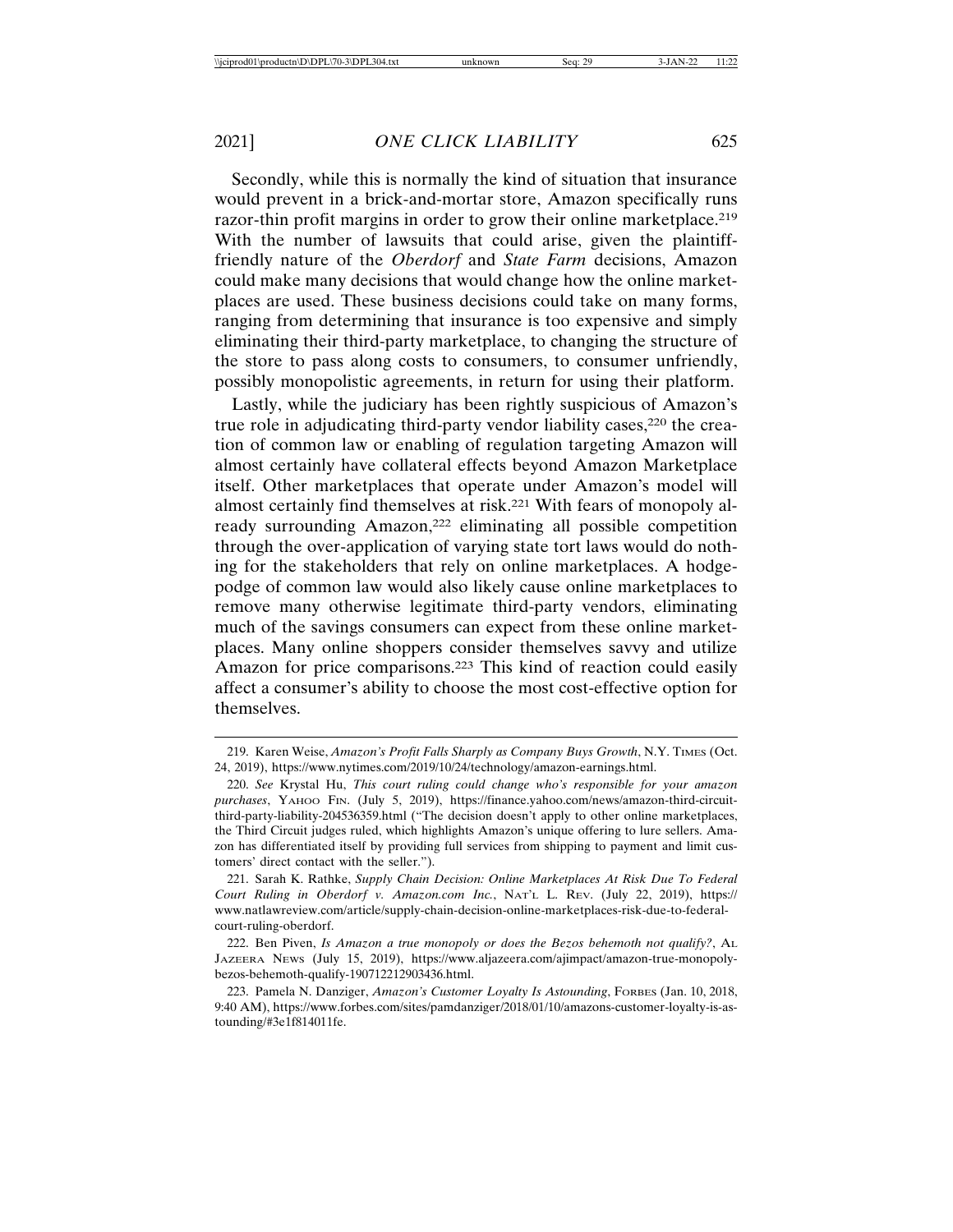While the jurisprudence of *Oberdorf* and *State Farm* looks attractive from the outset, the "stream of commerce" exception, if continued, would almost certainly end the online marketplace as it is known today, leaving in place the risk of monopoly and reduced market presence.

#### *B. Is There a Middle Road?*

This leaves the question—what is best for all stakeholders? Is there a solution that takes into account the need for consumer protection from bad actors, while keeping in place the broad protections of Section 230 that allow online marketplaces to innovate further? Or should consumer protection be emphasized over all else, forcing an unwelcome change to Amazon and the other online marketplaces that could hurt consumers' choice in the end?

Instead of seeking to plug the myriad of ways that plaintiffs attempt to bypass Section 230, the concerns put forward in *Fox*, *Oberdorf*, and *State Farm* should be addressed in two distinct manners. First, by tying the currently presumptive Section 230 defense to a certain level of due diligence on the part of the marketplace, some of the worst abuses of the online market can be reined in. This can be done via two main functions: a voluntary re-emphasis on the Good Samaritan clause of Section 230, and the creation of a licensing body whereupon thirdparty vendors can register, acting as a prima facie due diligence check for online marketplaces.

Secondly, the platforms must analyze and adapt their fulfillment models. Platforms like Amazon Marketplace should look to their own fulfillment policies, reworking their institutional policies and the contractual obligations given to third-party vendors.

## *C. Regulation of Third-Party Vendors through an Independent Regulatory Body*

The first step the online marketplace should take is effectuating a more aggressive form of due diligence. In this context, proper due diligence could take on many forms, including actions such as establishing the identity of sellers, tracking IP addresses, performing risk analyses based on their area of origination, and requiring escrow accounts for high-risk sellers. This would provide two benefits. First, through proper interpretation and utilization of Section  $230(c)(2)(A)$ ,  $224$ 

<sup>224.</sup> Section  $230(c)(2)(A)$  states:

No provider or user of an interactive computer service shall be held liable on account of — [ ] any action voluntarily taken in good faith to restrict access to or availability of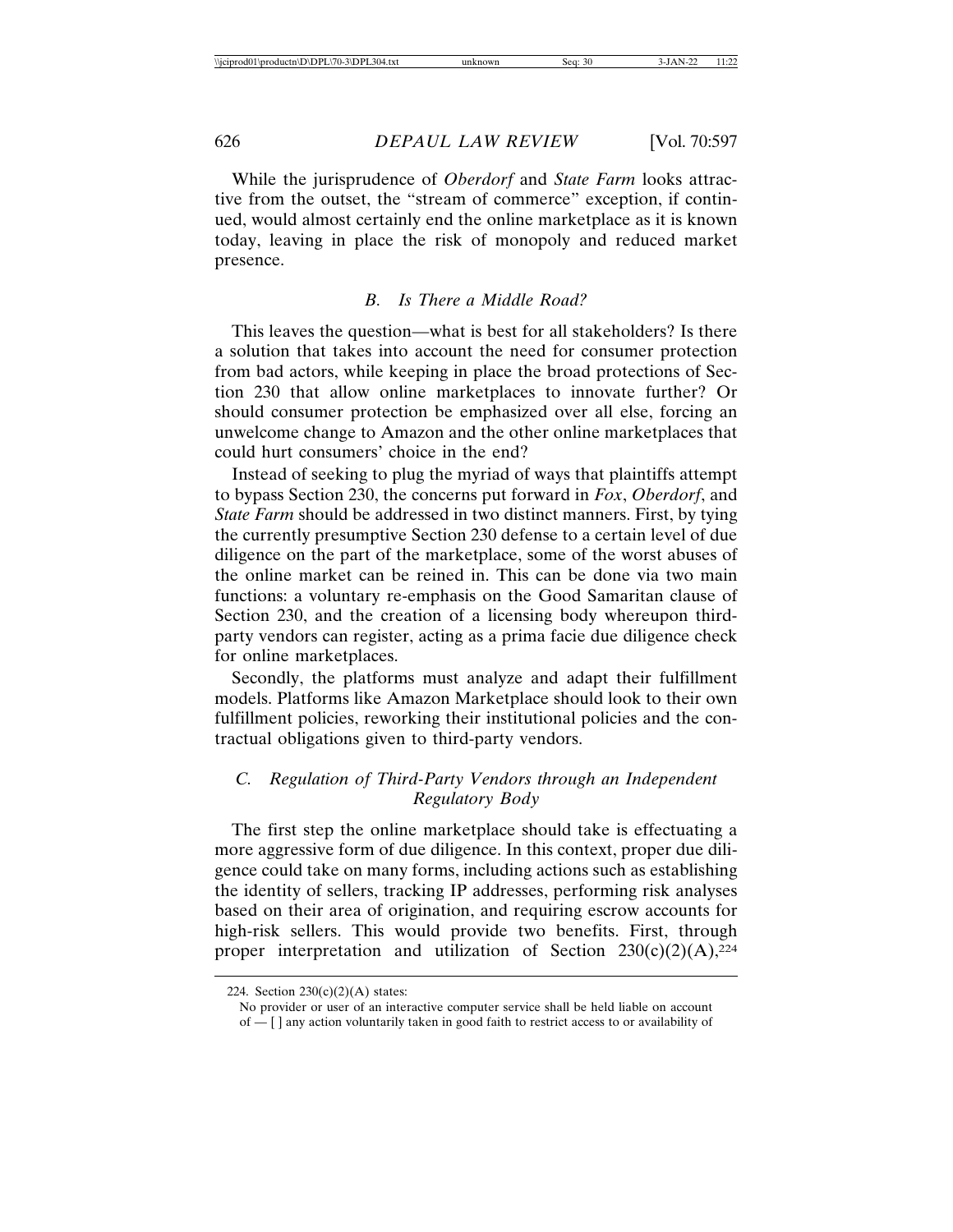proper due diligence would allow the marketplace platforms some ability to control what is allowed to be published, while still allowing the marketplace to utilize the Section 230 defense in most circumstances. The second benefit of due diligence would be a liability shift—by giving the consumer more knowledge into the supply chain, as well as some degree of confidence into the liquidity of the seller, it would allow Amazon to avoid third-party tort liability.

The jurisprudence of *Oberdorf* gives the start of a solution. By emphasizing the availability of Amazon as the only reachable plaintiff, along with the lack of any strong vetting factors,<sup>225</sup> the decision implies that if:

[T]here are readily available ways to establish some form of identity for users – for instance, by email addresses on widely-used platforms, social media accounts, logs of IP addresses – and there is reason to expect that users of the platform could be subject to suit – for instance, because they're engaged in commercial activities or the purpose of the platform is to provide a forum for speech that is likely to legally actionable – then the platform needs to be reasonably able to provide reasonable information about speakers subject to legal action in order to avail itself of any Section 230 defense.226

#### *1. The Proportionality Requirement*

The key is reasonability—the amount of information a platform is reasonably expected to collect should be proportional to the size of market share, and possibility of harmful or illegal activity on the platform in question.227 This proportionality requirement would protect different websites with different purposes—a baking website might just need to record Internet provider addresses, where a multinational corporation like Amazon may be required to show they reasonably attempted to gather full identification.228

This "proportional reasonability" requirement would become even stronger when argued in conjunction with a proper reading of Section  $230(c)(2)(A)$ , as well as giving proper meaning to subsection (c)'s heading—"Protection for 'Good Samaritan' blocking and screening of offensive material."<sup>229</sup> Subsection  $230(c)(2)(A)$  states that "[n]o pro-

material that the provider or user considers to be obscene, lewd, lascivious, filthy, excessively violent, harassing, or otherwise objectionable, whether or not such material is constitutionally protected.

<sup>47</sup> U.S.C. § 230(c)(2)(A).

<sup>225.</sup> *E.g.*, *Oberdorf*, 930 F.3d at 149.

<sup>226.</sup> Hurwitz, *supra* note 17.

<sup>227.</sup> *Id.*

<sup>228.</sup> *Id.*

<sup>229. 47</sup> U.S.C. § 230(c).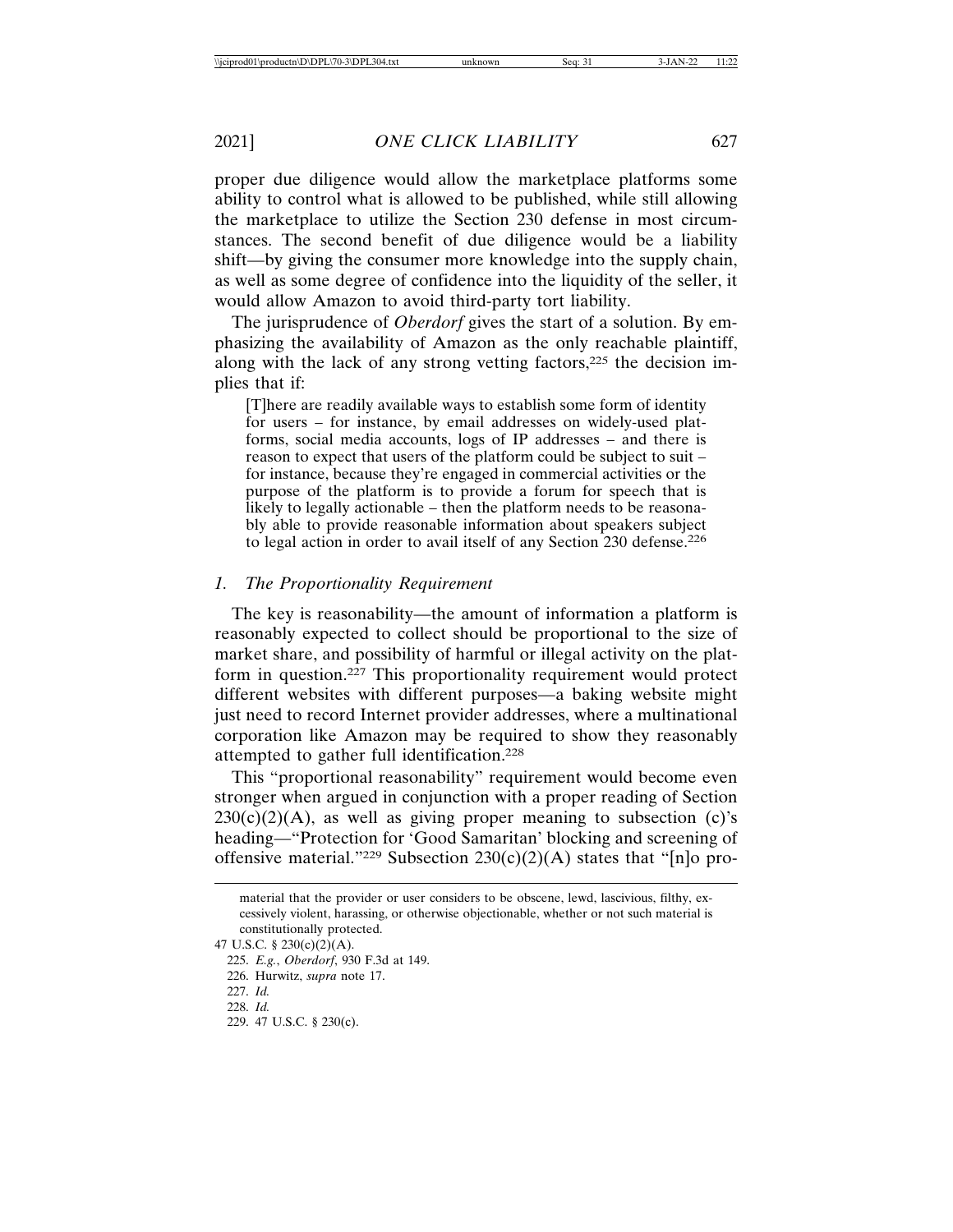vider or user of an interactive computer service shall be held liable on account of any action voluntarily taken in good faith to restrict access to or availability of material that the provider or user considers to be . . . *otherwise objectionable*, whether or not such material is constitutionally protected."230 While much more emphasis has been placed on the original twenty-six words,231 this clause, the basis for Wyden's sword metaphor,<sup>232</sup> allows a platform to moderate objectionable content in good faith. With a reasonable amount of due diligence, it would be easier for an online marketplace to argue that the screening of third-party vendors was taken in good faith to prevent customers from buying false, misleading, or otherwise counterfeit goods. It would allow Amazon to become a "Good Samaritan" in terms of customer protection, without falling outside of Section 230's broad liability shield.

#### *2. The Creation of External Licensing Organizations*

To best effectuate these goals, other organizations or enforcement mechanisms should be looked at. Similar to how other statutes or commissions work, one solution that would protect all parties and stakeholders involved would be the creation of an external, independent organization responsible for identifying and confirming the information on each vendor, certifying them as trustworthy. Taking inspiration from the enforcement mechanisms of the Digital Millennium Copyright Act (DMCA)233 or Children's Online Privacy Protection Act (COPPA),234 third-party vendors could register with this organization, providing information that, at minimum, would meet the "reasonable good faith" standard for more laissez-faire entry level markets (such as eBay or Craigslist). If one wants to access a more premier marketplace (like Amazon), more information would need to be provided, including the existence of assets for indemnification, the registered agent who could be held personally liable, and a risk assessment of the business. Part of an online marketplace's due diligence

<sup>230.</sup> *Id.* § 230(c)(2)(A) (emphasis added)

<sup>231.</sup> Lecher, *supra* note 2.

<sup>232.</sup> *Id.*

<sup>233. 17</sup> U.S.C. § 512 (2010). While the DMCA has no direct enforcement mechanism, all online platforms must have a registered agent who is responsible for enforcing copyright claims. Individuals with copyright claims must file with these DMCA agents, whereupon a "takedown" (or removal) of the copyrighted material must be instituted.

<sup>234. 15</sup> U.S.C. §\_6503 (1998). COPPA provides that operators of websites and online services directed at children under the age of 13 "may satisfy the requirements . . . of this title by following a set of self-regulatory guidelines, issued by representatives of the marketing or online industries . . ." *Id.*; *see generally* 16 C.F.R. § 312.11 (2013) (describing the criteria for these "Safe Harbor" programs).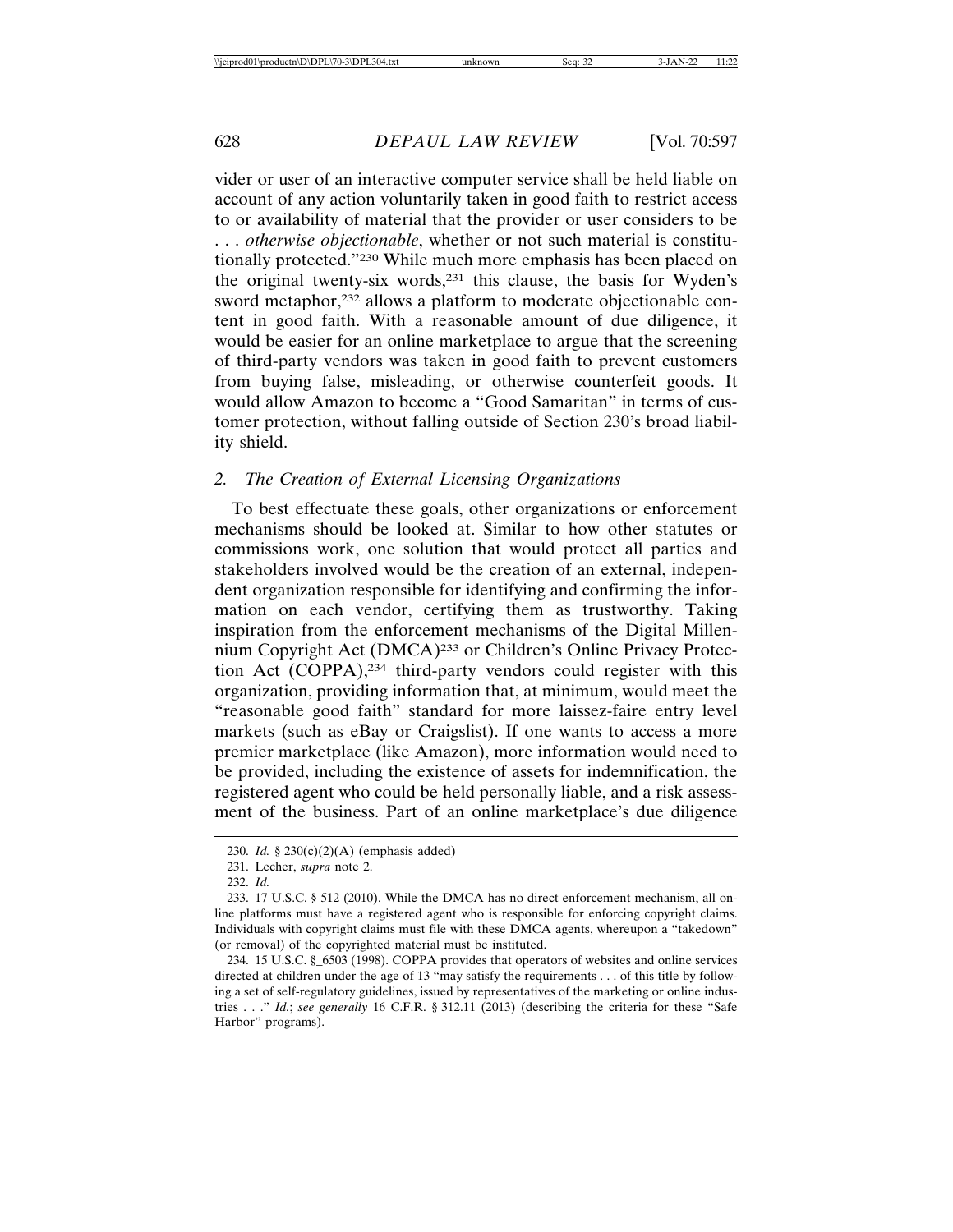would be to buy into this system, give such an organization funding, and help provide their marketplaces vendors who have been approved or earned a certification. This private body would act only in relation to collecting data on vendors for online marketplaces—similar to COPPA, any independent organization would need to be certified with all regulatory bodies, but it would not act as a body to dictate the terms of Section 230 to any other organization.235

The advantages of such a system would benefit all stakeholders. For companies like Amazon Marketplace, it would act as a prima facie due diligence check in regard to their third-party vendors, allowing them to continue to run their platform as they have without needing to change the business model of the marketplace. The decisions of *Oberdorf* and *State Farm* turned upon the inability of the consumer to find the manufacturer or seller of the product, leaving Amazon as the only visible member of the marketing chain left.236 If an outside organization was to put forward a reasonable effort into gathering and verifying information about these vendors, licensing only those that were able to be identified and confirmed, it would allow the consumer to bring action against the seller directly, rather than bringing action against Amazon only due to their visibility. For consumers, such an organization would add another layer of trust to any purchase they might make through an online marketplace; instead of appearing as if it was a "flea market" where consumers might get fleeced, consumers could trust that they could find the seller when a product is defective or not as advertised.

The most difficult part about the creation of such an organization would be setting the standards by which this regulatory body can license and moderate international sellers. While domestic vendors must often be licensed by their respective states, cities, or counties, and, thus, have objective records already filed, the standards for international vendors often vary by jurisdiction.237 While there is no way to

<sup>235.</sup> This distinction is important. In the settlement between the Federal Trade Commission and YouTube, the emphasis was primarily on the difference between "operators" and "publishers" regarding the collection of data under the COPPA statute. While one could argue that datacollection of some kind is a "publisher" function in the context of the internet, here, by collecting information and acting as a licensing body, it would create a business model that would alleviate many of the section 230 concerns that have been discussed in this comment. For more information, see John Bergmayer, *Speech and Commerce: What Section 230 Should and Should Not Protect*, PUB. KNOWLEDGE (Sept. 24, 2019), https://www.publicknowledge.org/blog/speechand-commerce-what-section-230-should-and-should-not-protect/.

<sup>236.</sup> *Oberdorf*, 930 F.3d at 144–45; *State Farm*, 390 F. Supp. 3d at 973.

<sup>237.</sup> *See, e.g.*, *Knowledge guide to international company registration*, INST. OF CHARTERED ACCTS. IN ENG. & WALES, https://www.icaew.com/library/subject-gateways/business-management/knowledge-guide-international-company-registration (last accessed Apr. 26, 2021); An-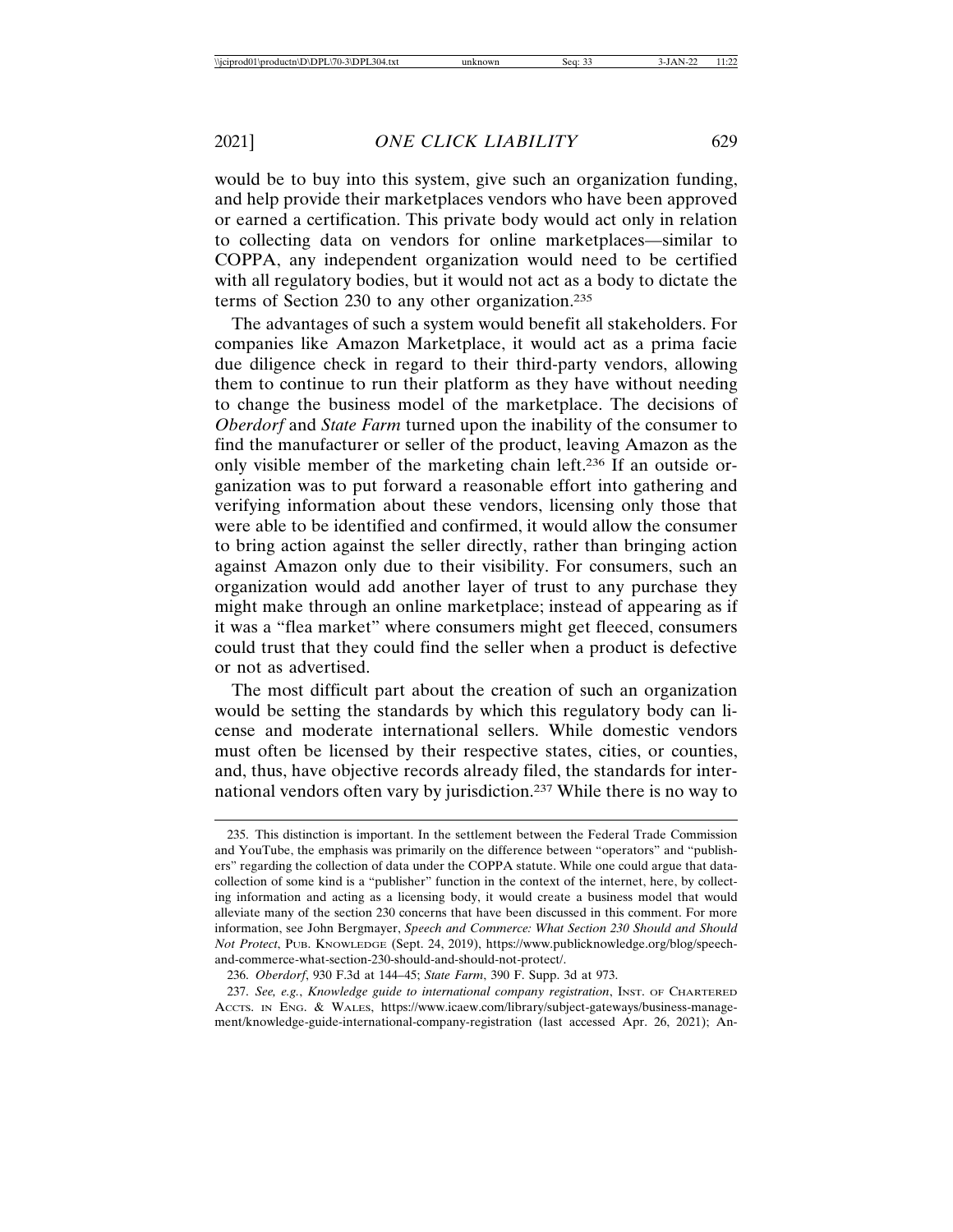create a perfect system of certification, such system should incorporate elements like the geographic area the vendors emanate from (and its relation to already reported fraud), such as whether the vendor's IP address or email address has been linked to other fraudulent activity, and whether other identifying factors (such as the grammar or language used in product descriptions) raise red flags that warrant further analysis. Working with groups like the World Customs Organization<sup>238</sup> would be important in establishing known characteristics of fraudulent businesses. Other factors would be identified as the certifying body matures and the online marketplaces report back. These could include factors such as whether certain products or product markets have shown a higher rate of fraud, whether prices vary too far from fair market value, or if too many complaints concerning faulty products have arisen.

While this appears to simply shift the burden of moderation to another organization, it would also shift the burden to a platform that would clearly not be involved in the transaction. This point is important, as ideally, it would settle several other concerns. First, the concern that marketplaces approve otherwise compromised third-party vendors to increase their profits. And secondly, it would help the selling platform avoid assuming any liability through their implicit approval of merchants on the platform.239 An independent certifying body will create the perception that a positive mark from the certifying body means that the seller has been vetted properly for that platform. While this model of subsidizing an independent group would most likely increase overall transaction costs for all online marketplaces (which would almost certainly be passed to the consumer), this cost would be offset by boosting consumer confidence in the platform. Customers would be satisfied knowing their legal rights would be easier to enforce, and Amazon could once again assert themselves as a marketplace platform without fear of "participant" liability.

It is important to note, however, that lack of licensure or certification from this body would not preclude sellers from joining the online marketplace. While Amazon could screen known bad actors from

toine Boquen, *9 Steps to Starting a Business In China as a Foreign Company*, NEW HORIZONS, https://nhglobalpartners.com/starting-a-business-in-china/ (last updated Mar. 11, 2021).

<sup>238.</sup> WORLD CUSTOMS ORG., http://www.wcoomd.org/en/about-us/what-is-the-wco/discoverthe-wco.aspx. The World Customs Organization works as an independent intergovernmental body, working with countries to make customs more effective and efficient. "As the global centre of Customs expertise, the WCO is the only international organization with competence in Customs matters and can rightly call itself the voice of the international Customs community." *Id.*

<sup>239.</sup> *See generally* Fox v. Amazon.com, Inc., 930 F.3d 415, 427 (6th Cir. 2019).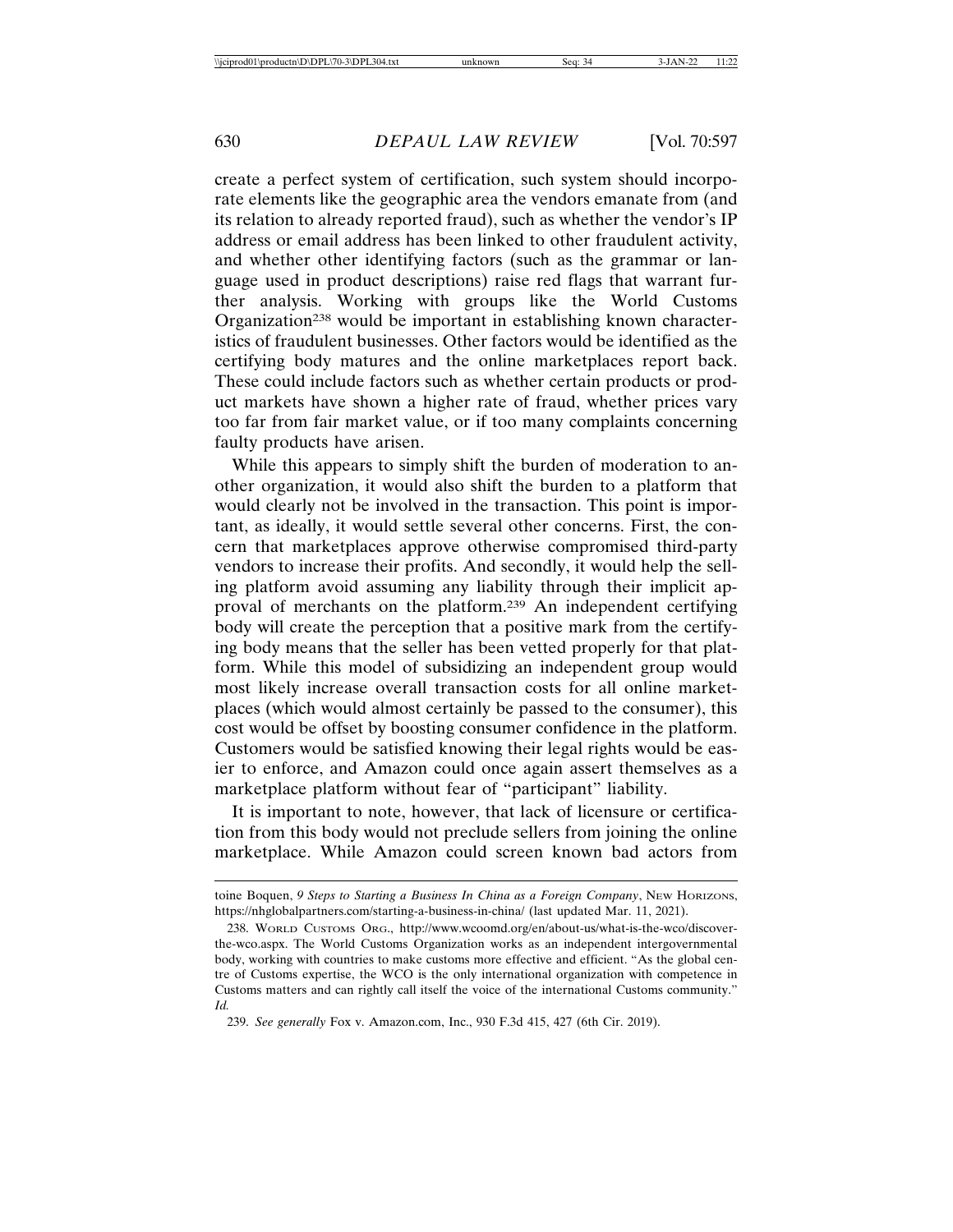their platform utilizing  $230(c)(2)(A)$ , they could also choose to allow uncertified vendors on their platform. A lack of licensure or certification would instead act as a self-moderated warning, putting the consumers of the marketplace on notice that any transaction with the company could be risky. Should a consumer choose to do business with a company, they willingly take on any risk that the transaction entails at the likely benefit of cheaper pricing. This specific market label will allow Amazon to shift the assumption of risk, while still keeping the marketplace open for commerce. This could assuage several of the concerns voiced by the judiciary against Amazon, namely that Amazon has knowledge of bad actors on their platform and does nothing to curb such behavior, but instead utilizes the shield of Section 230 to incubate themselves from liability.

This kind of outside organization would be a large step in the right direction to reforming the reputation of the online marketplace, while avoiding any drastic changes to Section 230. It would still allow an online marketplace like Amazon, as well as its consumers, to feel secure in its offering of a wide variety of products, while giving credence to any good faith effort made by the online marketplaces in how they choose to moderate the vendors who utilize their services.

## *C. Restructuring the Contractual Basis for the Fulfillment Model*

While an independent, certified licensing organization would fix many problems, it would take time to establish. A more immediate decision would be to look at the contractual and institutional frameworks that make up the fulfillment model. The decisions of *Oberdorf* and *State Farm* also focused on whether Amazon Marketplace (and by proxy, most online marketplaces) functioned as a "seller" through their exertion of control over their third-party vendors, thus removing them from Section 230's safe harbor.<sup>240</sup> While federal legislative relief would be the best-case scenario, given the political climate currently surrounding Amazon,<sup>241</sup> online marketplaces should look to self-regulate.

As *Oberdorf* and *State Farm* establish, the Fulfillment by Amazon model looks to be under more and more scrutiny. Moving forward, simply not taking title, then stating on their website that the order is "a third-party vendor" may not be enough to disclaim responsibility. If the online market platform in question exerts control over every

<sup>240.</sup> *Oberdorf*, 930 F.3d at 149; *State Farm*, 390 F. Supp. 3d at 972.

<sup>241.</sup> *See generally* Alison Griswold, *Hating Amazon is one thing the hard left and hard right agree on*, QUARTZ (Sept. 8, 2018), https://qz.com/1380446/hating-amazon-is-one-thing-the-hardleft-and-hard-right-agree-on/.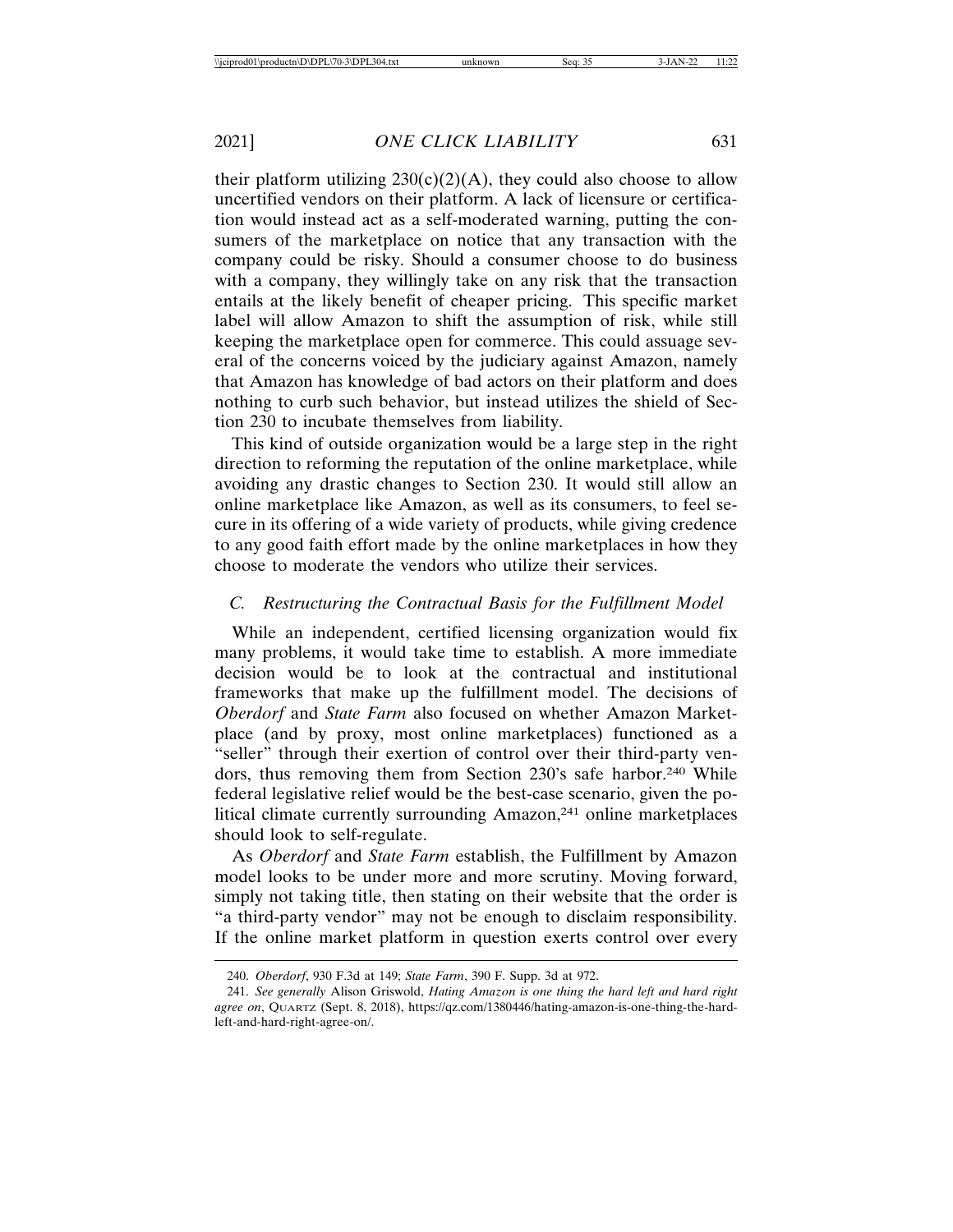other aspect of the transaction, they may still be considered a primary actor, and thus fall outside of Section 230 protection. As Amazon's fulfillment structure gets analyzed state-by-state, it is clear that more thought is being put into Amazon's place in the chain of commerce. While some courts may be "bending their prudential determinative factors" simply to find companies like Amazon liable,<sup>242</sup> this "bending" is a reaction to the often-large differences between traditional "selling" and the online marketplace model currently being utilized.<sup>243</sup>

This means that online marketplaces should look into preemptively changing their structure and contractual obligations to avoid a stateby-state fight over whether they are a "seller," and thus liable to state tort law. This should include an examination of many different e-commerce practices, "including third-party vendor contracts, fees, oversight, and the extent of fulfillment activities."244 Looking to *Fox*, *Oberdorf*, and *State Farm*, the federal courts have laid out suggestions for an online marketplace to avoid liability.

First, much weight is put on the fact that Amazon "implicitly" approves of every product sold through Fulfillment by Amazon, the placement on their website, to their packaging, to their express guarantees of quality and condition.245 By making changes to their websites and packaging so as to better distinguish third-party vendors from their primary business, online marketplaces could simply prevent this implication. Even a small structural change, such as changing the wording, logo, or branding on a shipping package to reflect that it originated from a third-party vendor, could be enough to refute the implication that Amazon is as much a part of the sale as the vendor themselves. The creation of a different web portal to the Amazon Marketplace could also be used to disclaim Amazon as a "seller"—the *State Farm* Court in particular looked to the mixing of their own products with third-party vendors on Amazon to show that Amazon was holding themselves out as the seller.<sup>246</sup>

A second change would be to restructure their institutional obligations owed to third-party vendors. *Fox*, *Oberdorf* and *State Farm* all include bailment in their definition of "seller," and imply that strict liability could be applied to a bailment relationship in the right circumstances.247 While Amazon's Service Business Solutions Agree-

<sup>242.</sup> *E.g.*, Goldman, *supra* note 202.

<sup>243.</sup> *State Farm*, 390 F.3d at 974.

<sup>244. .</sup> Neuburger, *supra* note 114.

<sup>245.</sup> *See State Farm*, 390 F.3d at 972.

<sup>246.</sup> *Id.*

<sup>247.</sup> *Id.* at 970; *Oberdorf*, 930 F.3d at 149.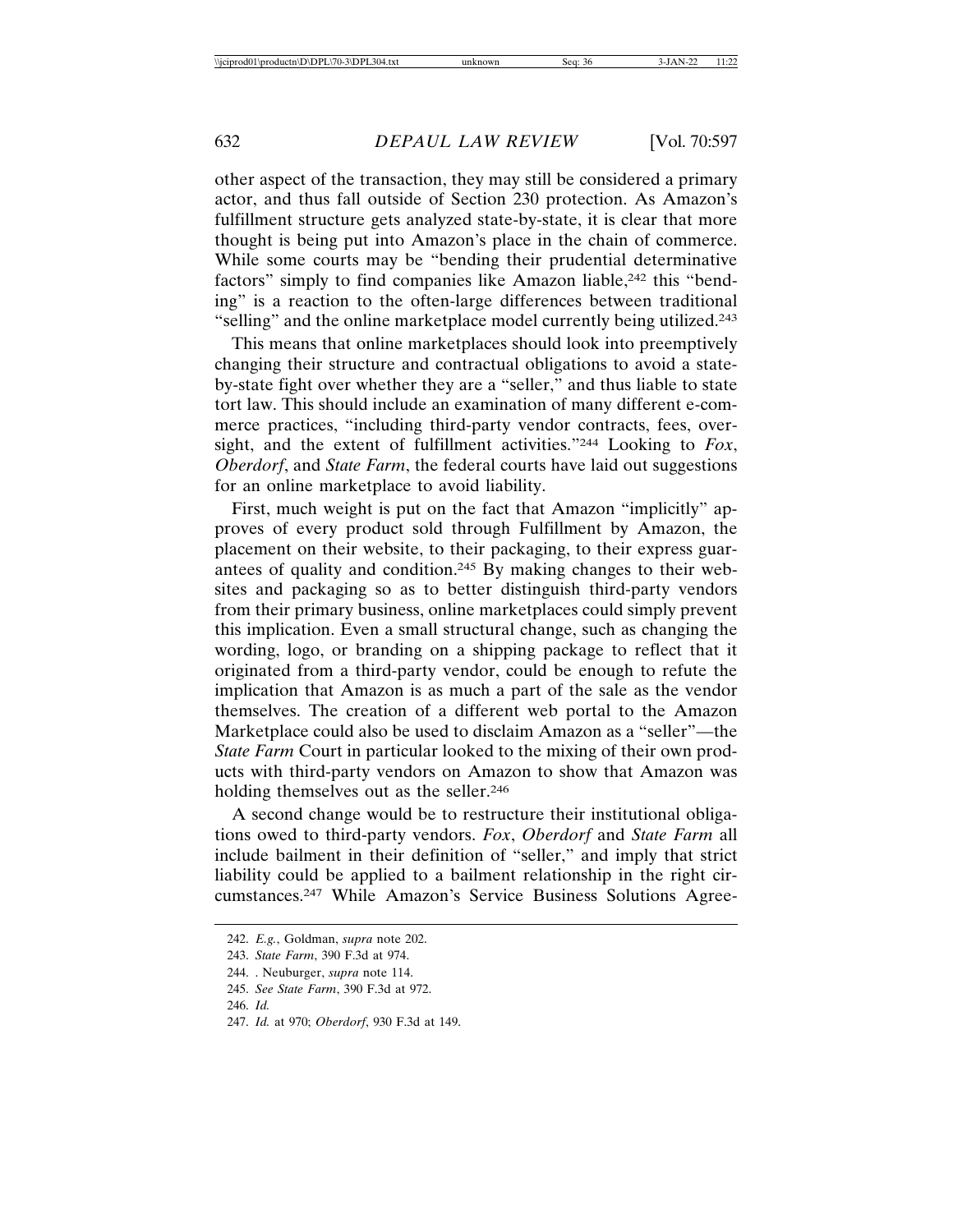ment disclaims all bailment and warehouseman duties,<sup>248</sup> these global and wholesale disclaimers are not always effective, depending on how states' statutes have interpreted this in line with public policy.249 To remain as efficient as it is currently, the online marketplace model must act as a distribution network; the more a contractual agreement shows any kind of control over the product (even if the title does not change hands), the less likely Amazon will be in disclaiming "seller" liability. This will include any assumed bailment relationship. Institutionally, this may require separating the Fulfillment by Amazon distribution network as a separate entity from Amazon itself. Contractually, this would require a more comprehensive look at the responsibilities both parties owe, changes to the disclaimer that appear less global, and specific target amounts to disclaim.

Finally, companies like Amazon may want to remove themselves from the financial process as much as possible, without affecting their customer's trust in the marketplace. *State Farm* and *Oberdorf* both discuss financial influence when discussing "control."250 From handling the money,<sup>251</sup> to guaranteeing refunds with their A-to-Z guarantee,252 to imposing transaction limits or withholding payments,253 to the idea that the promise of continuing sales grants a more long-term relationship between the parties,<sup>254</sup> both courts looked deeply into the financial power Amazon wields in the relationship between thirdparty vendors and the online marketplace. This could be as simple as restructuring their fees, removing transaction limits, or giving up control by leaving refunds and financial decisions to the vendors themselves. While the online marketplace has the absolute right to control their brand through their financial planning, utilizing a lightest-touch approach would certainly remove much of what the courts looked to when viewing them as a seller.

#### IV. IMPACT

The recent decisions in the Third, Sixth, and Seventh Circuits show the importance of balancing the desires of the online marketplace platforms with the needs of the stakeholders. This Section will detail

<sup>248.</sup> AMAZON SELLER CENTRAL, *supra* note 91, § F-12.

<sup>249.</sup> Brian Faherty et al., *An Introduction to Bailee Liability Concepts*, IMUA BAILEES & PROCESSERS COMM. (1994), https://www.imua.org/Files/reports/An%20Introduction%20to%20 Bailee%20Liability%20Concepts.html.

<sup>250.</sup> *Oberdorf*, 930 F.3d at 146; *State Farm*, 390 F. Supp. 3d at 972.

<sup>251.</sup> *State Farm*, 390 F.3d. at 973.

<sup>252.</sup> *Id.* at 972.

<sup>253.</sup> *Oberdorf*, 930 F.3d at 146.

<sup>254.</sup> *Id.*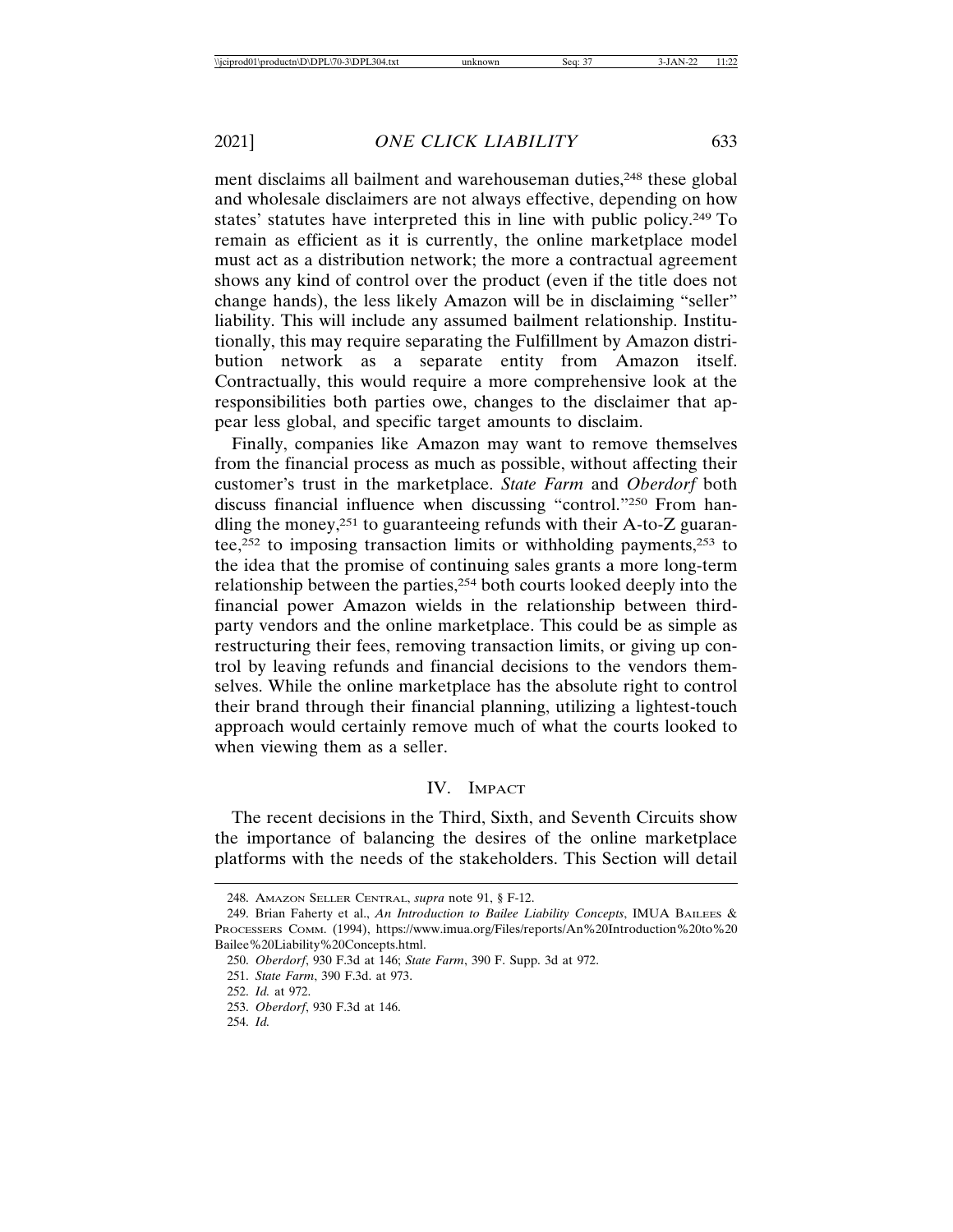the impact that self-regulation, due diligence, and the creation of an independent licensing body would have. It will discuss the effects an independent licensing body—coupled with a more expansive reading of Section  $230(c)(2)$ —will have in solving many of the issues that courts have seen in the online marketplace model. This Section will then discuss how self-regulating through contractual and institutional changes will mitigate the opportunity to circumvent Section 230 altogether. Finally, this Section will discuss the effects on stakeholders should the online marketplace model choose to adopt these suggestions.

## *A. The Effect of an Independent Licensing Body*

With litigation becoming increasingly creative to hold an online marketplace liable in tort for the actions of third-party vendors, online marketplaces need to channel the spirit behind the original Section 230 amendment once again: light-touch self-regulation and the ability to moderate in good faith. The creation of an independent, certified licensing body, supported both by fees from third-party vendors and the marketplaces themselves, is one promising solution to bring the online marketplace back into line with consumer perception, without damaging the free-market effects or the substantive Section 230 protection.

First, licensure from this independent body would lend a strong presumption that vendors featured on the market are there to do exactly what they are supposed to do—sell. Those consumers willing to take risks can always test the open, uncertified market. Making sure the body stayed completely independent of the biggest marketplaces would also provide an external, objective party in any dispute between a third-party vendor and an online marketplace. It would also give an online marketplace a prima facie avenue to show they have performed due diligence, releasing them from having to prove that the platform's policies not only serve themselves, but also serve their consumers and their vendors.

Licensure would also strengthen an online marketplace's ability to effectuate Good Samaritan moderation. Using the "sword" of Section 230 to screen out fraudulent or otherwise problematic third-party participants would allow a company like Amazon Marketplace to preemptively protect itself from liability through the elimination of fraudulent vendors. With the information collected through this independent licensing body, an online marketplace would have far more knowledge with which to make a moderating decision in good faith. This extra layer of due diligence could lead to tort claims like *Fox*,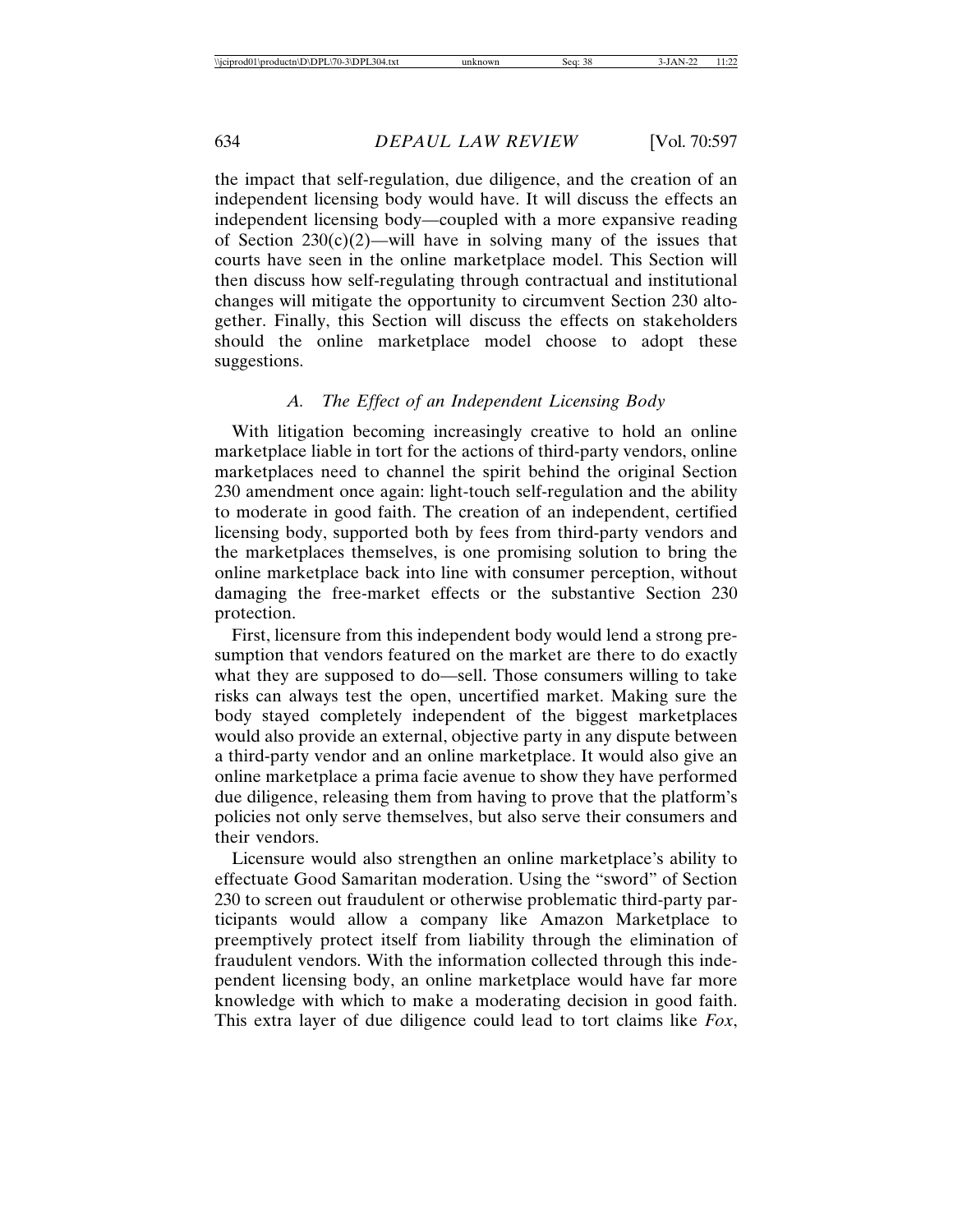*Oberdorf*, or *State Farm* being headed off by redirecting consumers to properly vetted third parties before the offending purchase is even made.

Finally, voluntarily submitting to such a licensing mechanism would be seen as a good faith business decision on the part of the online marketplaces, in order to best protect the interests of both the platform and the consumer. Creating an independent organization, one that would have to be certified under standards agreed to by both the government and the marketplaces, would help to curtail any more federal regulation. With the risk of regulation redacting many of the protections afforded currently through Section 230, any preemptive action taken to self-regulate in a fair and objective way should be considered.

## *B. The Advantages of Self-Regulation*

It is also important for online marketplaces to start analyzing what they would like their exact relationship to their third-party vendors to look like. By restructuring the institutional framework and contractual relationships that comprise the fulfillment model used by most online marketplaces, marketplaces can mitigate the amount of liability they could potentially be exposed to.

First, by instituting organizational change, online marketplaces should make themselves far less vulnerable to the control factors accepted by recent courts. These organizational changes could be as simple as the creation of separate web portals for their third-party marketplace, contracting the shifting refunds on to the vendors themselves, or even through the removal of any implicit approval of thirdparty vendors through product mixing. By alleviating the amount of control they exert, an online marketplace would make themselves much less likely to be labeled as a "material participant," placing them squarely in Section 230's safe harbor once again. This must, of course, take branding and marketing concerns into account, but any organizational expense paid to address the control concerns that have arisen in *Oberdorf*, *Fox*, and *State Farm* will pay off in the ability to assert Section 230's shield once again.

Secondly, any attempt to self-regulate can only help the image of the online marketplace in general, a fact which may prove crucial in future lawsuits. The business practices of marketplace leader, Amazon Marketplace, which have led to many investigations and lawsuits, in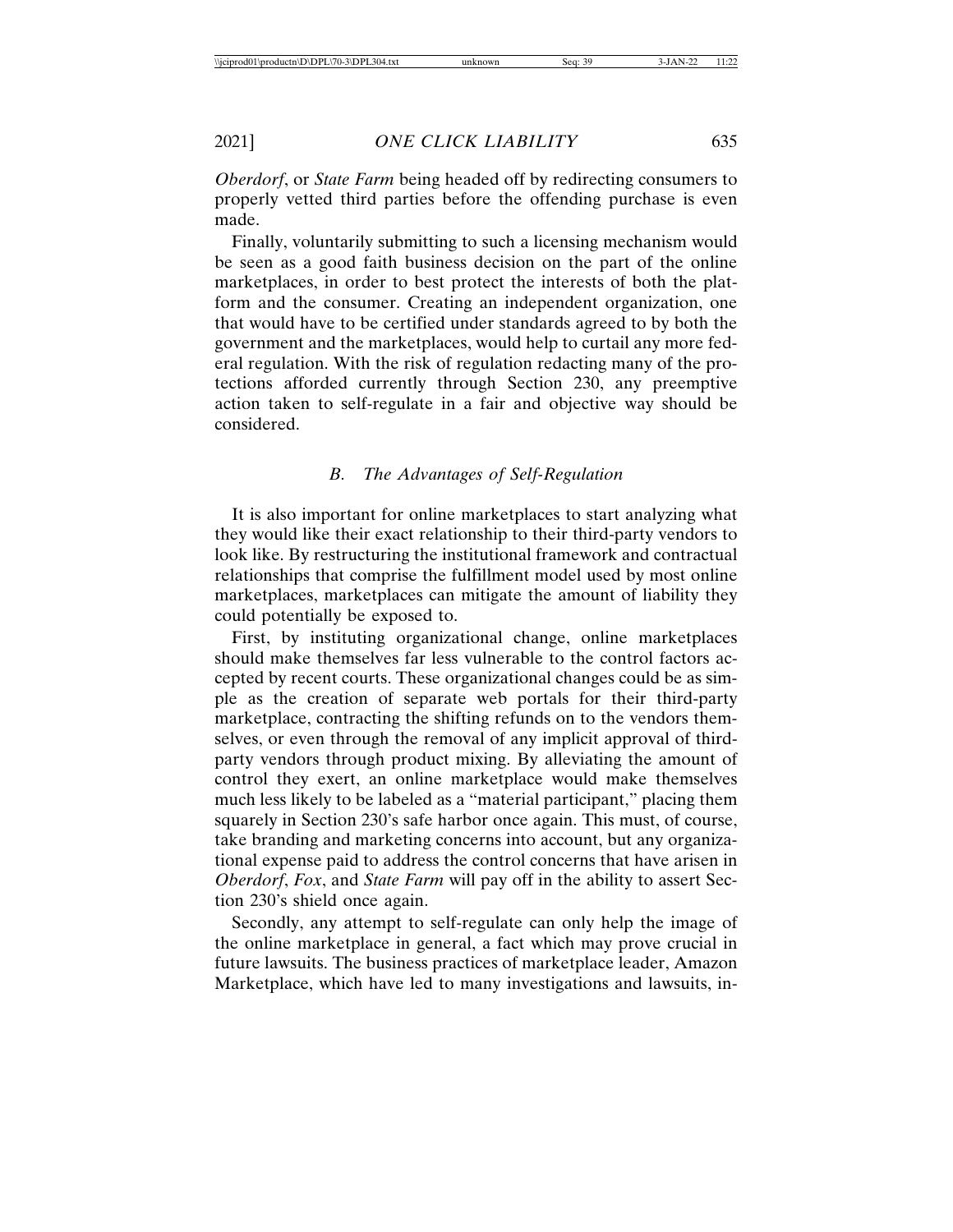cluding antitrust investigations in the European Union255 and U.S.,256 have engendered a mindset in the judiciary that they must be held responsible for *something*. A good faith effort to regulate the very issues the circuit courts point out in *Oberdorf*, *Fox*, and *State Farm* would go far in keeping the judiciary from bending factors towards the plaintiff in tort suits.

While Amazon has every right to protect its brand and innovate ways to reach consumers faster and more efficiently, it must also balance being the intermediary for delivery with the possible liabilities that could be incurred. Performing better due diligence on the front end and releasing more control to the third-party vendors in regard to how they run their business would satisfy many of the issues that have continued to bother the judiciary in third-party liability cases involving Amazon.

#### *C. The Stakeholders and Section 230*

With the necessity of Section 230 being hotly debated,<sup>257</sup> it is important to remember that, despite its well-publicized abuses, Section 230 is still working for many of its intended purposes.258 The protections afforded by statutes like Section 230 have allowed online platforms to grow and innovate, with the most recent studies showing that Section 230's effects contributed nearly 4.25 million jobs and \$440 billion in GDP through 2017.259 Provided protections like Section 230 continue to exist, the expected market share of online marketplaces is expected to grow, bringing many new prospective merchants and customers into the market.260

Thus, the greatest impact of upholding the many protections of Section 230, tied together with external licensing and regulation, would be the continued growth of opportunities, both in relation to the economy and diversity of goods. Online marketplaces will continue to offer more options. Vendors will have more options of platforms and will be able to find the right fit for their products. Customers will continue to

258. Hurwitz, *supra* note 17.

<sup>255.</sup> Press Release, European Commission, Antitrust: Commission opens investigation into possible anti-competitive conduct of Amazon (July 17, 2019), https://ec.europa.eu/commission/ presscorner/detail/en/IP\_19\_4291.

<sup>256.</sup> Spencer Soper & Ben Brody, *Amazon Probed by U.S. Antitrust Officials Over Marketplace*, BLOOMBERG (Sept. 11, 2019, 5:00 AM), https://www.bloomberg.com/news/articles/2019- 09-11/amazon-antitrust-probe-ftc-investigators-interview-merchants.

<sup>257.</sup> Paris Martineau, *An Actual Debate Over the Internet's Favorite Legal Shield*, WIRED (Oct. 17, 2019, 7:00 AM), https://www.wired.com/story/debate-internets-favorite-legal-shield/.

<sup>259.</sup> CHRISTIAN M. DIPPON, NAT'L ECON. RES. ASSOCS., ECONOMIC VALUE OF INTERNET INTERMEDIARIES AND THE ROLE OF LIABILITY PROTECTIONS 7–8 (2017).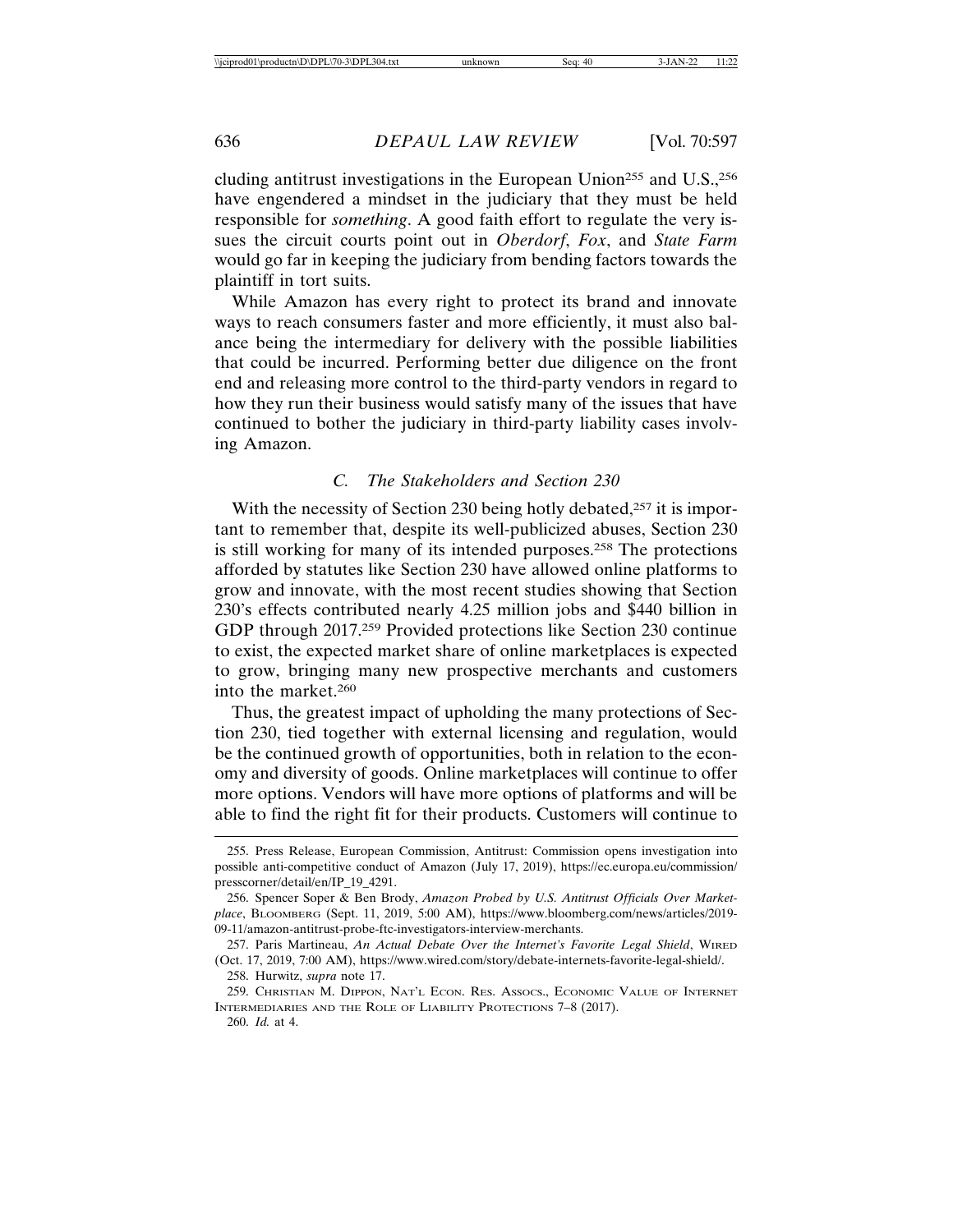see more and more variety, both price-wise and goods-wise. Investors can continue to feel confident that businesses will continue to innovate and compete. While more can, and should, be asked of these platforms in the regulation of third-party vendors, the continued erosion of Section 230 is not the answer.

These changes to the marketplace, along with the creation of an external licensing and certification organization, would create a stronger online marketplace, able to invest money in innovation without fear of liability, while also giving consumers a more informed choice into the products and distribution chains available to them.

#### V. CONCLUSION

While these cases may eventually be dismissed as aberrations that went on to be overruled, *Oberdorf*, *Fox*, and *State Farm* all expose the judiciaries willingness to circumvent Section 230's affirmative protections. Through the use of state statutes in holding the online marketplace as a "material participant" in one way or another, the courts have elucidated fears that the online marketplace would be wise to heed. While there are no easy answers for online marketplaces like Amazon, instead of trying to plug the dam of suits, or challenging upcoming federal regulations, they should instead look to the very tenants that helped inform section 230 originally: light-touch selfregulation and continued innovation.

While online marketplaces have many options on how to achieve this, their best choices appear to be ones in which they can affirmatively show "good faith," as defined in section  $230(c)(2)$ . Voluntarily moving towards a more formalized structure of their own creation would be the wisest choice. The creation of an independent licensing organization to perform reasonably proportional due diligence and restructuring their institutional and contractual obligations are both innovations that would serve to limit the amount of liability online marketplaces expose themselves to.

However, embracing the spirit of Section 230 will do more than act as a shield, it should also help the online marketplaces fulfill their original endeavors—to connect consumers to the goods they want to buy, as safely and efficiently as possible. By fulfilling their obligation to be "Good Samaritans" in light of Section 230(c)(2), online marketplaces could once again assert their neutral intent as an intermediary platform, one that benefits both stakeholders and themselves through the creation of mutually agreeable transactions.

With the importance of online marketplaces and Section 230 to the internet-using public, it is notable that change would not take a